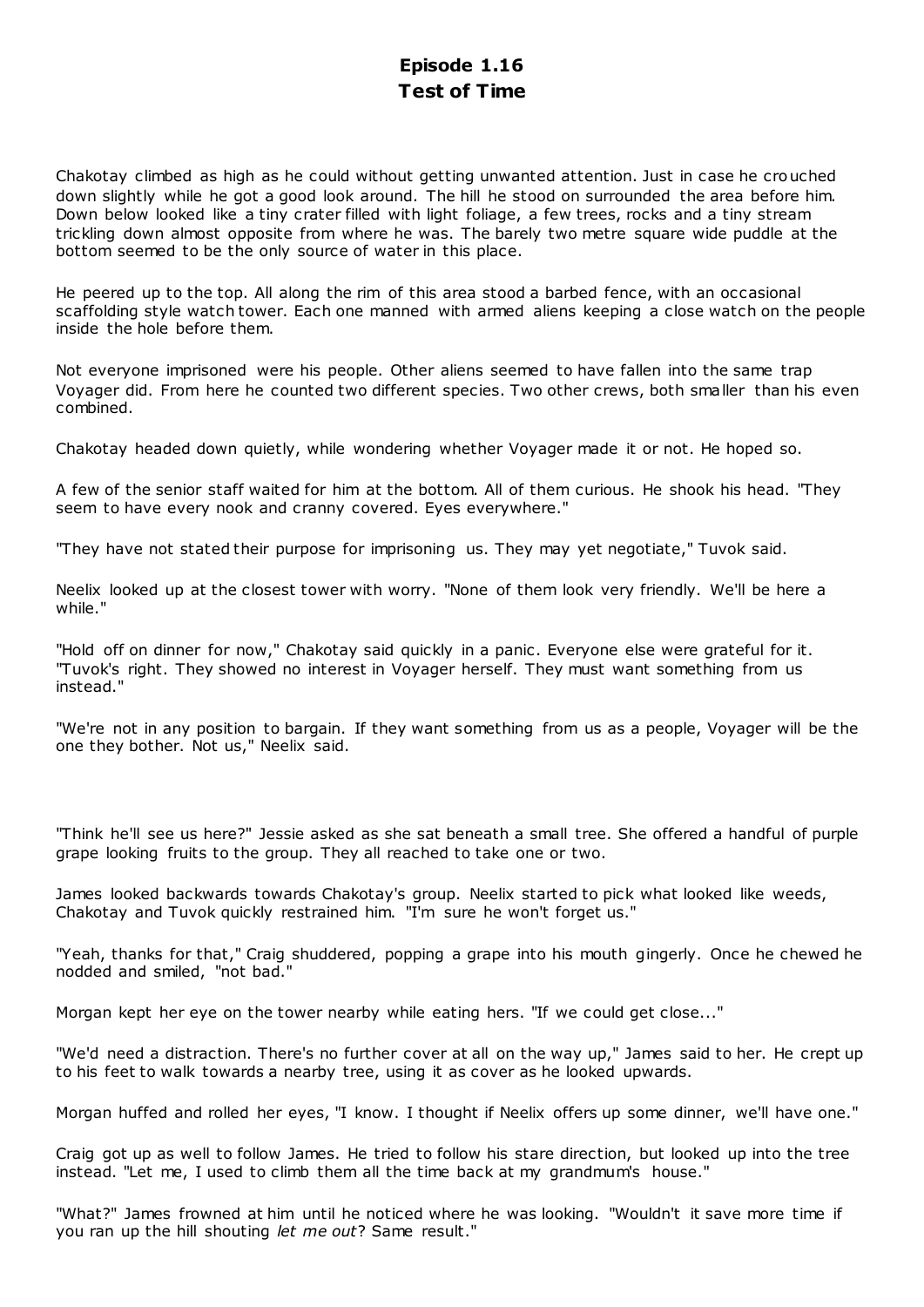"Nuh uh. I'll show you," Craig scoffed and waved his hand in his own face casually. Before James could respond he went for the tree and started to climb.

With only Morgan, Jessie and Tani left behind, Tani made a point of staring at Jessie while she leaned over to her friend and whispered. "Laugh and pretend to avert your eye from her when I finish..."

Morgan burst into laughter for a good minute or so. Tani kept trying to finish her sentence but couldn't get a word in. Jessie stared at them both with a raised eyebrow. As sudden as she started, Morgan stopped and her face was completely straight. "You're welcome," she said.

"Yeah, *thanks*!" Tani grunted. Her eye hovered back to Jessie as she laughed quietly to herself.

The awkward silence that followed didn't last more than five minutes, as another more argumentative group joined them and made themselves at home around the lack of a campfire.

"Nuh uh, Pokémon can be cute and badass. Digimon are uggo's," Kiara said.

Naomi rolled her eyes, "overrated pap. Better stories, better games. I'm right. So there."

"What's Digimon?" Jessie asked.

"I rest ma case," Kiara said. Naomi scoffed and folded her arms in a huff.

Triah chuckled nervously towards the rest of the group. "Sorry. Chakotay wanted me to keep the kids in a more sheltered, less open place but didn't want to lose his command point. I was trying to distract them with the cloud shape game. Got a little heated."

"It's all right. It's better than Tani pretending to say mean things about me, instead of you know, actually daring to say anything to my face," Jessie smiled sweetly.

Tani glared in her direction while her own best friend sniggered at her. "Maybe you should turn your hearing aid up. I said you dress like an old granny."

"Why didn't you just say that instead of what you did tell me?" Morgan asked.

"Morgan," Tani whined pathetically at her. She lowered her voice to a whisper, "I hadn't thought of it yet. You should be on my side."

"Why?" Morgan asked genuinely in an innocent voice. Tani pointed a look of utter betrayal at her. "You honestly think being a bitch to Jessie is gonna get James to declare his undying love for you and pull a ring out of his ass? Oh I know, next time I want some rations from mum I'm gonna tell her the coffee looks like crap and so I threw it out into space."

Kiara giggled first, "coffee crap."

Jessie struggled to keep a straight face at them both. "I... think your comparison is incy bit more um... risky, but thanks. I'm okay with letting her try to piss me off. It's fun."

"I dunno," Triah said, treading carefully. "All you're doing is proving the really bad stereotype that you can't leave girls alone with each other, or they'll start pulling hair. I bet the guys are getting along, we can't let them win."

Meanwhile James was staring at the tree, sniggering but trying to stop it by biting his lip. "How's the view?"

Craig glared down at him, "shut up. I'm fine." He wobbled a bit on the thin branch, his hug like grip on the base tightened. "Any ideas?" he asked meekly.

"Let go," James replied.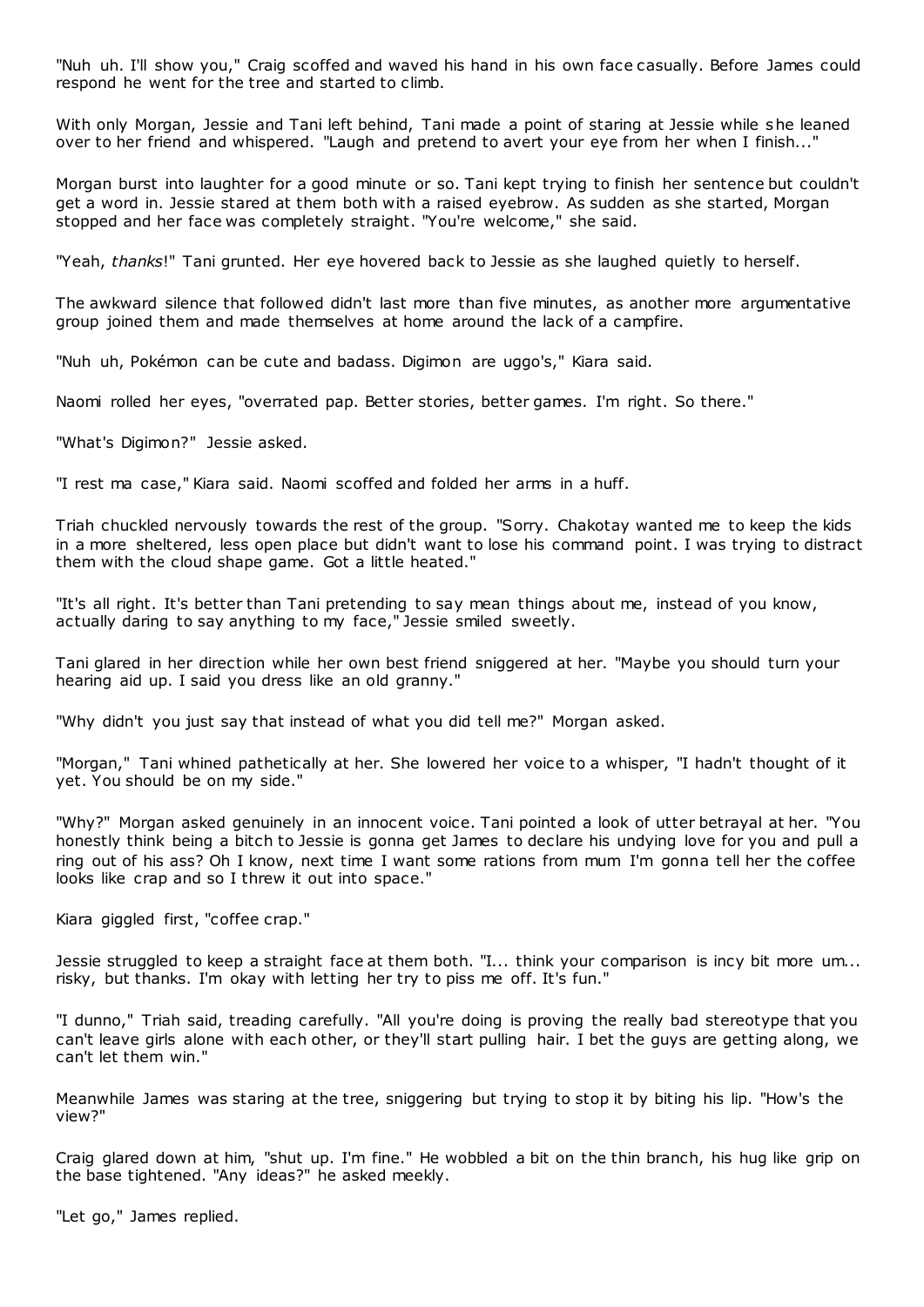"No, I'll fall!" Craig snapped back.

James eyed the ground, then slowly looked up at where Craig was. He barely needed to lift his chin. Craig had not even reached six feet up, stalling on the first branch that could temporarily hold his weight. "Yeah...?"

"A serious idea would be super handy," Craig stuttered.

James shrugged and cringed, "oh serious? Then no. I thought you had done this before."

"Yeah, but these trees are a little bigger than what I'm used to," Craig said.

James looked down and slightly up again, his eyebrow raised higher than Craig had climbed. "You know climbing the Christmas tree doesn't count, right?"

"Stop making jokes for once and help me!" Craig cried.

"Oh I can't. I'm scared of heights. That's why I stopped growing before I got to six foot," James said.

Craig's face turned a bright red from trying to keep from losing his temper. "What did I just say? You're not funny."

"No but this is," James sniggered.

"You're a jerk," Craig huffed.

James shook his head, "thanks, I try. Let go of the damn branch and jump down."

"Why? I'm not stuck, I'm just... its boring as an adult," Craig stuttered.

"Ookay?" James' other eyebrow went up. "Then get down. I'm gonna go back to the women. They're the saner of us."

He had turned to walk away when he heard a clatter behind him, and a painful grunt. James smiled and partly rolled his eyes. "Never fails," he whispered.

Soon Craig was limping on his way to get by him. "Okay, but I call dibs on Morgan and Tani."

James stared at him with his face scrunching up in disgust. "Did you fall head first?"

Craig swung around with confused expression, "what do you mean?"

"If I have to explain why you sound like a big creep, then do us all a favour and test the aim of our prison guards," James answered.

"God, it was a joke. Are you the only one who can do that? What's the difference?" Craig huffed.

"I made fun of you for doing something stupid, and funny, to your face. You insulted the women, no underage girls, behind their back," James replied.

"Don't be so hard on him," Triah's voice said as she emerged from around a tree. "I hear Tom had him as his next protege before you stole him."

"Sis, don't say that like I'm some wannabe sidekick. I have a mind of my own," Craig whined.

Triah walked forward to ruffle his hair as if he were still a kid. "Aaaw, of course you do," she said mockingly, then she wiped the same hand on a few leaves close to her. "What do you put in that? Grease."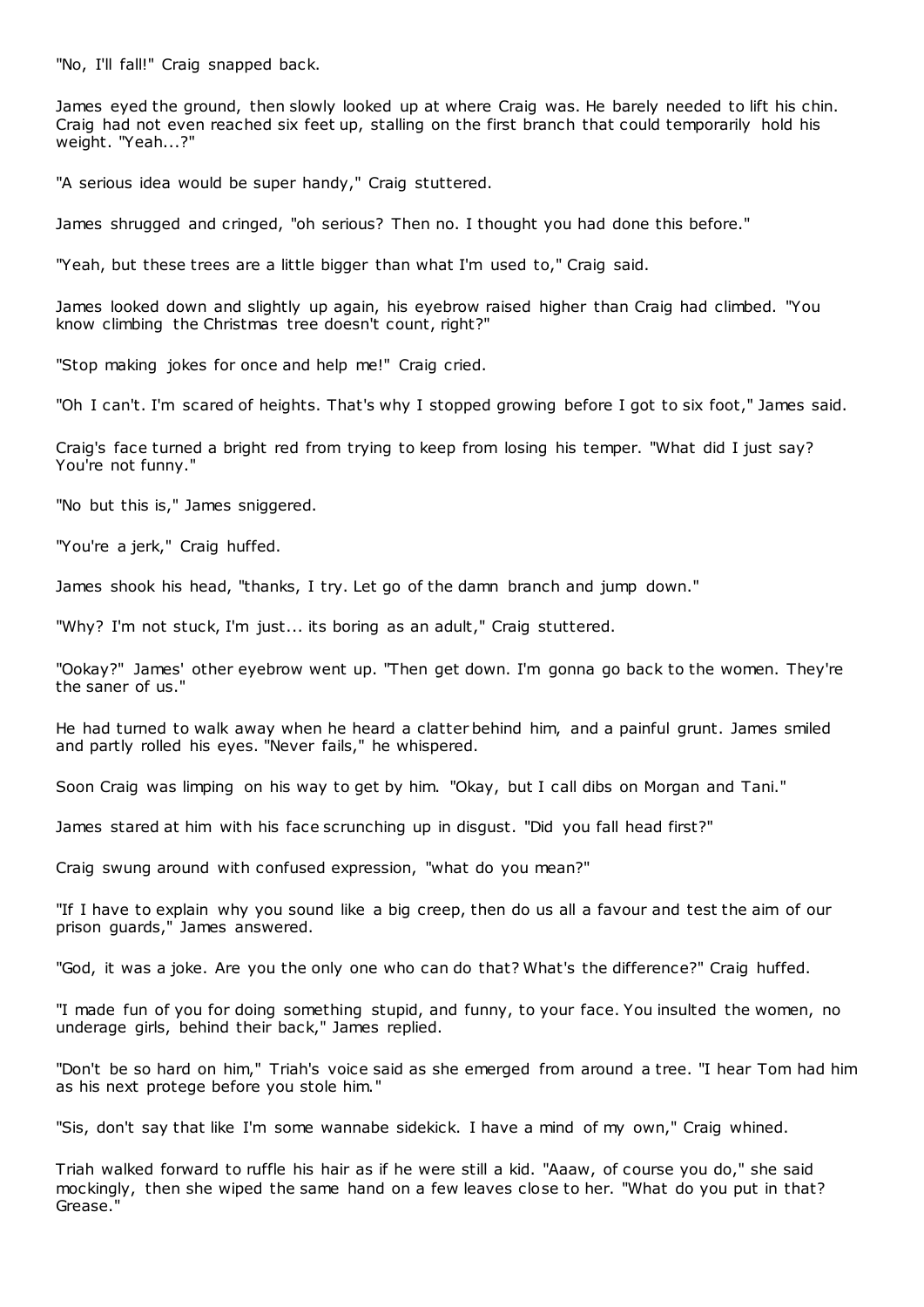"Funny you should ask. I don't have any gel for my hair, so I used this brown slushy stuff to hold it steady," Craig said while trying to keep his face straight.

Triah narrowed her eyes at him for quite a while. She finally laughed and walked off, "yeah, I can see it." Once she was gone, Craig's hands crept up to check on his hair.

The lowering sun dipped behind a few clouds, casting most of the crater in the shade. The rest already were and the groups in it had huddled together for warmth.

Chakotay looked to the stars as he sat down in front of the fire. "I wonder if they made it," he said softly.

"We could be here a long time if they didn't," Tom said.

Tuvok glanced toward them with his hands still in a meditative hold and his eyes closed. "It will do little good to ponder on the fate of our comrades and Voyager. We must focus on our survival here, whilst keeping a close watch on our captors routine. Only then we can contemplate an escape plan.

"Way of ahead of you Mr Vulcan," Neelix said in between laboured breaths. He approached them carrying small tree branches. Doing so seemed to have tired him out, his face dripped with sweat. He groaned as he dropped down beside Tuvok, too closely for his liking. To make matters worse he started to take off his boots. The fire flickered, everyone thought it would go out at any second. "So far they change shifts when the star approaches the horizon. Of course like a lot of planets, the sun can set earlier or later by a matter of seconds or minutes. We'll have to see where it is tomorrow when they change shifts to get a good idea how it works here."

Most of his group had shuffled backwards as discreetly as possible, all while trying to close their nostrils. Neelix did not notice this at all, he merely wriggled his toes by the fire before it gave up and left them in the dark.

"That's if we live that long," Tom commented.

Meanwhile Voyager was a little busy with their own life and death situation to deal with its stricken crew.

*"We are the Borg, existence as you know it is over..."*

"Yes, yes that's still terrifying and true the twentieth time," Kathryn mumbled while yawning into her hand.

*"You will be assi... hey don't sit their ignoring us!"*

Kathryn pretended to look insulted, she gasped overdramatically. "I'm not, how dare you! I'm more slouching if anything."

The only other person on the bridge's face twitched a few times before replying. "Captain. We are not at our best. Perhaps you should not aggravate the Borg."

Kathryn snorted uncontrollably for one mere second, she held the rest of her laughter in by biting her lip. She looked up at the woman behind her. "I'll do what I want. If they want to assimilate a couple of dweebs to get to me, instead of waiting for our rescue mission, then more fool them."

"What's a dweeb?" Seven asked.

*"You will be assimilated."*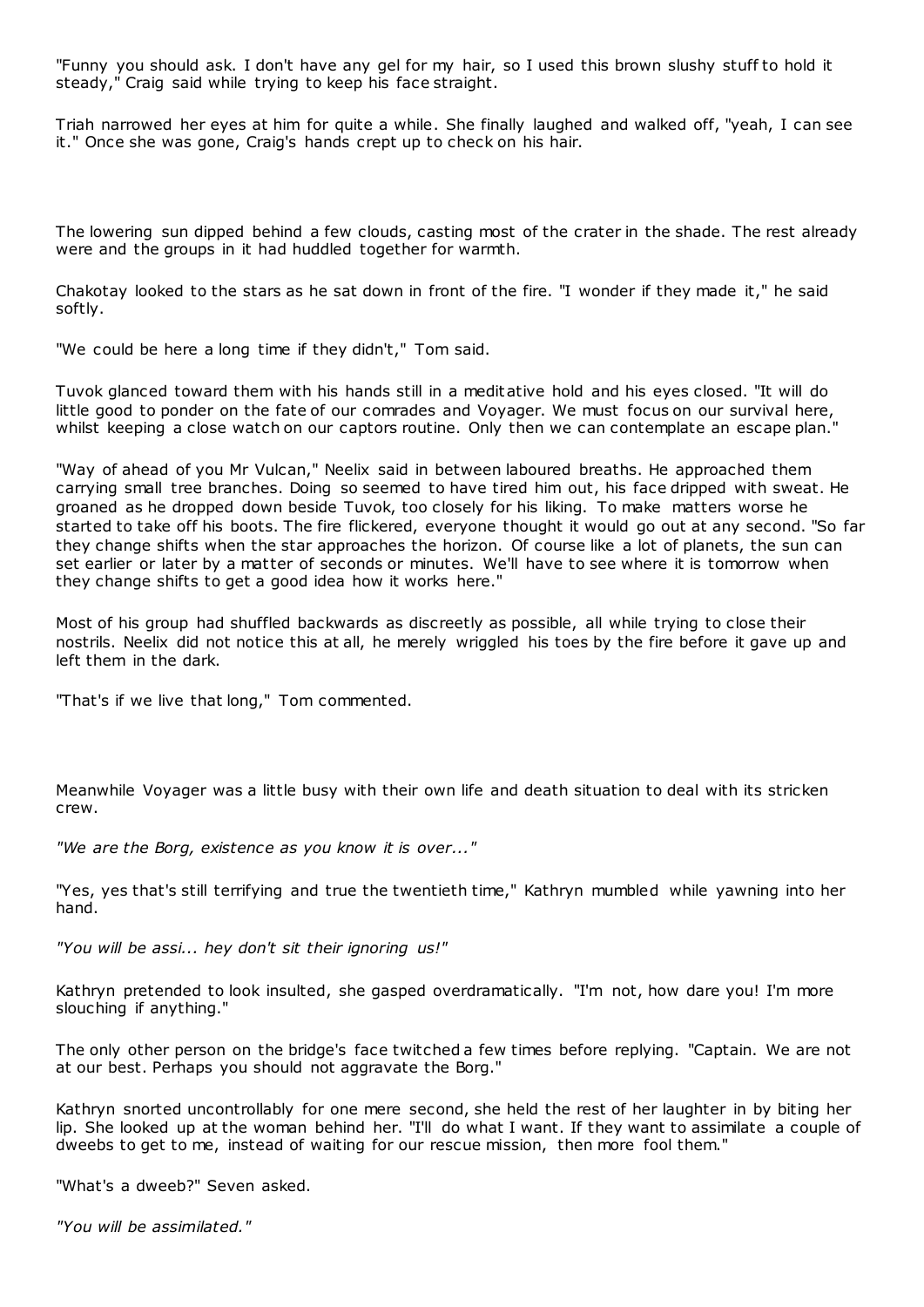"Yeah, yeah," Kathryn waved them off.

The Doctor hurried onto the Bridge, for some reason wearing a command red uniform. "Captain. I have a suggestion."

Kathryn stood up just so he could see her clearly as she laughed at him. "Oh, keep dreaming. It'll be a cold episode in a rotten season before I let you take command of my ship. Go photonic cannon off."

"I er... wasn't..." the Doctor stammered nervously. Seven looked on in actual sympathy. "It's okay. You're angry that your daughters are missing. I won't take it personally."

*"Resistance is futile."*

"God. It's always something. Maybe I just want to be rude, ever thought of that?" Kathryn snapped.

"Why do they keep mispronouncing that?" Seven wondered quietly.

Not quietly enough, Kathryn grumbled something incoherent. At first. The next sentence she directed to the Borg ship on the screen. "I'll tell you what. You sod off until, um I dunno, next week, and I'll give you back Seven of Nine."

"What?" Seven said blankly.

*"Unacceptable."*

Kathryn shrugged with an indifferent look on her face, "worth a shot." She made her way over to the helm. "You know the routine."

"Evasive maneuvers?" the Doctor questioned.

"Rotate the bloody phaser frequencies," Kathryn snarled.

"Oh," the Doctor stuttered whilst dashing to Tactical. "Back to my suggestion..."

"Let me guess, the nanoprobe cannon? Seven, open your veins and point it that way," Kathryn groaned.

Seven knew not to take her seriously in this case, so she blanked her. The Doctor chose to ignore it as well. "I found footage from the Luau last week, I'm sure the Borg would be *pleasantly* surprised to see it."

"What?" Kathryn said in disgust.

That was a no, but the Doctor decided to open a channel anyway. He prepared a file send program. "One person would be disgusted to see this, so this should send the hive mind into a frenzy," he chuckled.

"No, we're still doing that stupid hula hoop and flower crap? God, I thought these programs die out after a season," Kathryn grunted.

"I'm sure something equally ridiculous and offensive will replace it soon enough," the Doctor commented. His finger tapped on send. His eyes widened in a panic . "Uhoh."

"Oh what now?" Kathryn groaned.

"I didn't just send it to the Borg," the Doctor replied sheepishly.

On cue the viewscreen changed from the Borg cube to a still picture of Neelix drooling, his eyes rolled up and worst of all, his crusty foot being massaged right up close to the camera. Toe nails were brown and curled, hair and spots were everywhere.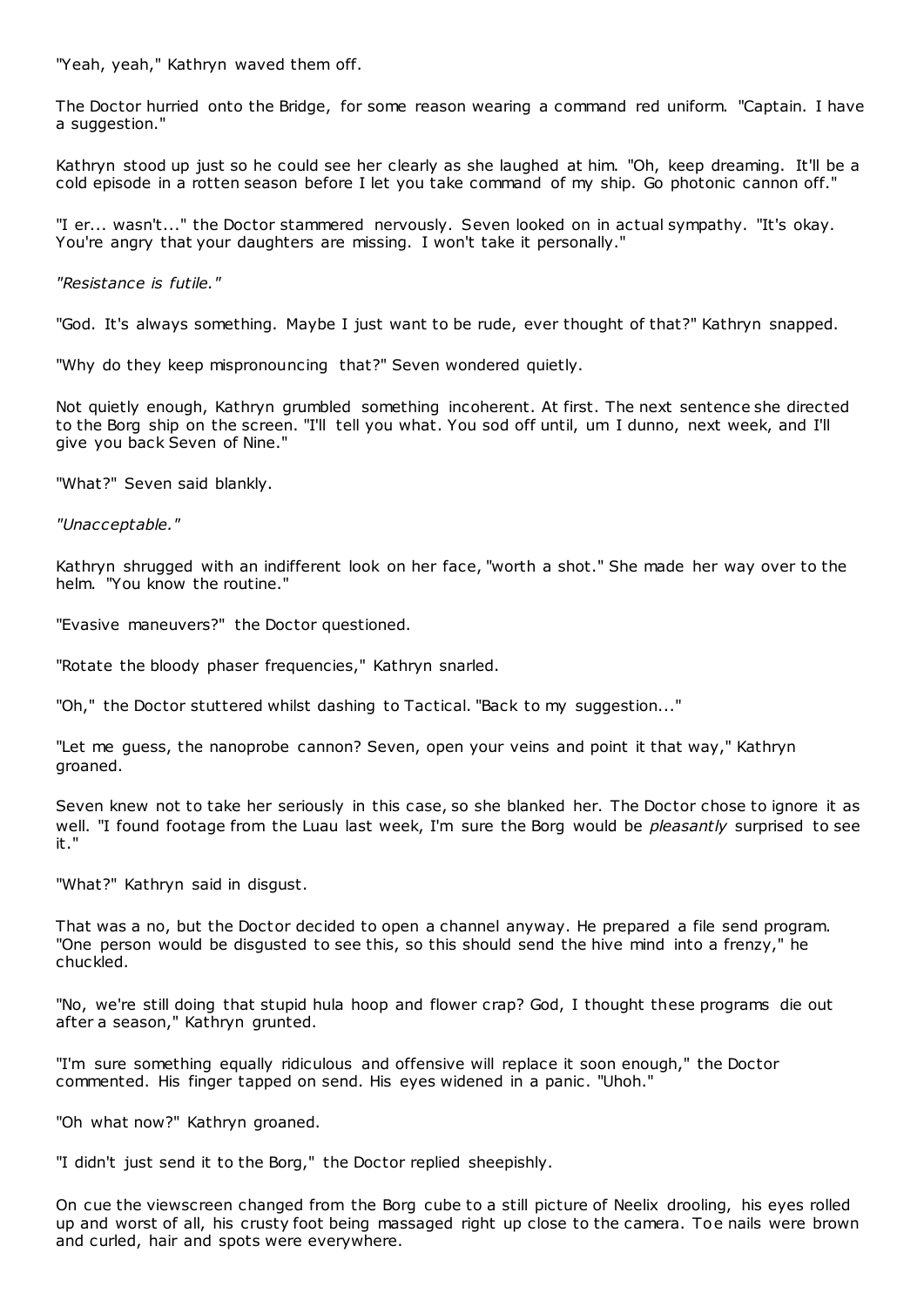## *"Aaaaah. Retreat at once!"*

"Aaaaah!" Kathryn screeched almost at the same time. She reached for the empty coffee cup she left on top of the helm and threw it at the viewscreen in a blind panic . It smashed on impact, the screen cracked and turned off. "Ugh, I don't want to imagine how they'll adapt to that."

Seven's eyebrow raised in good humour, "indeed."

"The Borg cube's retreating, they jumped straight into transwarp," the Doctor chuckled. "Can't say I blame them."

"I'm surprised they can still see where they're going. Resume course. We've..." Kathryn said.

"Um, you're at the helm," the Doctor reminded her.

Kathryn scowled over her shoulder, "yes, but someone posted a picture of Neelix's verruca raddled stubby toes. My poor eyes need time to recover."

"Understood," the Doctor replied meekly. He muttered under his breath, "you're welcome."

Some people had not yet fallen asleep when the large orange star made its reappearance. It felt like to most of the Voyager crew that it had been gone for only a few hours. It was difficult to know. Neelix was one of the few it didn't bother, as he looked towards the towers on the hills and watched the soldiers on duty swap over.

While Morgan volunteered to collect food from the trees, Jessie decided to walk down to inspect the only supply of water. Footsteps crunched behind her routinely, she swung around to confront them with her first raised.

"It's only me!" Craig panicked with his hands up.

"Oh," Jessie mumbled. "You should stay with the group."

"That's the thing. We really shouldn't be wandering around on our own. It's not like we're the only people here," Craig said meekly.

Jessie shrugged and continued on her way. "Yeah I guess. It's a good thing though that this puddle isn't enough for a bath or I'd be telling you where to go."

Craig cleared his throat uncomfortably. "A bath, yeah. That's too bad," he said awkwardly.

Jessie turned around again with her eyes narrowed. The sun wasn't the only thing making Craig sweat uncontrollably. She pointed her finger accusingly at him, "are you saying that I smell?"

"No, I wouldn't do tha..." Craig blurted out in a blind panic. What she said hit him, stalling it for now. "What, smell? No. I wasn't thinking anything like that."

"Good," Jessie said. Her eyes still squeezed mostly shut remained trained on him. "What were you thinking about then?"

His collar was starting to feel very tight, and clammy. Craig tugged it a little to get some much needed air. Another person approached the puddle just in time to smirk at his situation.

"Oh hey Jess," the new arrival called out. "Airing the new boy out before you try him on?"

"What?" Jessie whispered and frowned. Tom winked at her suggestively, which helped her understand immediately. She groaned in disgust, "girls and boys can hang out together without wanting to make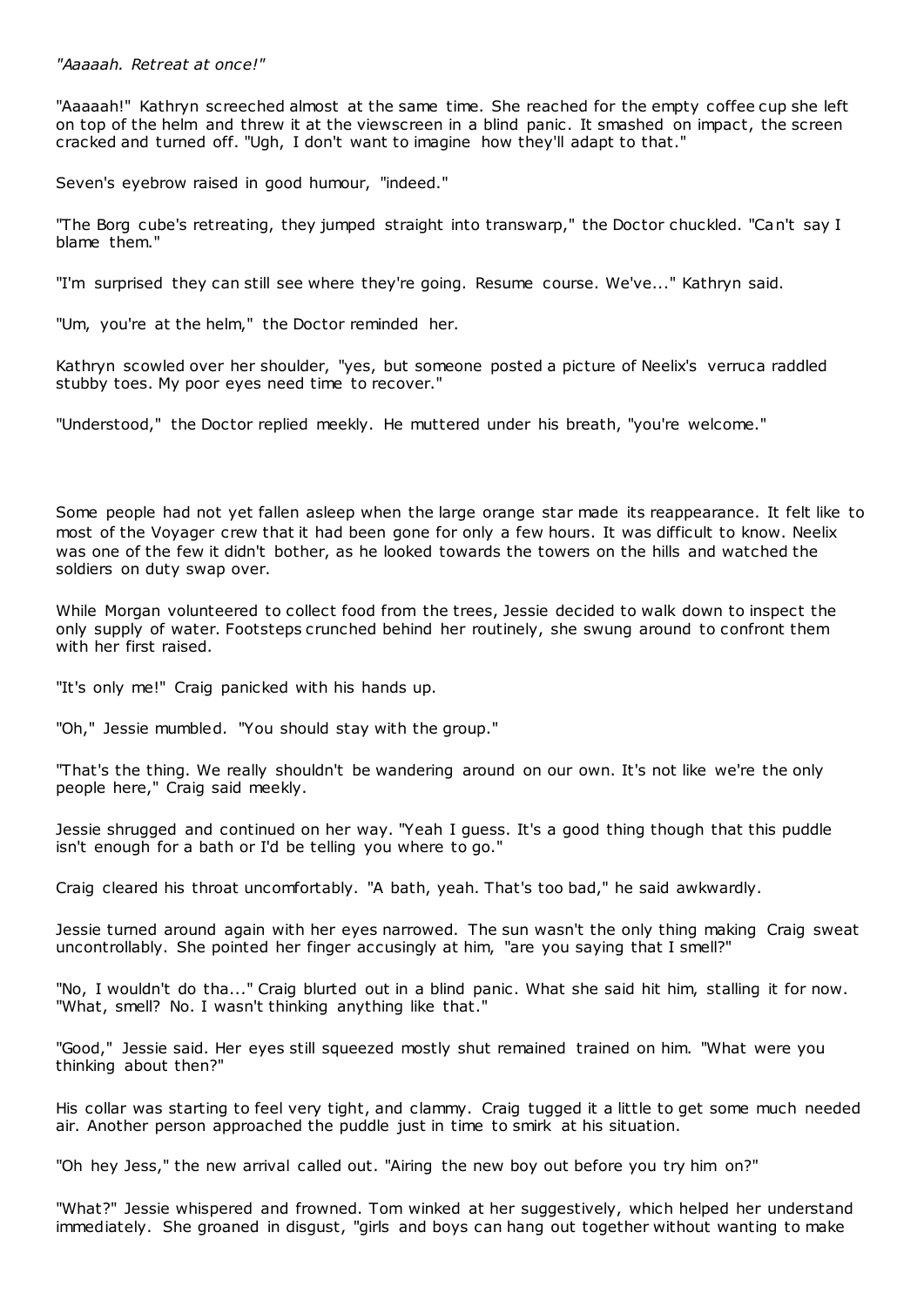out. I know it's hard for you to believe, since no girls ever wanting to be around you is good proof of that..."

Tom hand waved her comments to one side, laughing all the while. "Yeah yeah, I know. Chill out. There's not enough water to go around as it is. Just be careful not to stamp on the boy's hopes, he's only young."

"Oh yeah. Cos in Tom's eyes, he's my friend so he's entitled to get some of that, huh?" Jessie hissed. "What's the matter Tom, can you only make friends with fellow twats like yourself?"

"Oookay, struck a nerve," Tom said in Craig's direction, with a forced smile.

Craig meanwhile visibly winced. "Yeah, so maybe you should stop picking at it."

"I'm sorry Jess, but I'm only calling it as I see it. James, Craig, even that counsellor dude..." Tom said.

The argument had left a nasty chill in the air. Craig couldn't help but shiver. He was thankful Jessie's vicious glare wasn't pointed anywhere near him. "Not all men are as sad as you. Piss off," she grunted and turned her back on them both. "You know what, screw this. I'd rather die of thirst." She stomped off, leaving them behind.

Craig sighed, partially in relief as that was over. The rest was pointed in Tom's direction as he still grinned like an idiot. Craig wondered if the heat was getting to his head. "Really?" he only said instead.

"It's okay," Tom smirked. "We've always had this back and forth. It's harmless. You've been hanging around with no fun James too long."

"I don't know, he's really blunt sometimes, but at least he doesn't go out of his way to harass girls for fun," Craig said.

The comment left Tom taken aback. He laughed it off. "Oh he'll get there. I assure you." He pointed towards the little water. "You were here first kid. I got ya back."

"I'm not the kid here, that's you," Craig said to surprise him further. He left the helmsman speechless for once.

When Craig returned to his group he found one member of it missing, and James standing to one side constantly looking over his shoulder.

"Uh, where's Jessie?" Craig had to ask.

The question caught James' attention first. He hurried over whilst looking back a few times. Craig instinctively took a step back, just in case.

"What happened out there? Jessie came back rambling about little boys, pests and prizes, at least I think she said prizes," James asked sharply.

"It wasn't me," Craig quickly defended himself. "Tom, he started teasing her about you and me being friends with her  $and...$ 

James groaned as he looked over his shoulder once more. "Tom. What a surprise."

"Am I missing something? What's so insulting about that?" Morgan asked while snacking on orange and tiny nuts. Triah quickly leaned forward to collect them before she ate the entire lot. Morgan's lip stuck out as the older woman added them to another small pile in the middle of the camp.

"Because you know, girls have germs and are icky. They stop being so when you want to make out with them," James said a little painfully, rolling his eyes in disgust afterwards.

"Eh?" Morgan was more confused with that explanation than without. She looked to her friend for help.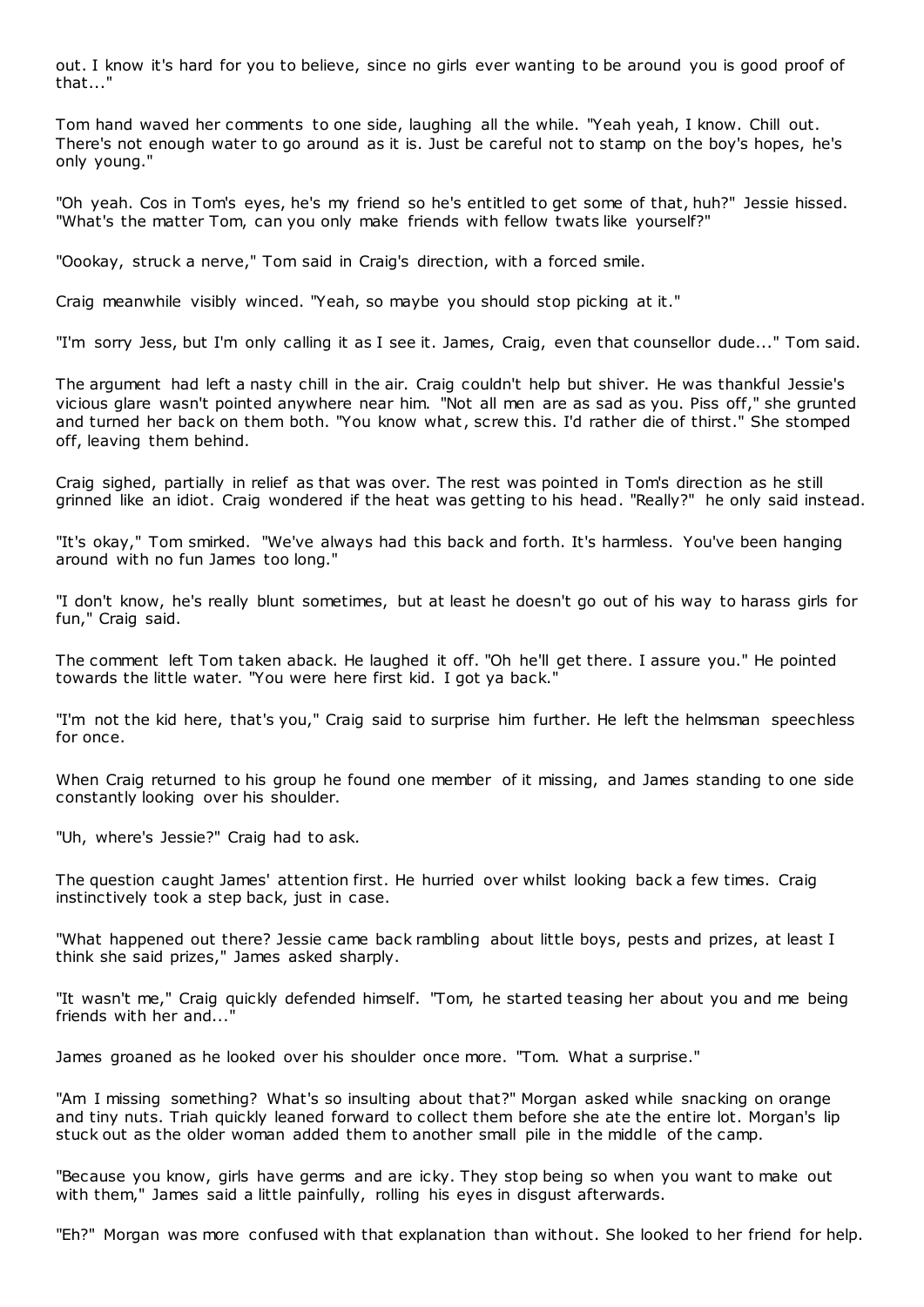"Yeah it's not meant to make sense, that's his point," Tani said. She looked up, unsure of herself. "Right?"

James nodded. "Right. For some idiots, being friends with a girl who's not interested is a fate worse than death. It's the insecure little boys that rate their masculinity on this crap. Like it means anything."

Craig laughed nervously, he leaned forward and lowered his voice. "Maybe you're both overreacting here. It's Tom, he comments on everything."

"No," James said tiredly. "Jess and I have gotten this a lot growing up. It gets old very quickly."

"That's so dumb," Morgan commented.

"Yeah, you two are clearly not..." Tani said while doing kissing motions with both her hands. Everyone pointed similar raised eyebrow looks of disdain at her. "Though with her, it's not for a lack of trying."

Morgan shoved her to one side without even passing her a glance. She fell onto her side with a light thud and an *ooph*. "That's you. It's gross, stop it."

James looked away awkwardly, "yes, stop."

"Wait. You let her go off on her own?" Craig stuttered as the thought popped into his head. "I know let is a strong word for her but..."

"She's not far. She's fine," James said, looking over his shoulder again. Craig finally understood w hy he was doing it and relaxed a little. "Sorry," James said, turning his head back. "For a second I did think you were the one who caused this."

"Yeah I figured. I wasn't entirely innocent in this either," Craig mumbled as quietly as he could manage.

"She's always been a bit sensitive on this subject, I've noticed," Triah chimed in thoughtfully. "You said you both got it a lot growing up, but Jessie's more bothered about it than you. More to the story, or?"

Tani shuffled back into a sitting position and folded her arms over knees, pouting her lips furiously. Morgan noticed her expression, she restrained a laugh for the moment by shaking her head.

James meanwhile did laugh, but at Triah's comment. "You have no idea. In those days it was usually her telling me to calm down, and holding me back. She suffered mostly in silence, didn't believe in fighting back. It all built up over the years and... boom, Jessie won't take that same crap now."

Morgan stared at him, slack jawed in shock. She wasn't the only one. Craig's eyes nearly fell out, or so he felt as he slowly shook his head. Tani only shook hers and scoffed.

"Jessie, quiet and meek. I don't believe it," Morgan said just in time for Jessie to return to the group from behind James. Instead of being embarrassed, Morgan smiled and shrugged. "He's telling beefies about you."

Craig hid his laughter behind his hand, not very well either. "Porkies."

"Whatever," Morgan grunted.

"He's not," Jessie said begrudgingly. "I didn't have the guts then. Didn't dare do anything about anything. It wasn't until I was sixteen, I erm... what's the best word?" She looked to James for inspiration.

He looked at her, thinking about it. "Snapped. That's what you called it then."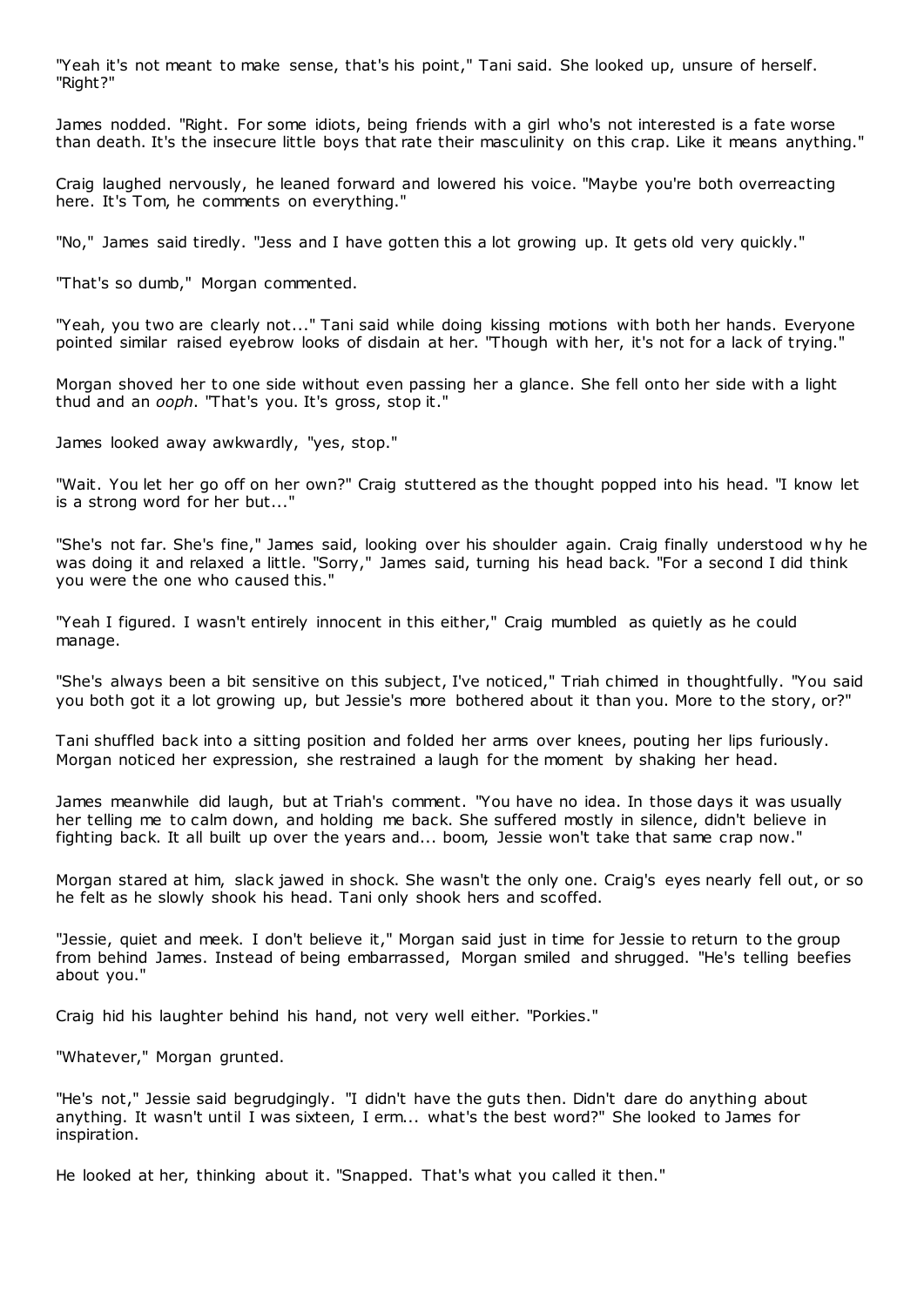"Yeah," Jessie laughed briefly, her cheeks flushed with embarrassment. "Snapped like a twig. Years of constant bullying will do that. Non stop since I was four, those first few days at school. Ignoring them never did a thing."

"To be fair, I didn't help matters," James smiled meekly.

"Oh I dunno. It was pretty relentless those two days before you started," Jessie said, cringing slightly.

Tani sighed huffily again, "wait, you saying you've known him since you were what, four?" The pair nodded their reply. "Aaw."

"Aaaw," Triah said in the opposite tone, like she was looking at cute puppies. They looked at her, Jessie with her eyes narrowed, and James' eyebrows both raised and his teeth clenched in an awkward grimace. "Not aaw, as in how romantic . I mean aaw, friends forever, how cute."

"Ugh," Tani rolled her eyes in disgust.

"I wouldn't call anything about our first meeting cute," James said reluctantly.

Snow had fallen heavily the night before. All of the children of Miss Turner's class had arrived in soaking wet boots and coats, their cheeks a rosy red from the biting cold and the running around outside. The young inexperienced teacher and her assistant had to spend ten minutes trying to calm the excitable lot down before they could even get their coats off and get them dry.

The assistant managed to spare the two seconds she needed to get the extra heater on. The old fashioned hot air blower would dry off the snow in no time, then it would have to be turned off until the next snowfall. Before she got the chance to do anything else, Miss Turner whispered in her ear and hurried out of the classroom.

No sooner had their teacher stepped out the door, twenty odd kids were running around screaming their heads off. The assistant tried frantically to calm them, way over her head. It was their third day at school ever, so their shy period was long over.

Only a couple of the children remained still at the desks. One boy looked on with his eyebrows high. He returned to his crayon scribbling until another two boys ran up to him and *helped* him finish it. The other kid, a girl with short black hair kept to herself by the window.

Miss Turner returned to the classroom with another child, a blond boy keeping his head down, trailing behind her. Using the file on her desk she banged on the blackboard to get the class's attention. All the kids rushed to their desks.

"Good morning 1TR," she greeted them.

"Good morning Miss Turner," the children said politely.

"I have another member of this class that you haven't met yet, I want you to be really nice to him," Miss Turner said. The classroom fell strangely silent, most of the children merely stared curiously. "His name is James Taylor. Say hello children."

The assistant looked on, worried that the silence was a bad omen for this new kid. Fortunately a few of them did say hello as if they were shy, which she knew they weren't, and a couple waved. She breathed a sigh of relief anyway.

"Where should we sit you then?" Miss Turner said down to the newcomer. She lead him over to the class, which he didn't look too keen about as she looked around to find him a suitable seat.

The classroom was a small one, with four medium sized desks enough to fit roughly six kids around each one. One of them had been taken over by only girls nearest to the front, while another with only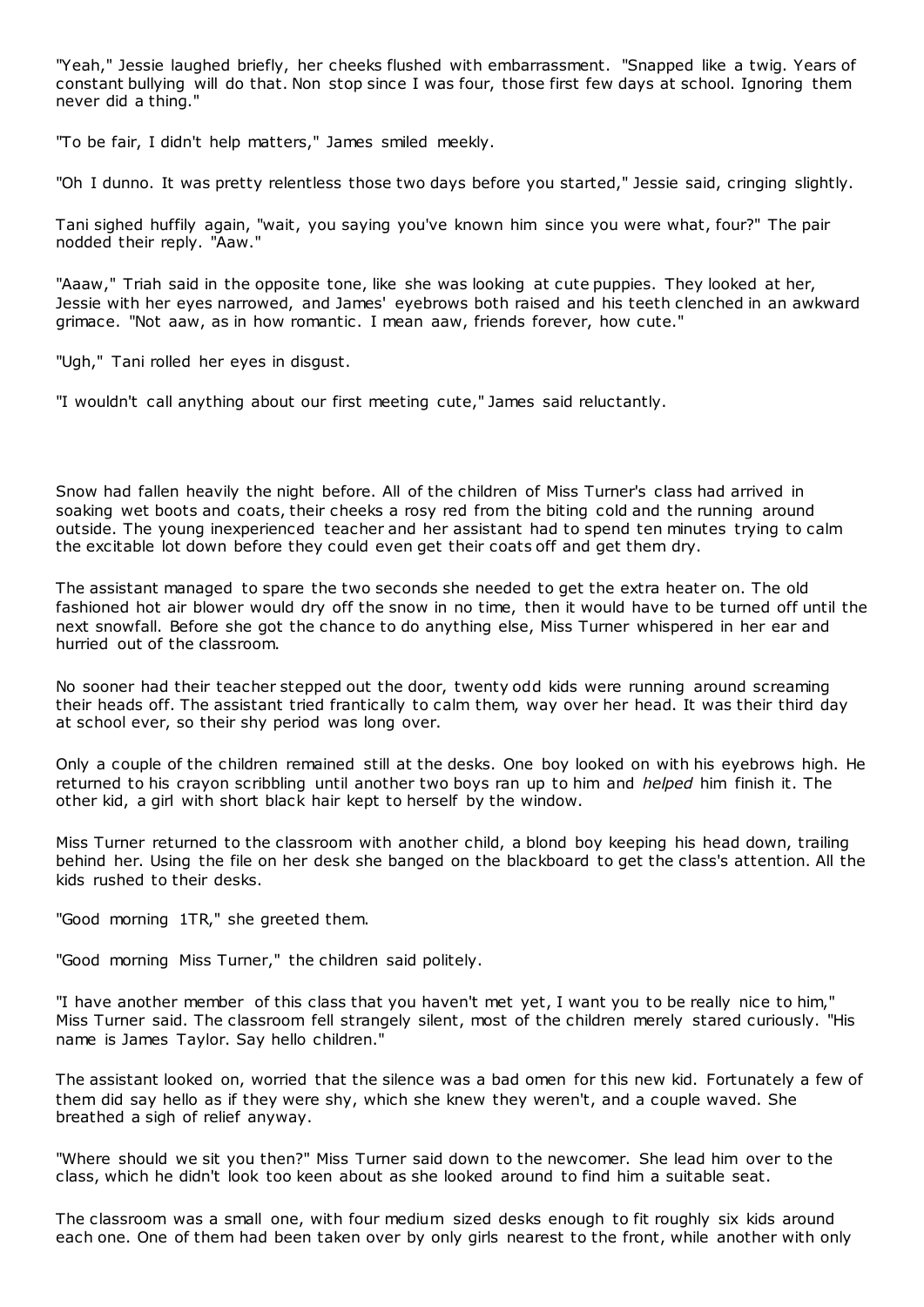boys in the opposite corner. The third table closest to the door with a mixed gender ratio still looked split, with the girls bunched to the right of it so they were closer to the girls table, and the boys in the back corner of it keeping to themselves.

Only one table seemed like a good idea for this new shy boy, the teacher thought. The fourth and final table sat the lone raven haired girl she had several failed attempts at getting to mingle with the others. She thought perhaps another child seemingly like her would work better, so Miss Turner crouched down next to the new boy.

"Go and sit at that girl's table near the window. She's on her own so it would be nice if you could keep each other company," Miss Turner whispered. James looked at the girl, she was staring out the window looking very bored and lonely. He made his way quickly through the other tables and he carefully tried to pick a seat. Choosing not to startle her, he took a seat on the opposite side. She hadn't noticed since she was still staring out of the window.

For the first hour the class was encouraged to use all of the crayons, pencils and pens in the middle of each table to draw anything that came to mind. The new boy was still choosing which of them to use when a boy from a neighbouring table tugged on his sleeve, he looked over his shoulder.

"Hey Jamesy, can you give this to that girl?" he asked, pointing a piece of paper at James' table-mate. "She'll like it and I can't leave ma table."

"Um okay," he replied, taking the drawing from him.

"Ta," the boy chuckled for some reason. He turned back to talk to his friends.

James thought to look at the picture first. On it a hastily scribbled stick figured dog, a speech bubble popping out of it with only the word woof in it. He had nicely autographed his masterpiece. Another name was on there though. Trailing along the dog's back was the words 'Rexxie the dog' underlined three times in red.

He looked up, for a second he made eye contact with the shy girl sitting opposite him. She glanced down uncomfortably to continue what she was doing. Sniggering from the boys behind him at the same time and after made him look down at the picture again. He was still going to give it to her, as the boy asked, with some edits.

Once he was done he slid the piece of paper over to her. She took one look at it and promptly burst into giggles. He did as well, leaving the other boy dumbfounded as to what they were laughing at. All it took was a little scribbling over the Rexxie part with a felt tip of the same colour. The boy's autograph being the only name left next to a picture of a dog, looking like he was wearing a superhero cape, was enough to bring the two shy kids into a ten minute long gigglefest at the drawer's expense.

"Aaaw," Triah repeated, once again cueing further strange stares. "What's not cute about that?"

"Nothing. James overthinks it. He whines that he shouldn't have given it to me at all," Jessie chuckled, now sitting down against a tree with Craig and Morgan on either side of her.

Morgan was confused again, she looked at her frowning. "Why a dog? What's a dog? Rexxie?"

Jessie inhaled through her clenched teeth, her shoulders tensed up. "Rexxie, is my first and one of my last names combined. Rex is a *cute* name for a pet dog. They thought they were being funny."

James walked by them, looking for a place to sit down too. His choices were next to Tani, or with the kids. There really was no choice, he figured. He sat near the kids, Kiara gave him a polite smile for it. Morgan noticed it and checked to see if Tani would seethe with jealousy over even that. Luckily she didn't.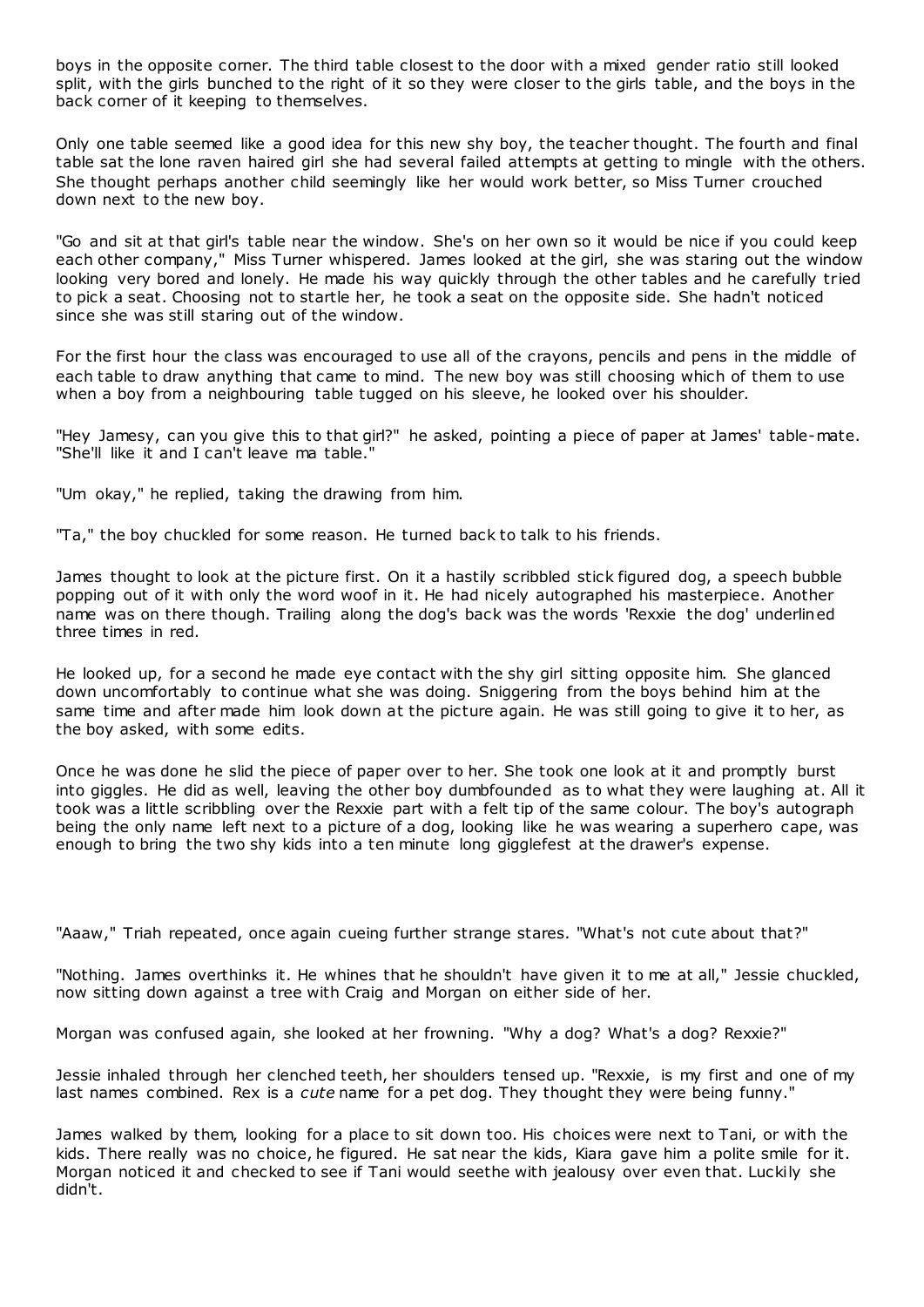"I had no way of knowing if you'd still be upset at the pic . It was dumb, and that wasn't what I was commenting on," he said.

Jessie looked over with a mischievous glint in her eye. He couldn't help but feel worried. "No. You were talking about when we finally spoke to each other."

"Ohno. Are we really doing this?" James asked, groaning slightly.

Jessie tilted her head to one side, smiling sweetly. "You started it. You're welcome to tell this part."

"I dunno," James said. He noticed Kiara and Naomi watching him, both with the same puppy dog look on their faces. "Okay fine, but it's not that interesting. Boring actually."

Most of the kids had looked forward to break time more than they usually did. It was rare to get a chance to play in the snow. However in the few hours of class they had, all that was left of the white stuff was instead slushy and dark grey. The field nearby had been made off limits since it was still wet, with an odd few patches of white left over.

While a lot of the children made do with what they had, the new boy and the shy girl stood near the small park, also off limits due to the wet weather, leaning against the brick wall of the school.

Neither of them had dared to say anything to the other all morning. The girl looked on warily occasionally, while James tried to think of something to say that wasn't stupid or anything. In the end it was so awkward, he said the first thing that came to mind.

"So, er... is this place good?"

The girl jumped and she gave him a quick stare before she answered him. "No, it's boring, I hate everyone."

"Why?" he asked.

"They're all mean. The boys they call me ugly, laugh at me, pull my hair," she replied with a pout. She looked at him fearfully. "Pretend to be nice for a bit, then be mean later."

James didn't notice, all the things she listed brought his gaze down to the gravelled playground. He scraped his foot against a faded white line. "Oh," he could only muster up.

The girl thought about taking that opportunity to hurry away from him before he could turn on her, like the rest. First she looked around for another spot to hide in. Kids were everywhere though.

"You ever play Line Race?" James asked abruptly. Her eyes briefly widened, a frown formed on her face. "Where you follow cracks, and lines and stuff. Reach dead end, turn around and go another way. Pick a finish line, first to get there wins."

The girl didn't look so sure. "My sisters call it Maze Race. I always win."

James smiled, he fully expected her to not know it or be uninterested from her expression before. "It looked like fun. Do you want to?"

"You never played it?" the girl asked, puzzled he'd even bring it up.

"No," James replied, his eyes fell downwards but he kept his smile painted on. "Seen others play it though."

"The trees over there," the girl said, pointing to the opposite side of the playground. At the far edge, along the fence stood a row of trees. Her finger gestured to the closest one. "I go easy on you."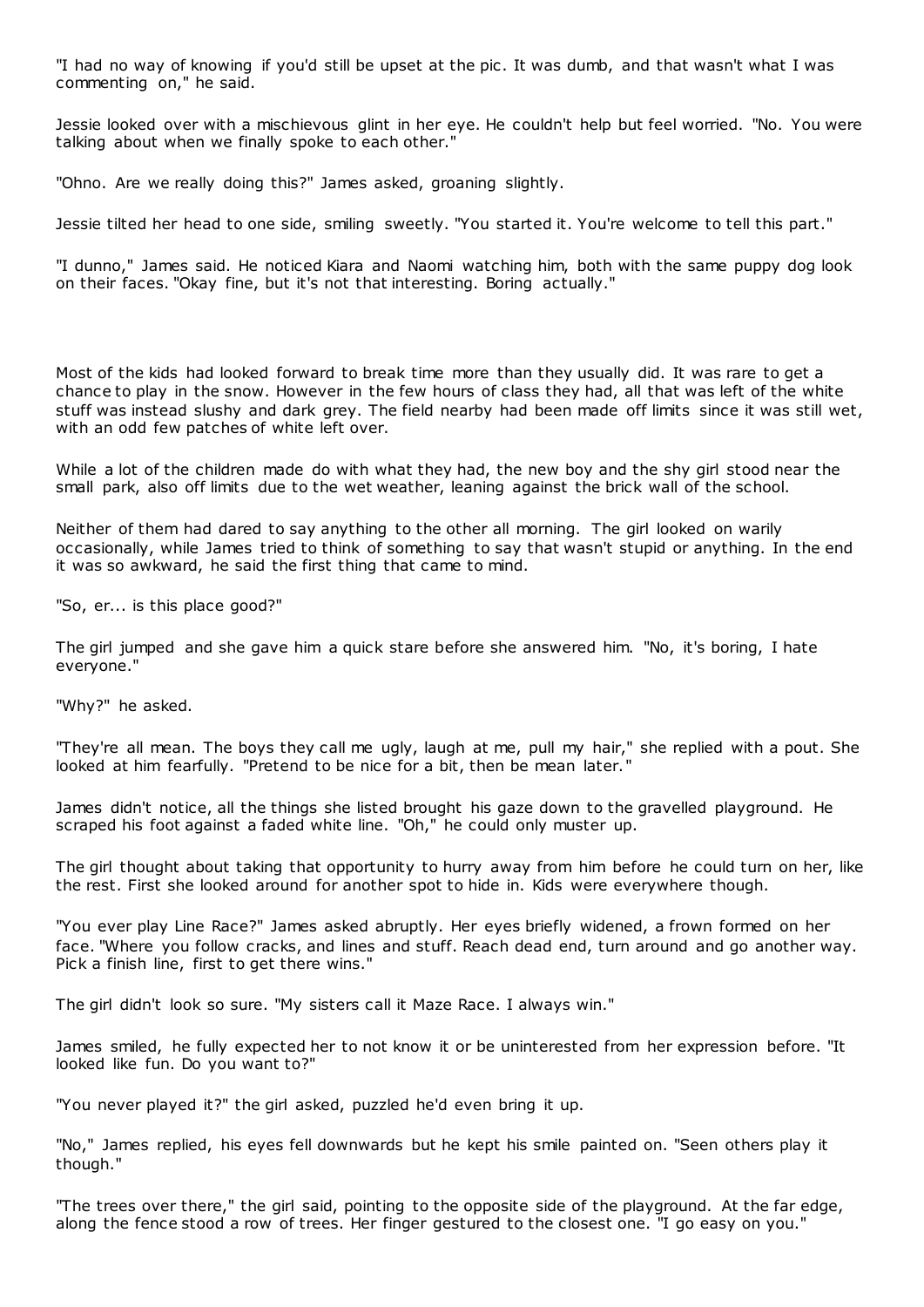"Nah, that's no fun," James said, shaking his head.

"Okay," the girl said brightly, her guard seemingly lowered.

The two kids found a mark on the ground to start with, two different coloured lines going in the same direction that hadn't been repainted in years. She meekly said go and off they both ran, following the faint lines, hopping onto nearby cracks or other lines on route to the tree. The girl chose to avoid a group of kids nearby by leaping onto a crack by the fence and following it up. Her slight detour gave James the edge, and he reached the tree a few seconds before her.

"Hey," she huffed, puffing her cheeks out. "That's not fair. You cheated. I always win."

James tried to retrace his path in his head, worried that he had missed something after all the games he'd witnessed from his bedroom window. He couldn't think of anything. "Good you didn't go easy on me then, huh?"

The girl threw her hands on her hips. "I knew it, you're mean!"

There was a brief silent stare down between the two, merely a few seconds long, until they both broke down into uncontrollable giggles. Hers lingered a little longer than his, she tried to talk through the end of it, "you were called James, right?"

"Yeah," James nodded. "Still am. You?"

The girl scowled briefly, it looked so animated he figured she was faking it. "I'm Jessie. Where we started."

"What?" he said whilst she ran off, following the lines again. He quickly dashed after her. Halfway back he noticed her stop and look around frantically. From what he could see there were two paths she could take to get most of the way back, he wondered why she couldn't see them. James decided to look ahead and continue following his own, then he noticed what the possible problem was.

"Hey Rexxie," one of five boys sneered at her from near the park. The others whistled at her, while the first boy bent over slightly and patted his leg. "Here girl, wanna a stroke, go for a walkies?" They all burst into laughter.

Jessie remained frozen on the spot. All of those lines James saw lead straight to these laughing boys, she wouldn't go until they did. It didn't matter anyway, they started to head over to her.

"I told you Harley, not to let her off her leash again," one boy scolded the one who was doing all the vocal taunting.

They started to circle her like vultures, James saw her entire frame flinch as she looked down at the ground.

"Well, it's not my fault she's butt ugly. Would you have her around all da time?" Harley sniggered, inspiring a few of the boys to laugh with him and at her.

Another boy pointed at her face, sneering, "nope, those buggy eyes make me wanna hurl. Her stupid black hair. So boring."

She hadn't moved an inch. Jessie stood, staring at the floor looking close to tears. Something the boys took great delight in. The sight of it annoyed James so much, he started running over without even thinking about it. One of the boys noticed his approach.

"Oh look, Rexxie's got a boyfriend," he laughed. The other boys howled in response.

"A blind and dumb one. Better put him down," another sniggered, making it even worse.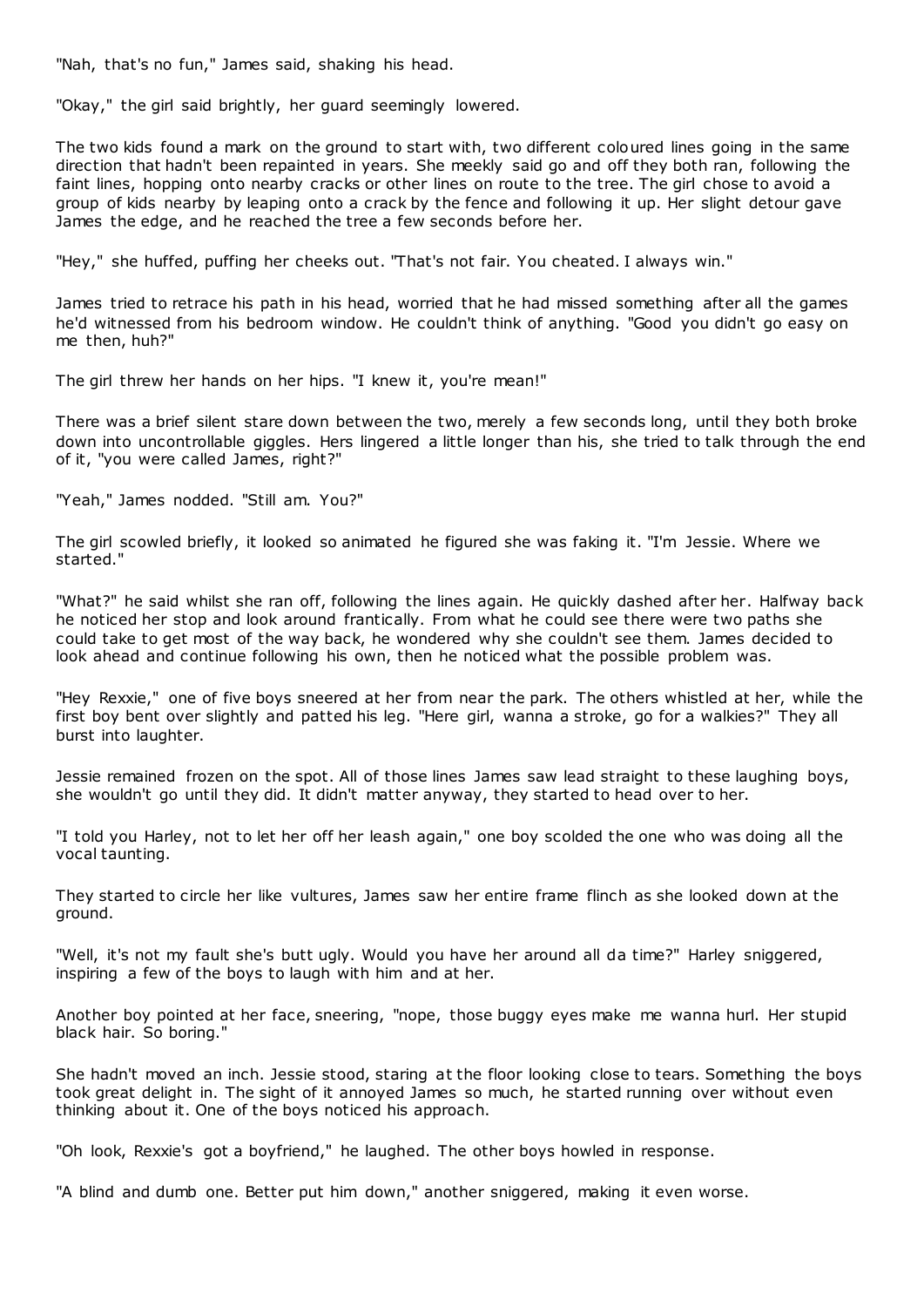"I dunno why I'm still doing this," Jessie said shakily. Her arms folded defensively around her knees.

James looked on sadly. "Yeah, they got the point. It's okay."

Triah glanced between them, forlorn at what she had heard so far. "I dunno how kids can be so crap to each other. So much for innocence of youth."

"I dunno how they swapped who was telling the story without us noticing," Craig commented.

The rest of the group that weren't James and Jessie did a double take, they thought about it as well with a confused look on their face.

"Oh yeah," Morgan piped up first. "I guess I was more into it than I thought. I did like it up until the crapheads appeared. James is still a big smart arse, I noticed. He hasn't changed."

James forced a smile on his face, "that was quite tame by my standards, even back then."

Tani pouted in his direction. "I wanna know what happened next. Violence?"

Morgan rolled her eyes, "eew, you're not gonna drool over this story are you? He was like four. You didn't exist."

James decided to ignore the question all together. "It was usually the same boys. Every day, the same routine. We'd be playing together, not bothering anyone and there they were, lingering across like a really bad smell."

"But why? I don't get it," Morgan said.

"Because they were braindead tossers," James said bitterly while his eyes fell to the ground in front of him.

Jessie glanced at him and sighed. "Because of my silly surname, my family, I was easy pickings, they had a bet to see who could make me cry first, they hated me, my looks really did make them ill. Take your pick. I never found out the actual reason."

"Your family?" Triah questioned.

"When you come to school with a mother who looks nothing like you, with a sister in tow that looks like neither, it tends to create ammo. Like I didn't have enough," Jessie sighed.

The school bell rang loudly across the entire building. Children fled out of it as if it were on fire, towards the parents waiting at the gates.

James though walked out slowly, glancing around gingerly. As soon as he clasped eyes on the gates, he hurried left towards a small inlet in the building. There, with his back against t he furthest wall, he wouldn't be seen by anyone at the fence but still visible to everyone leaving through the main entrance.

The stream of kids gradually whittled down to a small few. A ten year old red headed girl with a fair complexion waited around by the steps. Her face lit up as Jessie emerged from the door to join her.

"Hey little sis," she greeted her loudly.

Jessie didn't look as pleased as her. "Ali," she whined, "I told you."

"Oh pish," the older girl laughed and waved her hand in her own face. "Those boys can kiss my bum. Come on." She reached down to hint for the smaller girl's hand.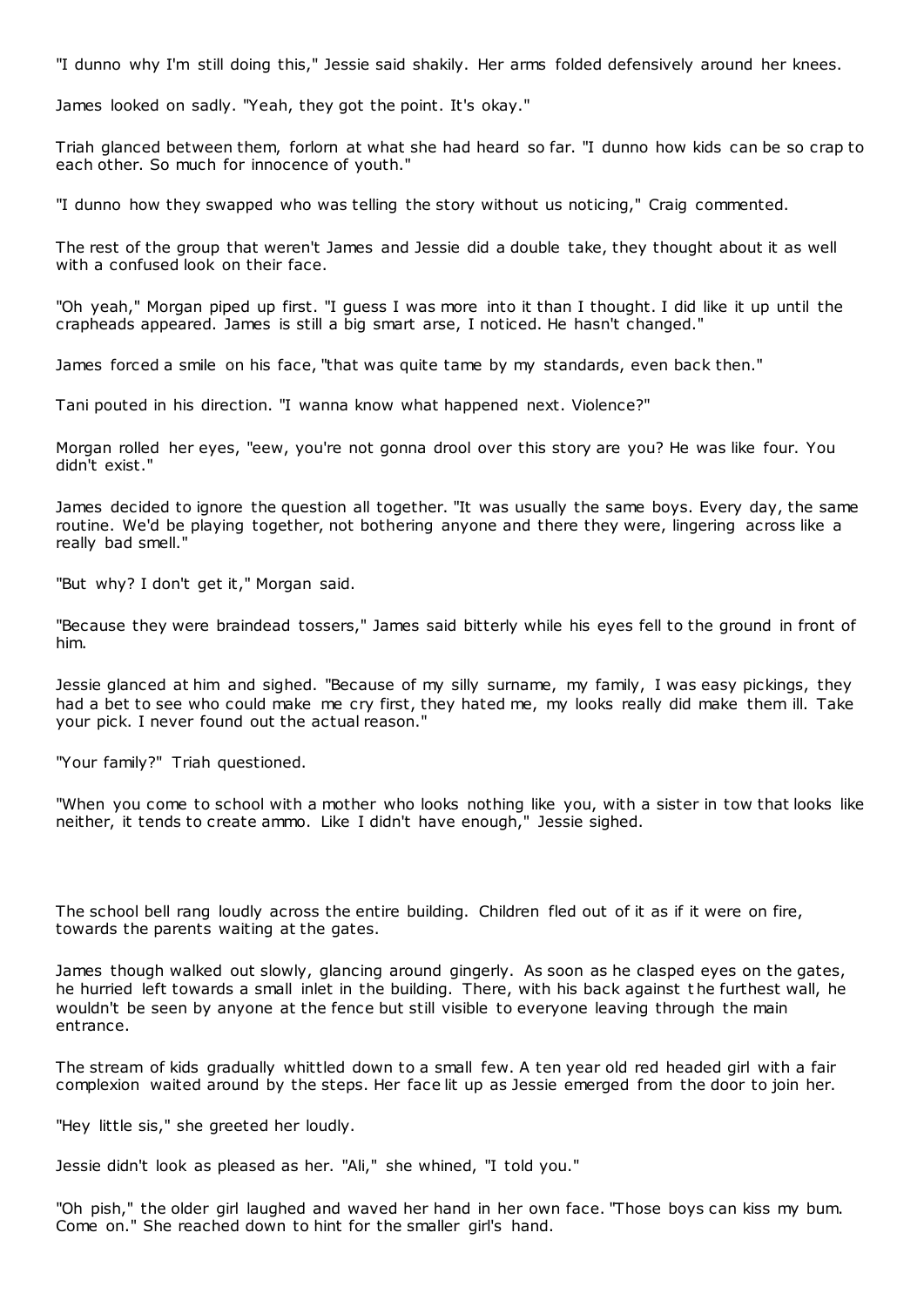Jessie reluctantly took it, then they headed off. At the last possible second Jessie spotted James in the inlet, so she dragged her sister that way instead.

"What, are those boys at the gate still? I told you, I'll sort them," Ali protested.

"James?" Jessie said, instantly getting James' attention. He looked immediately nervous on seeing her. "You said you were in a hurry. Your mum not here yet?"

He shook his head, "no."

Jessie looked a little puzzled. His eyes were darting about, he looked nervous about something. Apart from his first day a month or so ago, it wasn't like him at all. Though he never was eager to go home, she noticed. Which made his earlier rush to get out of the building itself even more confusing to her.

"Ahem," Ali hinted with a throat clear.

"Um, this is Alison. My big sister," Jessie said, getting the hint. "Ali, this is..."

"The infamous James, I know. It's about time I got to meet him," Ali teased her.

James barely looked up, he forced a smile on his face. "Hi."

"Hi. You know, your mum's not gonna find you in here," Alison said.

James flinched, both girls noticed but they didn't know what to make of it. "I'll... I'll check if she's here now, bye," he said before hurrying away towards the gates.

"Do I smell or...?" Alison said.

Jessie frowned as she looked up at her, "no, that was weird though. He's acting more like me."

Alison lead her back into the playground and to the gates. Jessie couldn't shake off the image of James as she did, it distracted her and so she didn't see the waiting bullies by the fence until they spoke.

"Oh Rexxie, say hi to your fake mum for us," Harley sneered.

"That's if she isn't already taking her back to the kennels," another boy said.

The other boys laughed in response. One turned up his nose and put on a posh voice, "ohno, take this scruffy little bag of bones away, all it does is pee on the carpet and cry a lot."

Jessie tried to look away, while blinking away the tears trying to come. Alison though glared back at them as Jessie walked faster, pulling her forward. The older girl badly wanted to say something, "hey, the only scruffy like pee stain around here is you lot."

The boys laughed harder while Jessie cringed and pulled her sister harder. "Oh Rexxie, so ugly no one wants to adopt her," they all sang together, clearly rehearsed.

*"That's all you get. I heard their lovely song all the way down the street as they followed us. I..."* Jessie's adult voice stammered through a frog in her throat. *"I couldn't take it anymore. My sister had to carry me home, I couldn't stop crying. Stupid. I pretended to have a bad stomach, didn't eat my tea, breakfast the next day to make it look true.*

*"I didn't understand why they hated me so much. I was afraid that if I went to school the next day, I would end up blubbering in front of them. I didn't want them to see their bullying was working."*

James waited by the park the next morning before first bell. He looked around at first curiously, later it was more out of concern. Finally paranoia. He remembered the previous day, he thought that his running off might have upset his only friend. He winced, silently berating himself for being stupid and rude.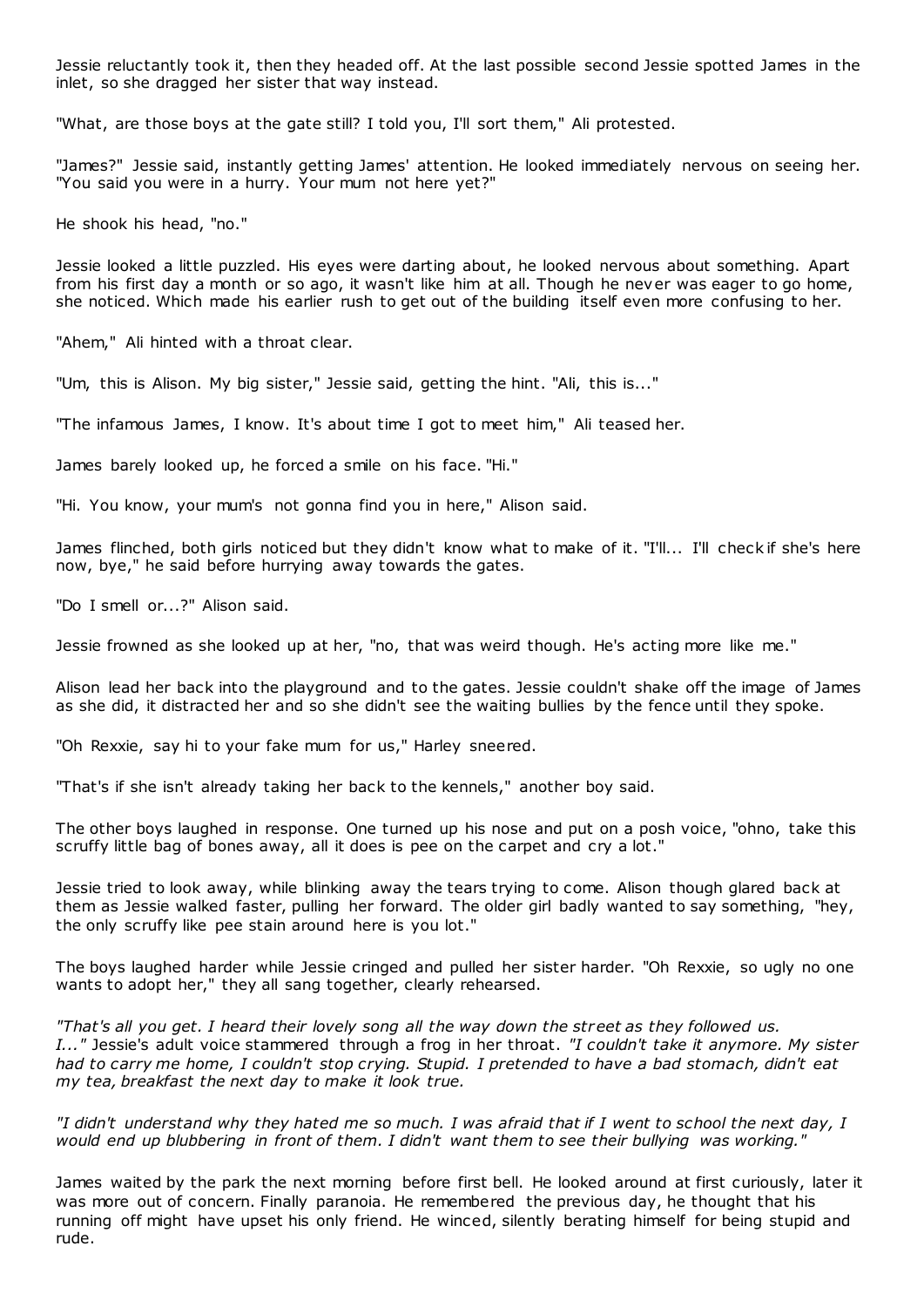The bell rang. If she was in class, he would keep his distance. He didn't want to be a pest. They always met at this place, every morning. If she wasn't there, she didn't want to see him. He walked into the school with his chin almost touching his chest.

Only she wasn't in class. He wondered why about it all morning. He noticed the boys constantly glancing over at him, sniggering and talking between themselves.

By afternoon break James found himself walking towards his usual spot. He knew Jessie wasn't going to suddenly show up, it was just a habit now. He wasn't there long when Alison and two girls her age approached him.

"Oh James, found you finally," Alison said. "Jessie's not feeling well today. I dunno when she'll be back."

James' face fell, "oh. Hope she gets better soon."

"Me too. Poor thing," Alison sighed.

One of her friends crouched down beside James which instantly made him uncomfortable. "You're almost doll like. Look at you. Baby blue, blonde, that face. I could put you on my shelf."

James' eyes widened as far as they could go, he side stepped away a few times.

"Wow, way to reach peak creepiness Jill," Alison muttered.

"What?" the same girl said whilst looking back and up over her shoulder.

The third girl laughed mockingly at her. "And that's before she talks."

"Speak for yourself Dawnie, you look like your mum drags you around by your lip," Jill hissed back.

"Maybe yours should start. Might shut you up," Dawn sniped back as a teacher approached them.

"Alison, detention remember," he warned.

Alison groaned, "oh come on. I only pushed one of them. How come they don't get punished!" She huffily followed the teacher around the corner.

"Yeah she can talk. At least I don't push four year olds around," Jill sniggered.

"No, you just plan to stuff them and put them next to your Barbies," Dawn mocked her.

James edged away even more. This time the girls noticed it. Jill scooted over a bit to follow him.

"Please, I'm too old for those things," Jill scoffed. Her eyes lit up and pointed to James, who was wondering when the bell would ring and save him. "Oh, do you want them? Maybe not the Barbies since you're a boy, but I got other stuff too. I'm sure my mum will make you some tea if you pop over."

"Okay, going way off topic now. Time for a break," James said rapidly. He climbed up just as quickly. "My turn to go food shopping. Be back later."

No one had time to wonder or ask what happened. He was long gone. Jessie bit her lip, showing her uncomfortableness. They all looked at her for answers.

"Yeah, don't look at me," she said forcefully.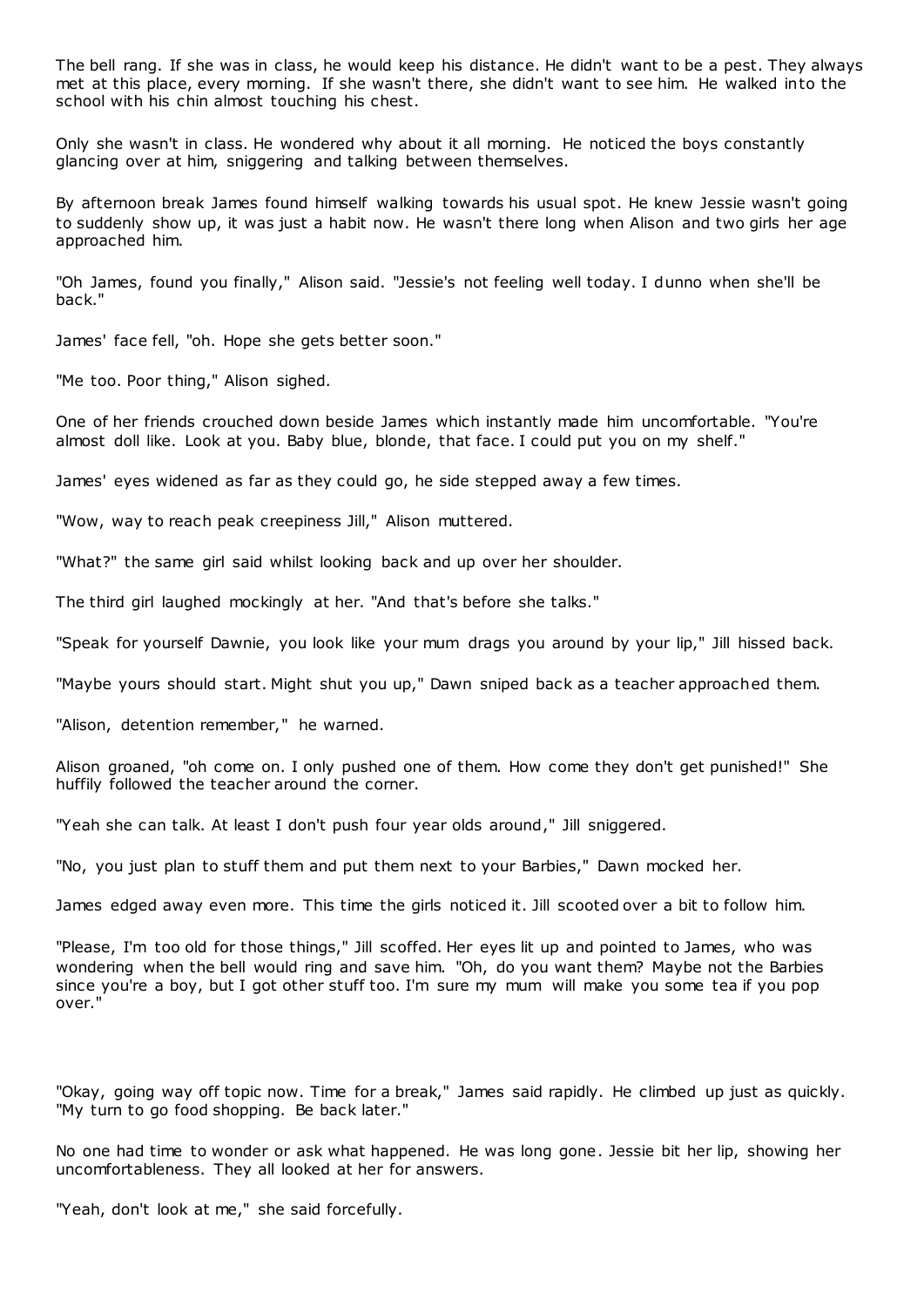"I know you weren't there, but surely he..." Craig said.

Jessie's face hardened in his direction, he almost melted on the spot. "I mean, you're not getting that story from me. Don't even bother. He's right, let's take a break."

Kiara shuddered and looked to Naomi. "Scawy story. That girl had Sevens on her shelf. Have nightmares tonight."

Naomi frowned at her. "Barbies."

"Where?" Kiara panicked, she ran over to her big sister and hid behind her.

Morgan snorted into laughter at Naomi's even more scrunched up face. "Good thing she isn't actually here," she sniggered. "I'm sure mum's having a great time right now."

#### **Voyager:**

"Full power!" Kathryn roared.

Seven flinched. Her fingers were almost like a blur as she worked. "I'm sorry Captain. I can't give it anymore. We really should redirect this power conduit to the..."

"Did I stutter? Full power or I'll use you as a battery," Kathryn snapped.

Seven did the redirect anyway, hoping she wouldn't notice, while still tapping away at the panel Kathryn was death glaring into submission. It whirred back to life and gave a little beep to say it was fine.

"Finally. Coffee, black," Kathryn's voice said from the next room. Seven looked over her shoulder with some bemusement, the Captain had been behind her a mere second ago.

A cup of coffee barely finished rematerialising when Kathryn snatched it away and started to chug it.

"Now may I transfer more power into the shield array?" Seven asked, even though she already was doing it.

"Coffee, black," Kathryn's voice said.

The Doctor shook his head whilst raising one finger, then a second with a grimace. Sure enough the words repeated another two times before Kathryn re-emerged from her Ready Room.

"Are the shields back to 100%?" Kathryn asked casually.

Seven's patience was beginning to strain. She was at least thankful she ignored the Captain before and so got a head start. "Almost Captain. We're at 80%, it should be more than sufficient to get us through the minefield."

Kathryn appeared to be okay with that report. Neither the Doctor or Seven let their guard down though, they knew better. The Captain meanwhile paced across the Bridge, keeping a firm stare on the cracked viewscreen. Strange grey rock formations in various different sizes floated in the distance, getting closer as Voyager drifted through them.

"Until we reach the part we didn't get to map yet, then we'll have to keep our eyes sharp. T wo or three bumps and we'll back at square one. Any sign of the aliens who took the escape pods?" Kathryn asked.

The Doctor triple checked his readings at Tactical. "No Captain. Not yet. There is however an energy signature ahead, two kilometres long but narrow, it could be a trail. Or breadcrumbs."

"I have a feed to Astrometrics so we can completely map the mine field. However there is a high probable chance that we could end up in a vastly populated section, unable to leave without grazing a few of them," Seven said.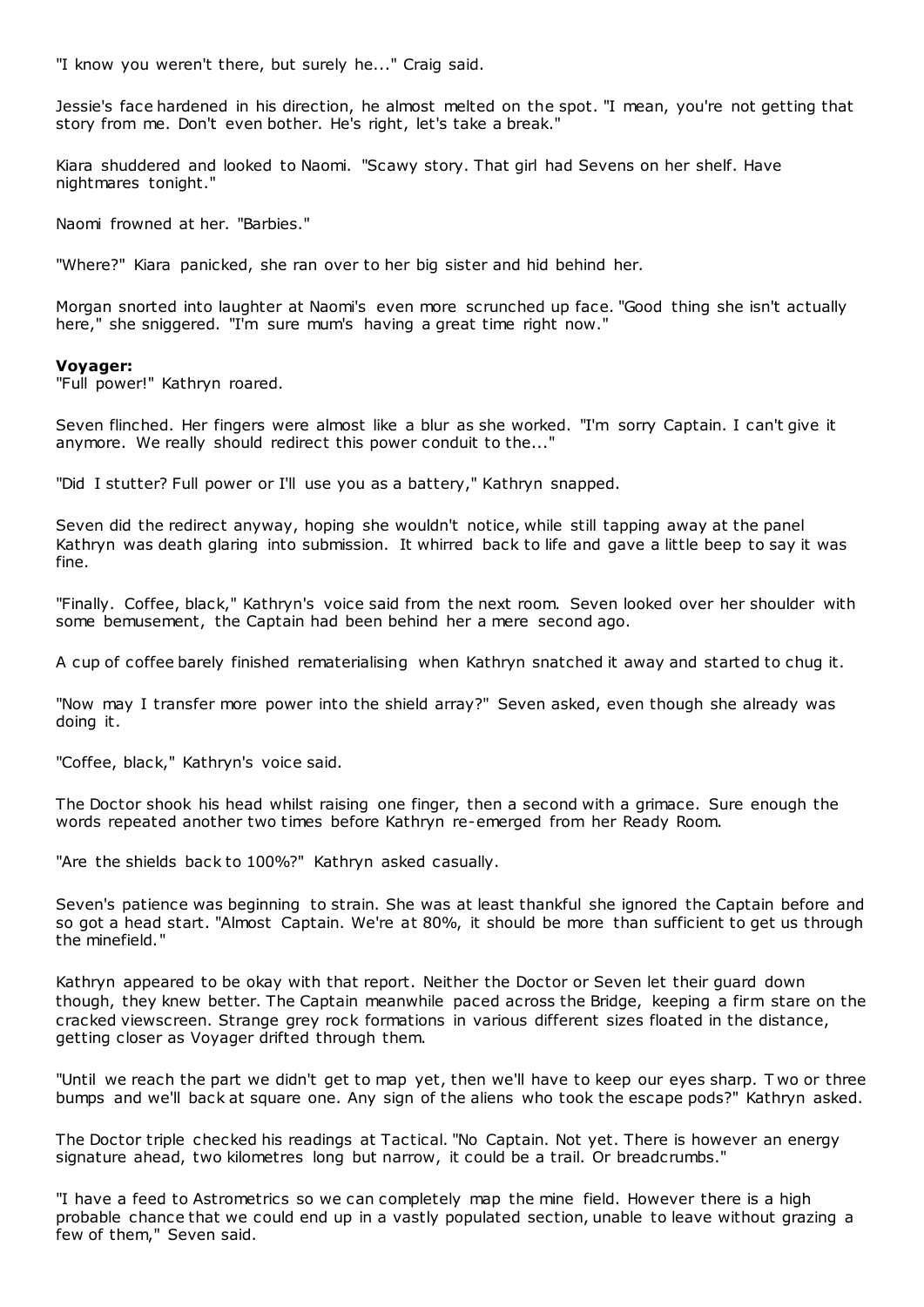Kathryn nodded, a thoughtful look on her face. "Someone obviously doesn't want us visiting. Maybe they should have thought of that before they took my crew. We'll have to take it as it comes."

The Doctor smiled. "Perhaps this is a test of time and patience. We create our own pathway through this maze, and the aliens will see us as worthy of an audience."

Kathryn glanced over toward him, her brow furrowed. "You couldn't resist, could you?"

"Captain?" the Doctor stuttered.

"Don't act so innocent. You knew what you were doing with that test of time and pathways bit. I'm not daft. You're on fourth wall report," Kathryn said.

"Perhaps I should have gone on the escape pod after all," Seven mumbled to herself.

Kathryn sniped back, "what so everyone can hear your plot hole filled backstory again? Nice try. Now run along, those power relays won't realign themselves."

Seven sighed and headed for the turbolift.

"Captain. If this mine field is truly a means to keep people out of someone's territory, why would they kidnap an evacuating crew? If they hadn't, we wouldn't have come back after repairing our ship to rescue them," the Doctor said.

"Considering they ignored our distress call after that third mine, and went straight for the pods, I think it's safe to say this isn't about keeping people out. It's about getting people in," Kathryn said.

Tom returned to his group with an arm full of berries and what looked like nuts, to find Tuvok and another security officer pretending to talk, while watching one of the closer towers. Everyone else looked downbeat. Chakotay was the only one that noticed his return and seemed a little anxious to see him.

"Tom, you took your time," he said, sitting upright.

"Relax, Kiara and Morgan are fine. It just took a little longer to catch these bad boys than I thought," Tom said while carefully placing the food into a jacket laid out on the ground.

"Catch?" Chakotay said with a quizzical eyebrow raise.

"The bird things found it first," Tom said. His right eye blinked involuntarily as he grimaced. Typically the rest of the group were paying attention to him now, most of them were smirking. "I don't want to talk about it."

"Too bad. We could do with some entertainment," Chakotay laughed.

Tom faked laughed back, "yeah great. When I popped my head in to their group, it looked like they were telling life stories. I only overheard bits and pieces, like a new nickname for Jessie I don't think I have the courage to use."

Neelix's face brightened up, "oh that sounds like a great idea. Not the nickname I mean. I'd love to hear some stories. Anyone like to go first? Mr Vulcan?" Tuvok definitely heard him, his eyebrow moved only a smidgen, he pretended he didn't though.

Tom took the opportunity to get his in first. "Oh, I was quite thee stud in my prime. Men hated me..." Everyone groaned in response.

"No change there," Chakotay commented.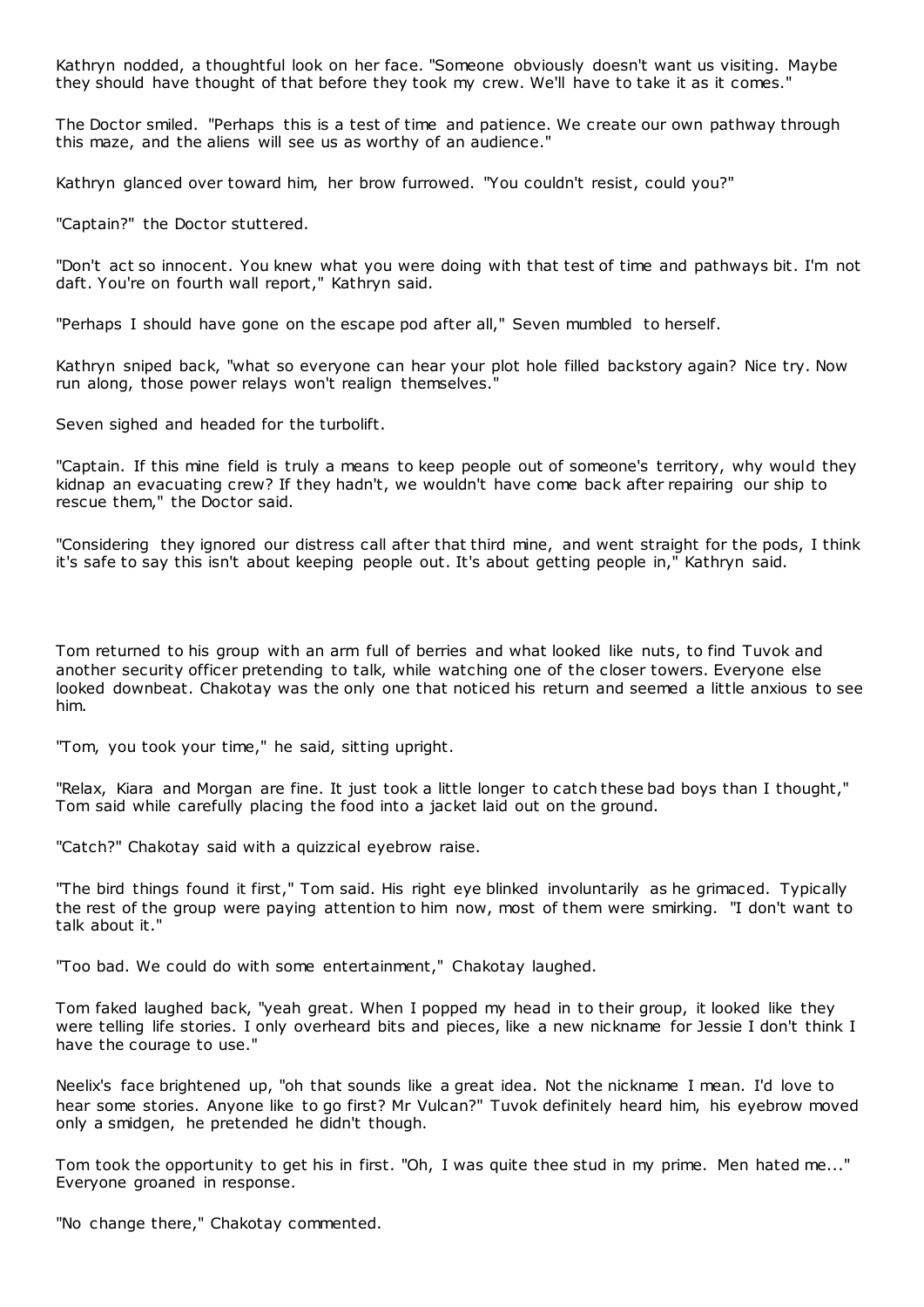Tom ignored him, "but they wanted to be me. One day my popularity changed my life forever. "

Seventeen year old Tom stood at the bar, waiting for his drinks, while batting off every swooning woman who approached him.

"Ladies please, I'm taken," he said. To prove it, he left with his three drinks which he handled expertly like a pro. He got to his table. There sat two women. As soon as he sat down, they draped themselves over each arm.

*"My best friend and roommate suddenly arrived, sporting a look of such betrayal I'd never seen before."*

"Oh," Tom grinned at him. "Don't look at me like that. Some men have got it, you don't."

The girls on his arms giggled at the callous comment, their eyes poked many holes at the pathetic boy standing in front of them, gaping in horror.

"But... we were double dating," the boy whined.

"Yeah well, can't blame her for wanting to ditch for the stud," Tom sniggered. He and the girls got up to leave, still all over each other as they did.

The roommate's expression turned to anger. He fumed as they walked by him laughing. The girls towered over the so called five foot nine stud in their needle thin heels, almost drooling over his stupid pretty boy looks and his in your face *charisma.*

*"Er Tom,"* Chakotay's voice intruded. *"I thought this was meant to be you."*

*"Oh sh..."* Tom's stuttered.

Sure enough the seventeen year old walking away with the girls not hanging off his arm, but merely walking beside him, was a much shorter blonde man with a confident aura about him as he talked. The girls were not laughing at all. One even looked back with some disgust and even pity at the forlorn young Tom left holding the drinks on a tray, ready to cry at any second.

"No, that's not what happened!" Tom snapped in anger. His face a bright red.

The whole group except Tuvok were laughing so much a few were in tears.

"He was a midget. The biggest blue eyed freak ever, they didn't even look real. The idiot belonged in a Japanese RPG game with his stupid messy hair," Tom rambled even further. "Pretty little asshole stole my girl. Said I was too clingy and grubby, whatever that means. Me? He spent most of his time being nice to girls, befriending them and..."

"Ohno!" Chakotay pretended to gasp overdramatically.

"So he didn't even *steal* your date. He befriended her?" Neelix questioned.

Tom scoffed, "yeah, that's what he said happened. Always pretended to be one of the good ones, the feminist who understood the *crap* girls went through. Every guy I know hated him, the girls always fell for it."

Chakotay wiped away a couple of tears and breathed in to calm down. "Now we know why you have it in for James a lot. Sound familiar. Does he bring back some painful memories?"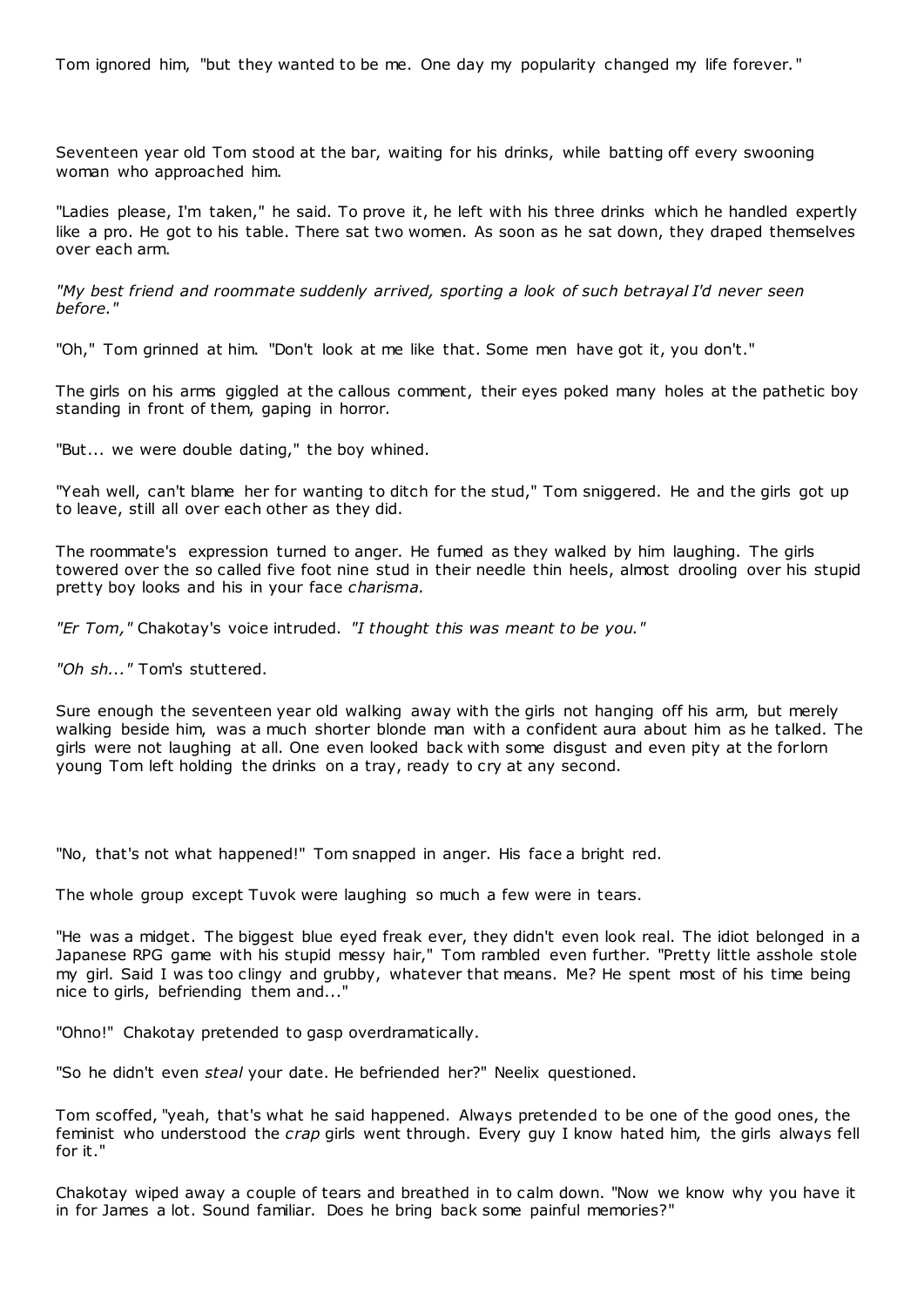"What?" Tom was confused at first. Then he exploded once more, turning even more red than before. "No! He was an annoying runt with an I'm better than you god complex." That was the cue for further laughter. "I'm not talking about James. My roommate stole my date, not him. Screw you guys!" He stomped off, leaving the group rolling around the ground laughing.

The break James spoke of lasted until the sun went down. Kiara and Naomi curled up beside Morgan, both a few feet away from a small fire. James hadn't said anything on returning to the group. He kept to himself, staring at his feet as he leaned against a tree, hidden in its shadow.

"It seems like you were picked on for being adopted and *ugly* more than you were given the *sitting in a tree kissing* treatment," Triah was whispering to Jessie.

Jessie raised her shoulders meekly, her face twisted a little. "I was, at first. James would say things back to them, it'd escalate, he'd react more and more."

"It was because he was sticking up for you? That's why?" Triah questioned.

"No. That just brought him to their attention," Jessie replied hesitantly. "Those jokes were more for him than me. It bothered him a lot. They thought he was weird for only wanting to be around a girl. He wanted nothing to do with other boys. He'd act so differently with them so they'd leave him alone."

Craig laughed quietly to himself. Still the girls heard him. "Oh, so that's why he's always so... abrupt?"

"You're worried he'll hear you, huh little bro?" Triah whispered with a cheeky curl in her lips. Craig shook his head timidly but he may as well have said yes.

Jessie lightly smiled at them both. "All boys are the same." They looked at her with puzzled eyes. "That's what he used to say. They act tough around their mates, pick on the girls they like, pretend to like sports even if they didn't, and talk crap to each other. I can't remember the word he used to call them."

"Boring," James replied from his hiding spot.

"Okay, so if James was the one who hated the Tom-esque couple crap, why was it you that snapped over it?" Morgan asked.

"That's, quite a long story," Jessie said, wincing a lot. Her gaze drifted over to James, she noticed his go to her as he shrugged. "How do I explain without...?"

"You probably can't. It's fine," James mumbled.

Jessie didn't agree, not fully. She thought it over, no matter how it ran in her head she figured he was right. She wasn't keen on the idea though. "Maybe the abridged version?" she asked him. He gave her a nod. "After this, you guys owe us a novel or two," she said with a forced smirk.

"Uhoh," Craig said despite his mouth barely opening. "Mine might be more of a novella."

"We'll see," this time Jessie's smile was genuine. Craig swallowed a lump in his throat. "Okay, so blah blah I was off school for a day or two, hiding from them. Right, I came back to school the next Monday."

Rain pounded against the window, the wind howled even through the thick glass. It was still before nine, but because of the bad weather the kids were ordered to come inside before t he bell rang.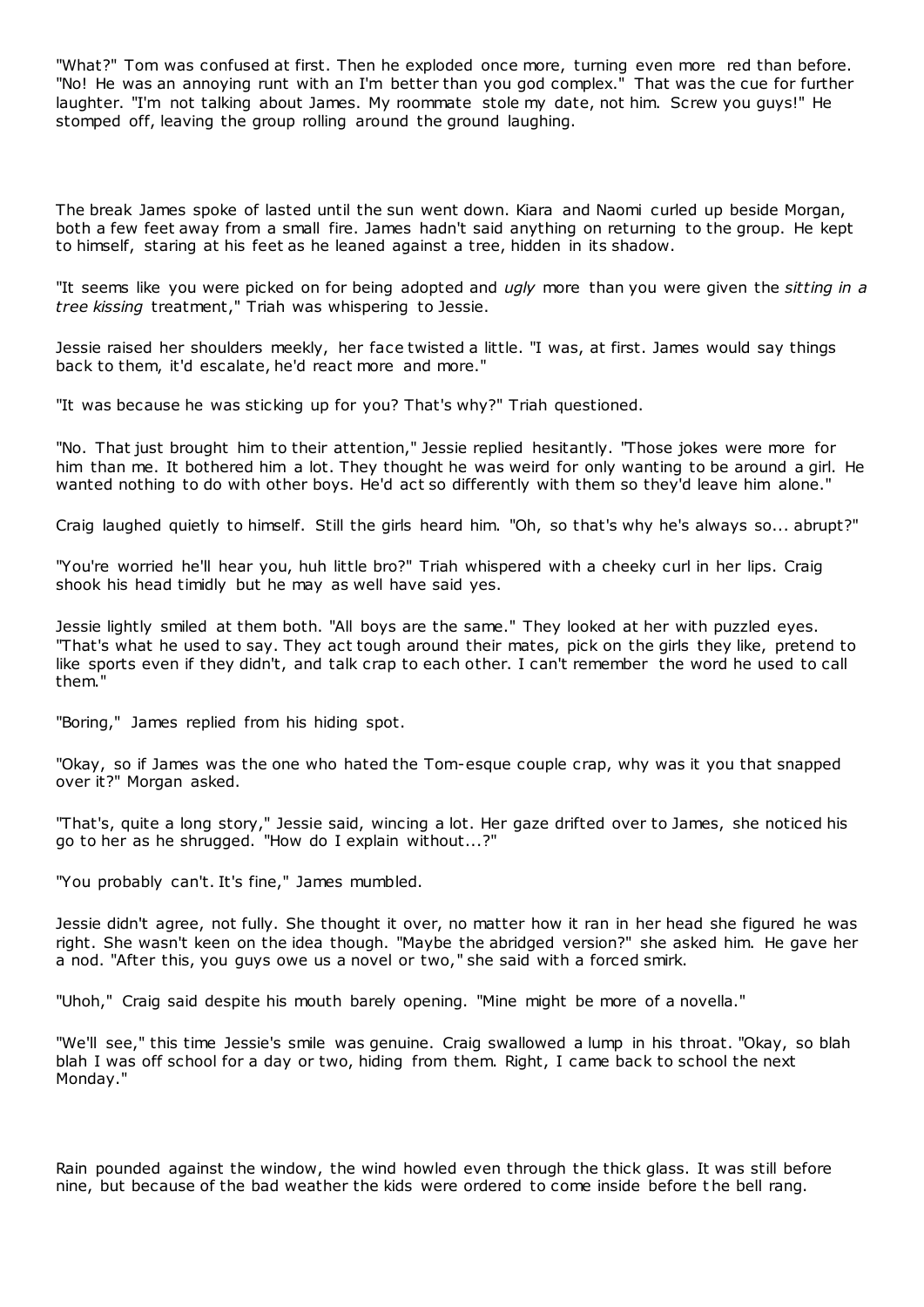Miss Turner had not yet arrived. A lot of the class gossiped over what was the reason. The favourite one being blown away by her umbrella.

Alison decided to sneak into the classroom to keep guard of her sister. She told some of the kids on the way in that she was temping for Turner, which got their imaginations running wild again at where this teacher was.

"It's all Fisher's fault. He dragged me to detention before I could tell those two to leave him alone," Alison said with a huff. Jessie frowned toward her. "It's okay, those two tend to spend most of the time catfighting, chav style. They do this a lot. Jill probably wanted another kid on her side, Dawn too."

A couple of kids ran by behind Alison, heading straight for the blackboard. An obnoxious screech took over the room as one scraped a chalk across it as hard as he could. Alison swung around, "oy, get off those you little pipsqueaks!"

While she was distracted James shuffled in through the only door to the class, soaking wet from the rain outside. He passed the rail holding all the other children's coats, hats and scarves, and yet kept his on. Miss Turner arrived as well, she spotted him immediately. "Oh James, don't forget..." she said, pointing to the railing. James nodded, he started with his hat, then slowly removed his coat while watching her approach her desk.

"Good morning class. Lovely day, hmm?" Turner said with a dry smile. She got a few laughs from the children, but the majority looked disappointed. "It's okay. Five minutes till the bell. Okay, Alison?"

Alison chuckled nervously. "Okeydokey Miss."

James got to the table and sat down at the opposite side without saying a word. Jessie gave him a smile anyway, "hi James."

He acted like he hadn't even seen her. "Oh, hi," he said sheepishly, while keeping his head down.

"Are you okay?" Jessie asked.

Alison overheard and turned back to her sister. She noticed James first, grimacing as he dipped his chin down ever so slightly, twice. It would've been a nod if it were not for the thick scarf he was still wearing.

"Oops, you forgot something," Alison said with a smile. She reached out to only point at it, James shuffled his chair back an inch.

"No. Supposed to wear it," he said.

"But why?" Jessie asked.

"Mum told me to," James mumbled.

Alarm bells were ringing in both of their heads by now. "It's drenched, it's just going to make you sick," Alison said.

The bell rang, prompting Miss Turner to walk over and kick out the older girl. "Alison. Get to your class." James' appearance and his withdrawn demeanour got her attention. "Here, let me get that off for you. The heater will warm you up in no time."

"No," he said, withdrawing a note from his trouser pocket. "Mum told me to."

Turner frowned at the hastily scribbled piece of paper. It didn't take long to read and it only made her even more confused. "Bronchitis? That's not going to help at all," she said while reaching out to unravel the scarf.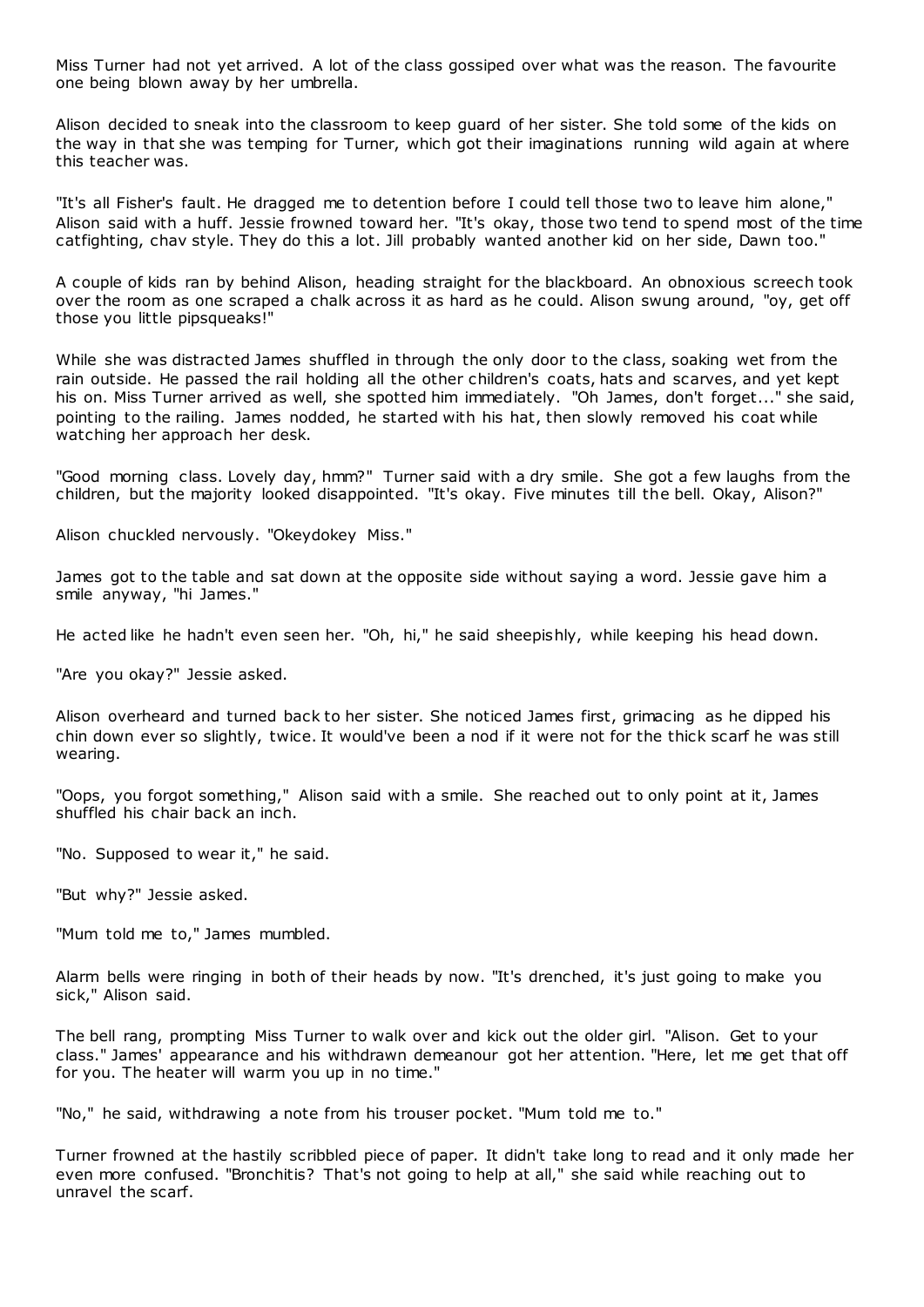She barely had time to touch it. James' eyes widened in a panic as he stumbled backwards out of chair. "No!" Turner still had a hold of it when he did it. His jump back left it hanging over his shoulder, leaving his neck bare, the bruises all across it there for everyone looking at him to see. His outburst had made it so the whole class was doing so.

"Holy crap," Morgan said in disgust. Her sharpened eyes floated over to James, still standing by the tree. He had his head turned to the left, a futile attempt to avoid everyone.

"Seconded," Craig grimaced.

Jessie shuffled around in her sitting position uncomfortably. "Holy crap pretty much sums it up. So anyway, we're in the nurses office...'

"Nuh uh, wait a mo," Morgan said impatiently toward her. Doing so she missed James turn his head slightly, shoulders tensing. "Who did it? The bullies, those weird girls?"

Jessie sighed, resisting the urge to roll her eyes. "We're in the nurses office and everyone's butting in their nose to see what's happening. Alison and I were kicked out so they could treat him in peace. The teacher had a hell of a time getting us back to class. I tried to sneak away. I managed to see security officers come into the school when I was caught. The next day..."

"What?" Morgan yelped. Kiara was roused by it. Luckily she decided to roll over and keep her eyes closed. "You can't fast forward through this part. What happened?"

"Maybe she found out the next day. Try to calm down," Triah said softly.

"Everyone were gossiping. Alison said..." Jessie said.

Tani huffed before saying, "this is the abridged version, huh? Why bother mentioning poor James getting beaten up if you're gonna gloss over it?"

"I... some bits aren't necessary, and I wasn't there the whole time in the nurses office," Jessie said impatiently.

"Did you ever find out who did it? Maybe the kids will stop whinging once they know," Triah suggested.

"It doesn't actually matter to the story," Jessie said, shocking the rest of the group barring obviously James. He seemed a million miles away. "It got the attention of the class. It was ammo for our bullies and inspired future ones. Because of it James had to..." Her face turned pale from some unknown realisation. She looked over to James. "No, um... oh crap."

"It *does* actually matter to the story?" Craig said in an uneasy tone.

Morgan nodded, "yep. I bet it was those weirdo girls. They tried to grab him and put him on the shelf. Creeps."

"No way. Jessie said she was off another few days, those stupid boys probably ganged up on him going *oh where's your dog girlfriend* and..." Tani argued.

"Dad," James said without missing a beat.

"Don't be stupid, we haven't seen him yet," Craig scoffed and shook his head. Then he realised who said it. He wished for the ground to swallow him up.

The rest of the group stared at James in shock and disbelief. Jessie was only feeling the former, it made her even more uncomfortable, she could only stare towards the fire.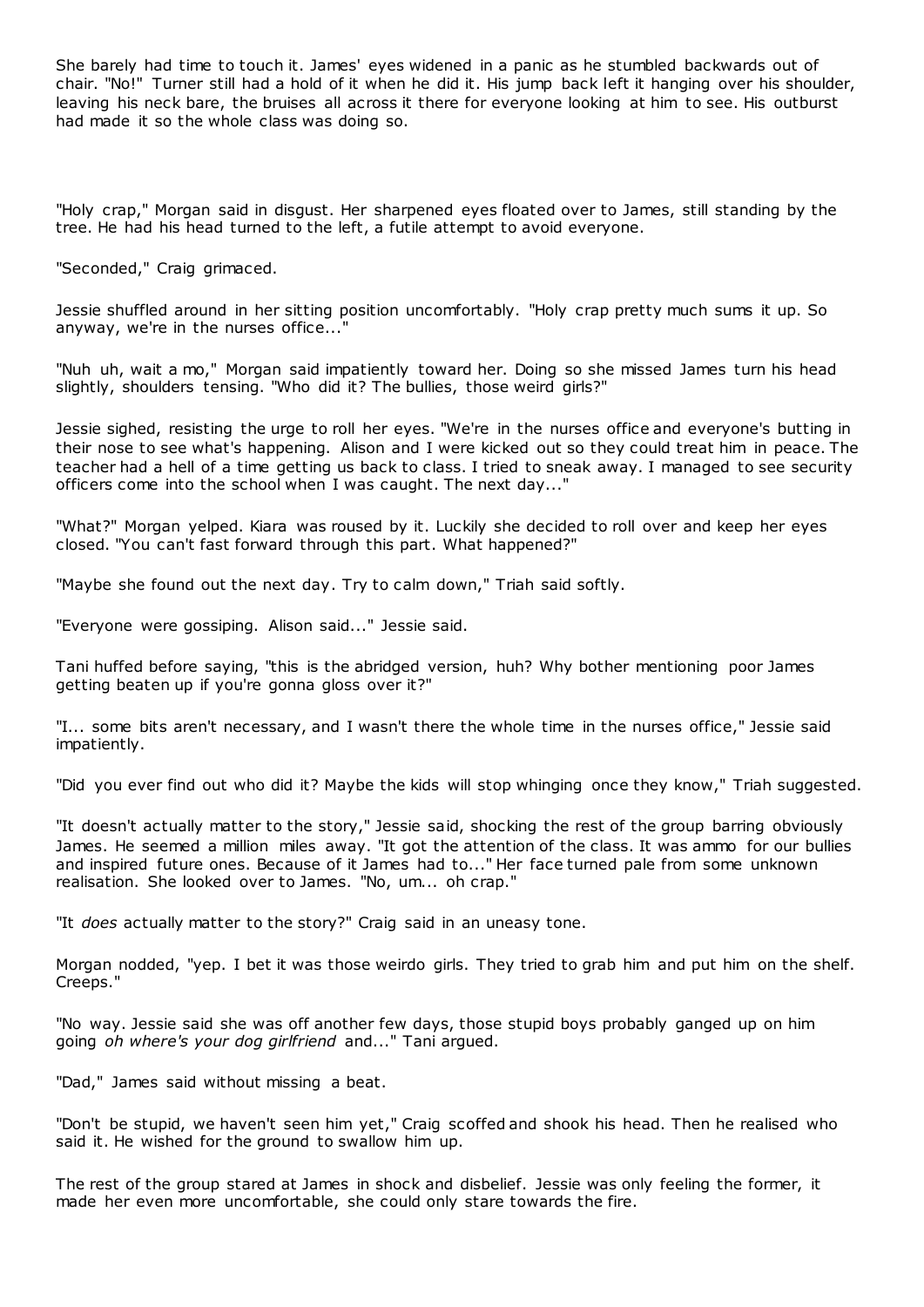"Your dad?" Morgan whispered.

James slowly looked over to Jessie. "You should be good to go now," he said. Jessie didn't seem to agree. Her cheeks flexed, arms crossed defensively. She then shook her head. The camp fell into an uncomfortable silence for far too long.

All she could hear from the other side of the door were muffled voic es and light clatters, like small objects falling to the floor. Jessie swore she heard her friend cry out. She didn't know what to do.

"I thought they dragged you back to class," Alison said.

Jessie jumped out of her skin. She hadn't heard her approach at all. "I want to help."

Alison nodded grimly. "I get that. You're going to get into trouble though, and that's my..." Movement caught her eye. Two girls laughing and joking approached from around the corner. As soon as Alison clasped her eyes on her two friends, rage took over and she charged over to them.

Neither girl seemed to notice her or care that she was, until Alison slapped the Jill girl with the back of her hand. Dawn gasped in horror.

"What the hell did you do? Huh? You sick freaks," Alison snapped at them both.

"Nothing, god!" Dawn protested.

Their argument was soon drowned out by shouting coming from the nurses office. James' shouting. Jessie started to shake horribly. His words were loud and clear. "No, he'll find out! Please don't! He'll kill me." It was then back to the muffled voices, only this time she was sure she heard crying.

"He, he who?" Alison mumbled.

"See?" Jill snapped at her. "I didn't do anything to that kid. He got all whiny and he left. I was glad!"

Dawn groaned in disgust, "you did all the whining, that's why he ran away. It's not our fault he ran into some guy on the way home."

Alison tried hard to bite her tongue but she couldn't, not with the sounds she heard from the nearby room. "I don't believe you. He mumbled something about you grabbing his arm, there were scratches on his arms and legs, more bruises."

Jill and Dawn shared a similar disgruntled look. Alison expected them to deny it, instead they turned on each other. "I told you he'd get out again!" Dawn snarled first.

"Yeah well, I told you to let him go the first time," Jill growled. "Can't stand whiny little boys."

"Hey!" Turner's assistant shouted at them from the opposite end of the corridor. She hurried over, first to collect Jessie by taking her hand. She let out a small squeak in protest. "Mr Fisher has been looking all over for you two. Report to the Head. Now."

"What?" the pair complained while Alison smirked. They glared at her. "You grassed us up," Jill growled.

"And I'd do it again. And again," Alison sniggered. She turned to the assistant. "I'll escort them. Please look after my sis."

Jessie wasn't too happy with her as the teacher lead her back the way she came. The moment they turned the corner, two men in Starfleet uniforms entered through the door leading to the foyer and entrance.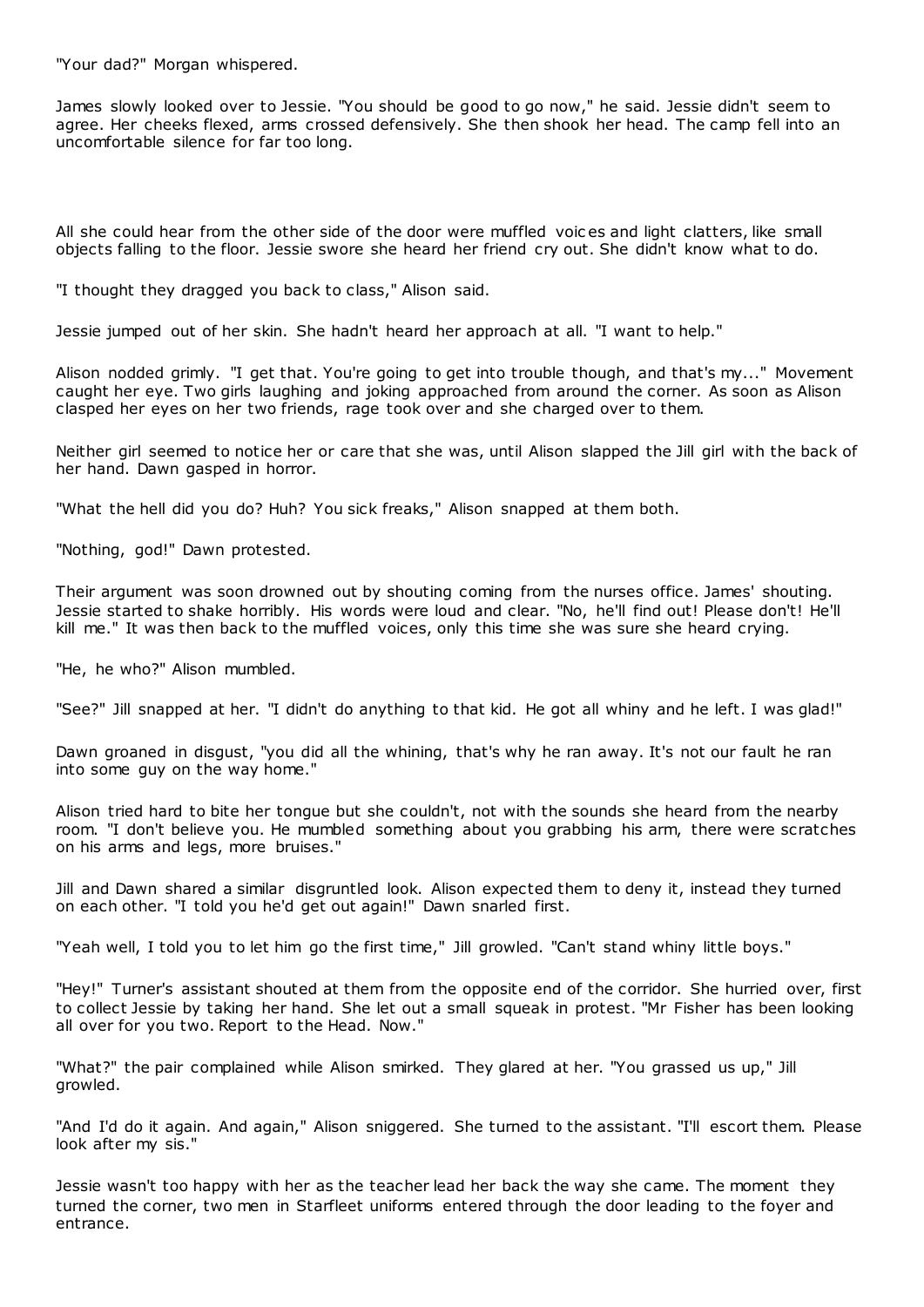The two new arrivals talked quietly with a very concerned Miss Turner. One nurse and another teaching assistant were with James, his face bright red with tears still flowing. He'd fidget everytime the nurse tried to treat one of his many bruises. The assistant tried her best to comfort him.

Turner glanced over her shoulder for a second. "Where?" she asked.

"For now; the children's wing..." was all James heard from one officer. The other followed with something quietly. Whatever it was shocked the teacher.

"But what about his mother? Surely she..." Turner said.

"From what you told us, she tried to hide it," the second officer answered. Turner's shoulders slumped. "The boy will be protected. We have a team already at Taylor's place of work, he's probably being arrested as we speak. There's nothing more you can do."

James looked up in a blind panic . He jumped down from the bed. He was stopped by the nurse scooping him up, she struggled to keep a hold of him after that.

The last thing he remembered was the sorry face of Miss Turner directed toward him. Everything after was but a mere blur to him.

"Having fun out here?" Jessie asked as soon as she found James standing behind another tree. He didn't respond in anyway so she walked up to stand beside him. "We could've skipped over that *little* detail. If I had another break, I could've thought of a way to tell the rest without mentioning the whole adoption thing."

James shrugged, "doesn't matter, it's done now."

Jessie studied his face carefully, looking for any sign of what he was feeling right then. All she got was avoidance, and she knew that already. "I thought it would be simple. We were bullied for being friends, you kept sticking up for us, you weren't there for one and I snapped, been sensitive about it ever since. The end."

"But you miss one bit out and it unravels, yeah. We don't owe them anymore of the story though. I think they got the gist of it from what we told them already," James said.

"There's not much else to do. They owe us a few embarrassing tales after this," Jessie smiled. "Besides, until your bit it was strangely therapeutic ."

James' eyebrow shot up as he looked at her, a hint of a smile started to form. "Oh? Well, the rest of my *bit* can be avoided. Go nuts."

"Really? Some of my story doesn't paint you in the best light," Jessie said, playfully nudging him with her elbow.

"Only some? Still plan on making some adjustments huh?" James said.

"Naturally," Jessie said with a slight nod. "I need to be more creative with it though. I don't think any of them will believe you being adopted by mum overnight, or the being dropped off by the Headmaster story. You didn't."

James laughed for a while, she scowled at him for it. "Yeah, fiction writing isn't one of your st rengths. I thought I'd play along, but I couldn't help but..." he continued to laugh.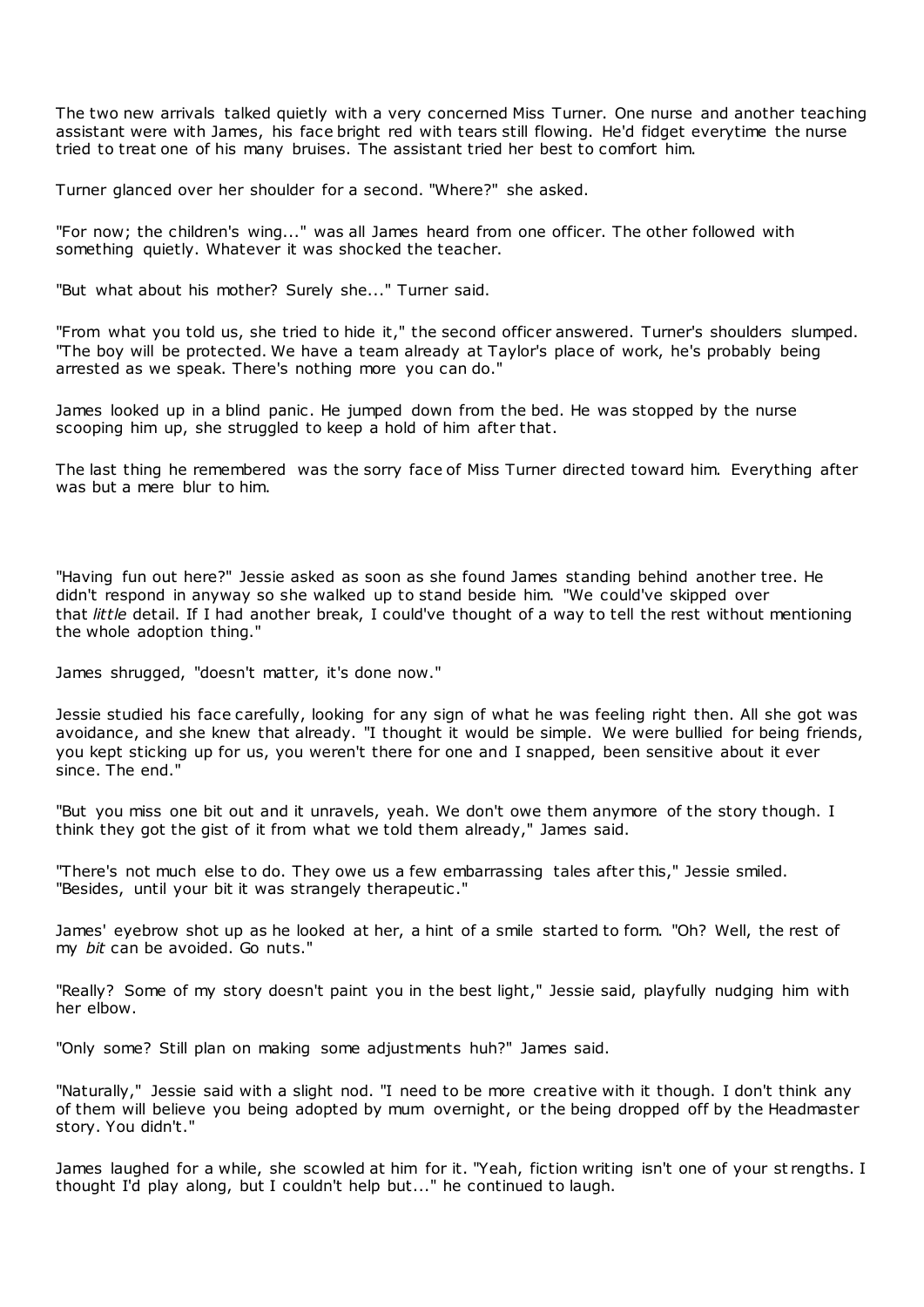"Oh, shut up," Jessie hissed at him but it only made him laugh more. She huffed, and remained quiet until he stopped. "I don't need to tell that one anyway. It's after."

"True, but they're gonna wonder what happened to you after it happened. You know that right?" James said.

Jessie groaned, exhausted at the thought. "Yep. That'll open up a can of worms, and no thanks."

Only a few hours into the night, the prisoners had been woken up by a heavy but brief rain shower. Fortunately for some the trees nearby provided a little shelter. Chakotay's group and others nearby only had time to throw their jackets over their heads and wait it out.

It only lasted a few minutes. Those few minutes helped turn the dwindling puddle into a mini lake. A couple of people from each encampment took turns to hurry towards it to collect some much needed water before the sun rose and threatened to evaporate it back into a puddle.

James and Jessie's group were mostly feeling pretty sluggish by the time they sat down together to eat something with their newly acquired water. Morgan got little more of a sip of hers, deciding to let Kiara drink until her thirst was quenched, but she ran out first. She sat her *little sister* on her knee as she munched on a few berries, blissfully unaware of that fact.

She kept her and Naomi's minds off things by updating them on what they missed of the story, with Tani occasionally making comments against Jessie.

"Then what?" Kiara asked.

"We dunno. It was bedtime when we got there," Morgan whispered.

Kiara pouted. Naomi though waited patiently while staring expectantly toward James and Jessie.

"I don't get it. Why was James' daddy so mean?" Kiara asked.

Morgan shrugged, "some people are just pricks."

"Classy answer," Triah commented.

Morgan looked at her with her eyes a little wide and her mouth pointing down. "What? I doubt there's an actual reason for hurting your own kid. I mean yeah, some kids are annoying but I'd just tell them to shut the F up or something." She noticed James looking at her with his face scrunched up so much, she didn't know if he was struggling not to smirk or frown at her. "I'm not saying that's why."

"Morgan's right, with the first thing she said," Jessie said hesitantly. "James' dad was a violent piece of sh..." Triah cleared her throat, gesturing to the kids. "Er, and he doesn't deserve to have whatever sick reason he had voiced. What he did was messed up and he was arrested for it. End of."

"Was he? You never said that," Tani asked. She got confused when James nodded, but Jessie pulled an unsure face while trying to decide whether to nod or shake her head. "He was or he wasn't? Help."

"He was," both James and Jessie said mostly in unison. Jessie though continued talking afterwards, her anger rising with every few words, "but there wasn't enough evidence despite there being plenty, so he was never punished properly. Lucky a shuttle did him in a year later. Good riddance."

"Jess," James said softly, his eye cast away from everyone.

Jessie winced, she breathed out to calm herself down before glancing over to him. "Sorry. He was still your dad, I know. I'm sorry."

Morgan laughed in utter disbelief. "No evidence? Did they think those girls did it? That's ridiculous."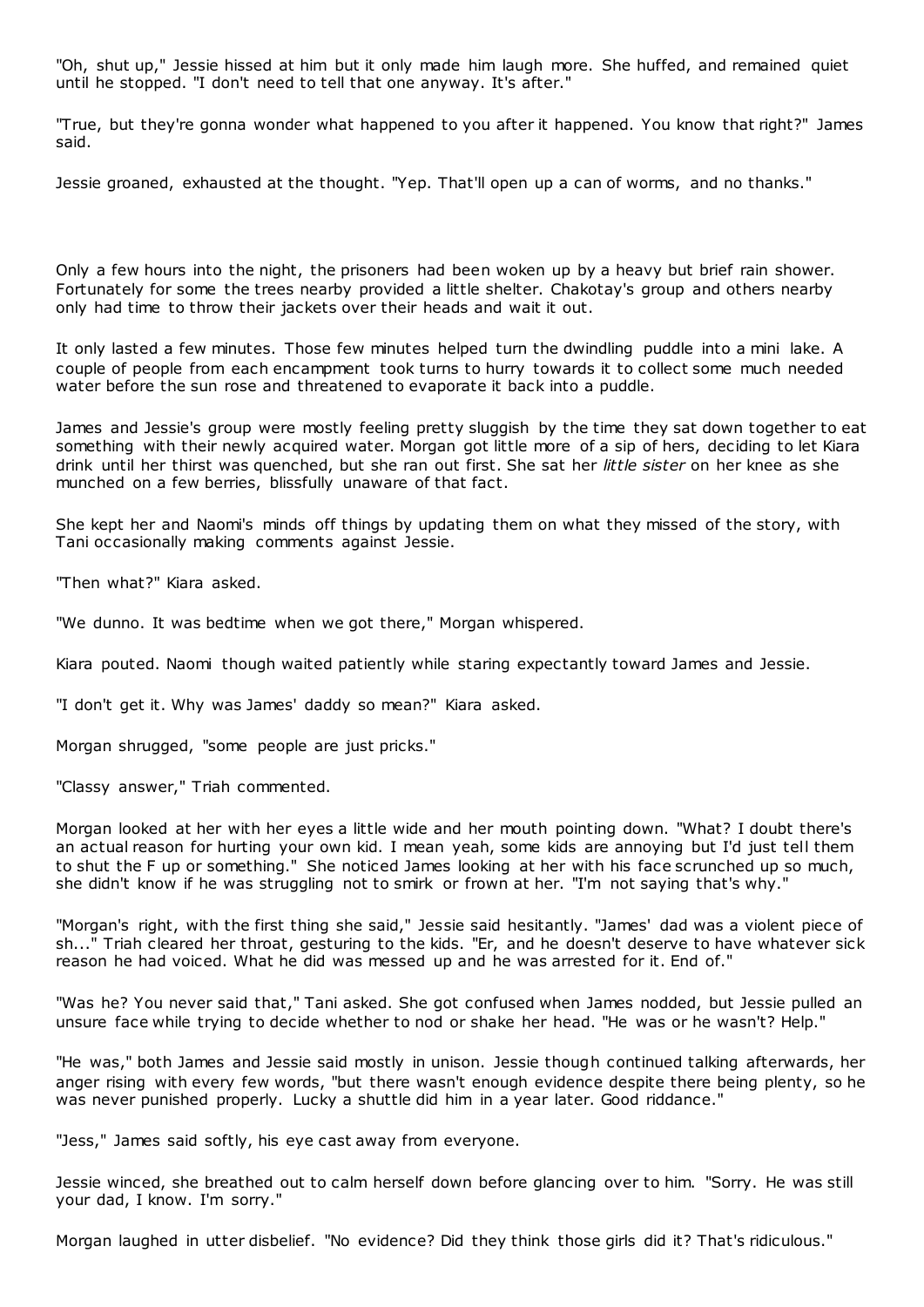The mention of the girls seemed to make James flinch a little. Only Craig spotted it since he was the closest, everyone else were none of the wiser. He decided to keep that to himself, at least for now.

"Regardless, James couldn't go back home. They had to find him a new one. My mother, or rather my foster mother volunteered to take him," Jessie said. As she expected, she got a few looks of further disbelief. "It wasn't as simple as *oh can I have him, yeah sure*, but it's what happened. She heard about him from Alison and I, she felt sorry for him. They thought it would be easier for him to adjust if he could still be in the same town and school, instead of dragging him to some other area, country or planet for that matter."

"Makes sense," Craig said.

Tani agreed as well, her face seemed brighter for it. "Does this mean you two are brother and sister?" Morgan rolled her eyes, she saw that coming a mile off.

So did Jessie, she stared blankly at her. "No. Our relationship never changed, at least like that. It only lasted a few years anyway."

"Aaaw," Tani huffed and folded her arms.

Jessie shook her head. "They didn't foresee that the whole class had not only witnessed the classroom scene, but the boys who kept picking on us found it hilarious. They knew James was more likely to respond than me, so they targeted him more often. I always tried to avoid and ignore them, but he liked to talk and stuff back."

"And stuff?" Craig said.

James looked away to his left again. "Does it matter?"

"More of the boys started to join in. *Why are you playing with a girl? Shouldn't you be on a leash, Rexxie. Do you two hang out cos your parents hate you? Fugly Jessie. Crazy Jamesy.* Calling him girly for hanging out, I was wussifying him apparently. Or *he's just being nice cos he wants to play kissy with you*," Jessie rambled on.

"Which lead to *why don't you want to kiss her, are you gay?*" James for some reason laughed to himself.

"Wow, clever insults," Morgan muttered.

"I know, but we were kids. And to be honest, Rexxie the dog and the ugly jokes still hurt a bit," Jessie said.

Morgan instantly felt bad, "I didn't mean that. I meant that ones like the crazy James and the gay for not making out with your best friend, I'd probably laugh in their fac es, even as a kid. Looks like James did laugh, proving my point. The ones about your parents and stuff are nasty."

"Meh, I didn't laugh, at least not everytime. I used to respond with stuff like *that again, do you want me to be* or something stupid like that," James said awkwardly. It amused Tani and Morgan, but Craig and Triah reacted with differing cringes. "Yeah, but considering my dad tried to instill *feminine stuff is bad and gays are bad* crap on me, what I used to comeback with was pretty tame. Still not proud of it though."

"I think, what annoyed us both about it was that our friendship was nothing but a joke to them. Something weird to be ridiculed. They really thought that I was stringing him along or he was secretly plotting to jump me one day, after years of making me think he was nice. Which says a lot about their mentality really," Jessie said.

James nodded, "yeah." He briefly glanced toward their dwindling food and water supplies. That was when he noticed Morgan looking a little flustered and sweating a little. "We need more, be right back." No one had time to argue with him, he was gone.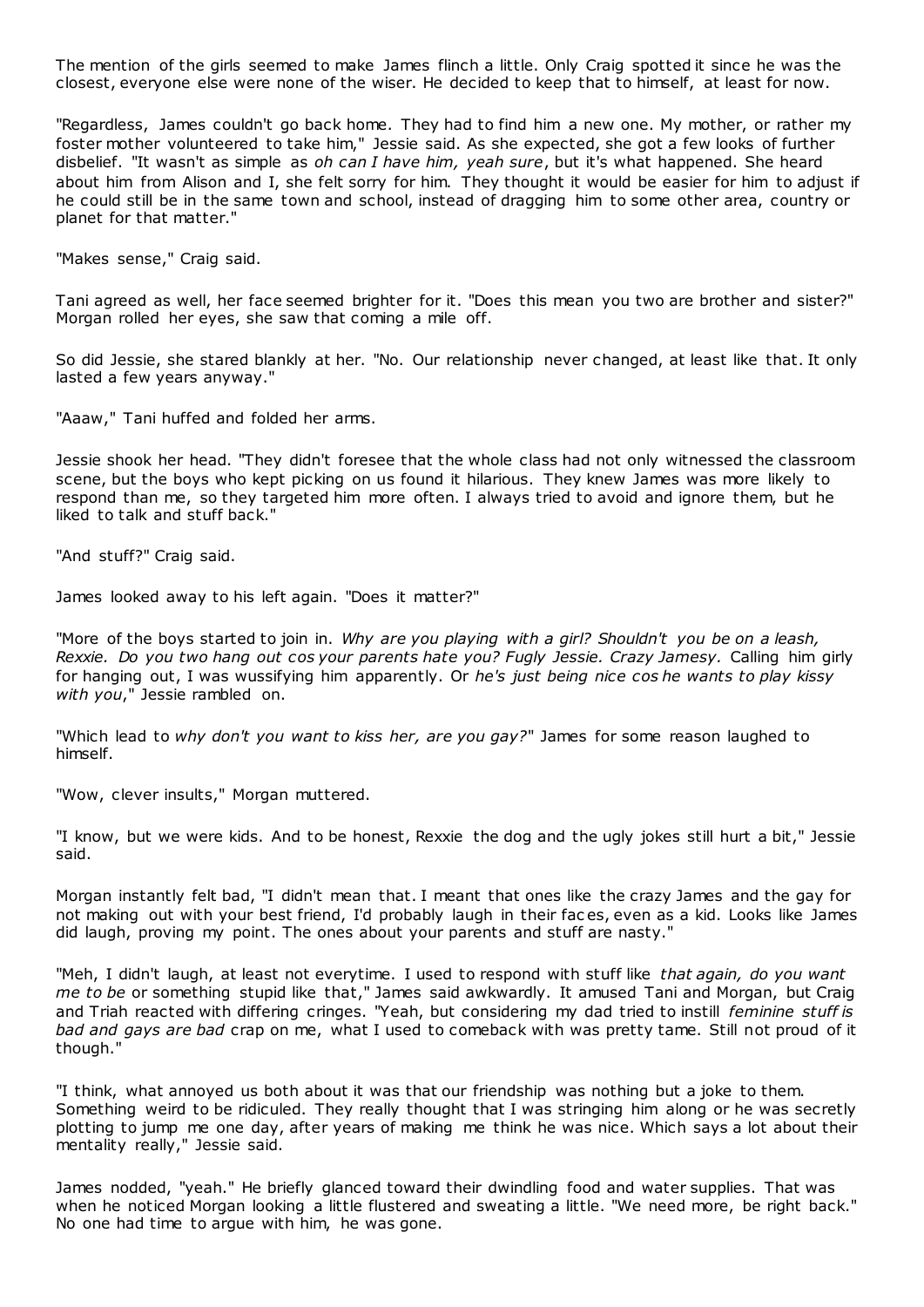"We thought we'd be free of it once we started Comprehensive School," Jessie said. She realised the younger members of the group didn't know what she was talking about. "It's a school for older kids, eleven to seventeen year olds basically. The majority of our c lass were going to the big school in the town centre. Mum was sending us elsewhere, where she sent my sisters. Unfortunately, being free of it didn't pan out."

Even though she was dressed in the same dull, mostly all black uniform the rest of the school were wearing, Jessie felt like she stuck out like a sore thumb.

The entire first year were ushered into the main assembly hall and canteen, which was only separated by an occasional pillar instead of a proper wall. They were to get to know each other until their form tutors arrived to divide them into classes.

All of the girls Jessie had seen so far still looked like little kids walking around in the baggy uniform they hadn't grown into yet. Socks pulled up to their knees if they were wearing skirts. Fresh faced, glowing hair tied into ponytails and pigtails, and flat chested. Jessie couldn't help but feel a little jealous. Over the previous summer holiday and Christmas break she had *grown up,* she preferred to call it over the real name. She looked and felt like a teenaged girl standing amongst them all. Her blouse felt too tight on her, her hair was already starting to feel thin and clammy despite the shower that morning. The only thing she had in common with these girls was that she was still petite, height wise.

At some point she lost James in the sea of kids. A teacher had stopped her while she followed him through a crowd, because like her, he thought she was an older student. Jessie absentmindedly tucked a stray strand of hair behind her ear as she examined the hall. Apart from his bright blond hair, he wouldn't stand out in a crowd like this, unlike her. Still, she tried anyway.

Before she could, a couple of boys bumped into her first.

"Yikes, who invited the wicked witch of the north?" one sniggered. He elbowed his friend, "someone should have a warning sign in front of her face."

"Ouch, so ugly, my eyes hurt," his friend laughed too.

Jessie put her poker face on and walked around them. For all they knew, their words made little impact.

Probably annoyed that they thought they didn't, the second boy shouted after her, "yeah that's much better, thanks!" The two burst into malicious laughter.

Halfway through the crowd, Jessie thought she spotted James near a window, staring out of it with his back to her. She quickly tried to squeeze through any gap she could find. A hand came out of nowhere and slapped her across the bum, she jumped so much she fell into a poor girl she had been squeezing by.

By the time she turned around to see who did it, they were long gone. No one looked guilty, although she did hear a boy's laughter coming from somewhere.

The blond boy by the window was gone. Jessie had to start again. She decided to go to the window, the view was likely better there. No sooner had she gotten to it, she spotted him for definite. He stood on the steps outside, right in front of the entrance. Laughing at something in front of him. Jessie looked but she couldn't see anyone. He turned to go back into the school, saying something while putting his middle finger up at whatever was behind him.

Jessie hurried back to the hall entrance, hoping she'd catch him. This time she stayed by the windows, the thought of going back into that crowd scared her more than she liked. He arrived before she got there, luckily he seemed to see her and headed over.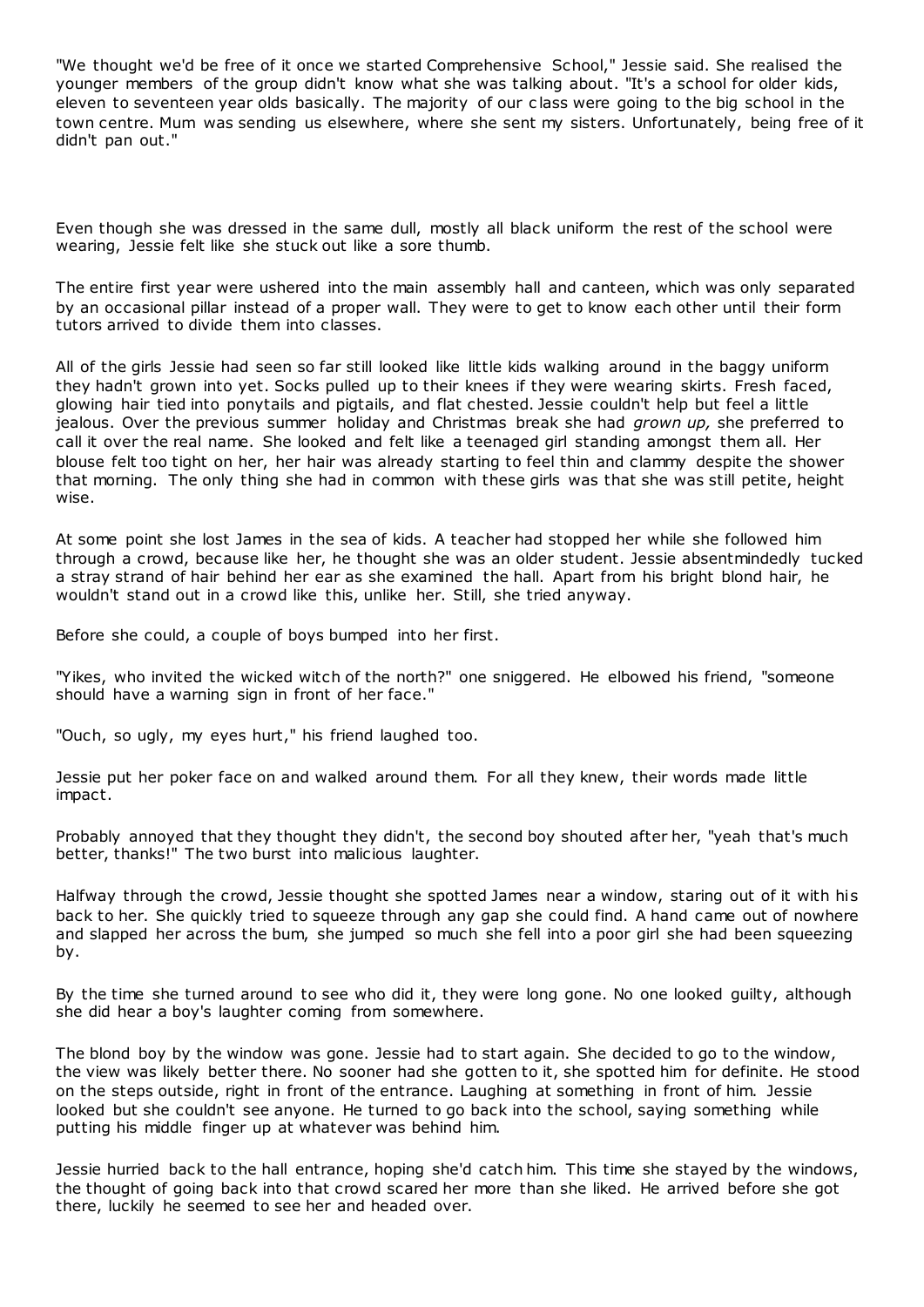"James. What were you doing?" she asked.

He spoke at the same time unintentionally, "where did you go, you okay?" He waited for her to answer first.

"Not really," she replied honestly, but she didn't feel up to explaining why. "What were you doing outside?"

"Nothing. Just getting fresh air, calmed me down," James replied. He had that look on his face that Jessie always noticed he had when he did something wrong. A playful glint in his eye, the not so subtle curl in his lips.

A boy pushed into the hall from the door to the left of James. He glared at him as he passed by, for some reason his uniform looked crumpled and he had some gravel in his cheek. He mouthed the F word and *you* as he did. James merely smiled at him, angering him further.

"James," Jessie scolded him.

James looked back at her innocently, which she thought was an even bigger give away than his first expression. He never looked genuinely innocent. "What? I kept my promise."

"Really?" Jessie said, not buying it.

"Really. I saw him, or rather heard him call some older kid a scrawny something or other, cu something. Went over very well," James sniggered.

Jessie still didn't believe him. "Did he really? Then why is he so mad at you?"

James shrugged with a look of indifference. In Jessie's point of view, it made him look even more guilty. "Beats me."

"So, you didn't have anything to do with this?" Jessie asked, eyebrow raising.

James smiled slyly, she knew he couldn't resist taking credit and that was t he cracks starting to form. "It counts. I didn't touch him, promise's still unbroken. Maybe he should've kept his hands to himself."

Jessie wondered what he meant. Her mind jumped straight to the boy who slapped her conclusion, but that would mean the boy at the window couldn't have been James. He had many talents, but seeing through the back of his head wasn't one of them. She started to turn red in the cheeks, embarrassed that she got mixed up and for the slap.

James' face meanwhile had softened, he looked sympathetic . "I'm sorry."

"What for? You don't do things like that," Jessie mumbled, her hair once again falling into her face.

"No, I'm just sorry all of us are such creepy pricks," James said. "I really wanted to do something, but I wanted to keep my promise more. So I'm not much better."

"Thanks," Jessie said, which he frowned at. "But you can't keep defending me. All it did back at Shield is get you into trouble. Alison said this place is much stricter."

*"Wait, what was the promise?"* Tani's voice asked.

Jessie's adult voice sighed, *"I thought it was obvious. Not to get into trouble on the first day."*

*"Why? You can't hold a man back. If he did that for me, I'd..."* Tani's voice sounded like it was drooling.

*"Gross Tan, nobody wants to know, you sicko,"* Morgan's voice complained.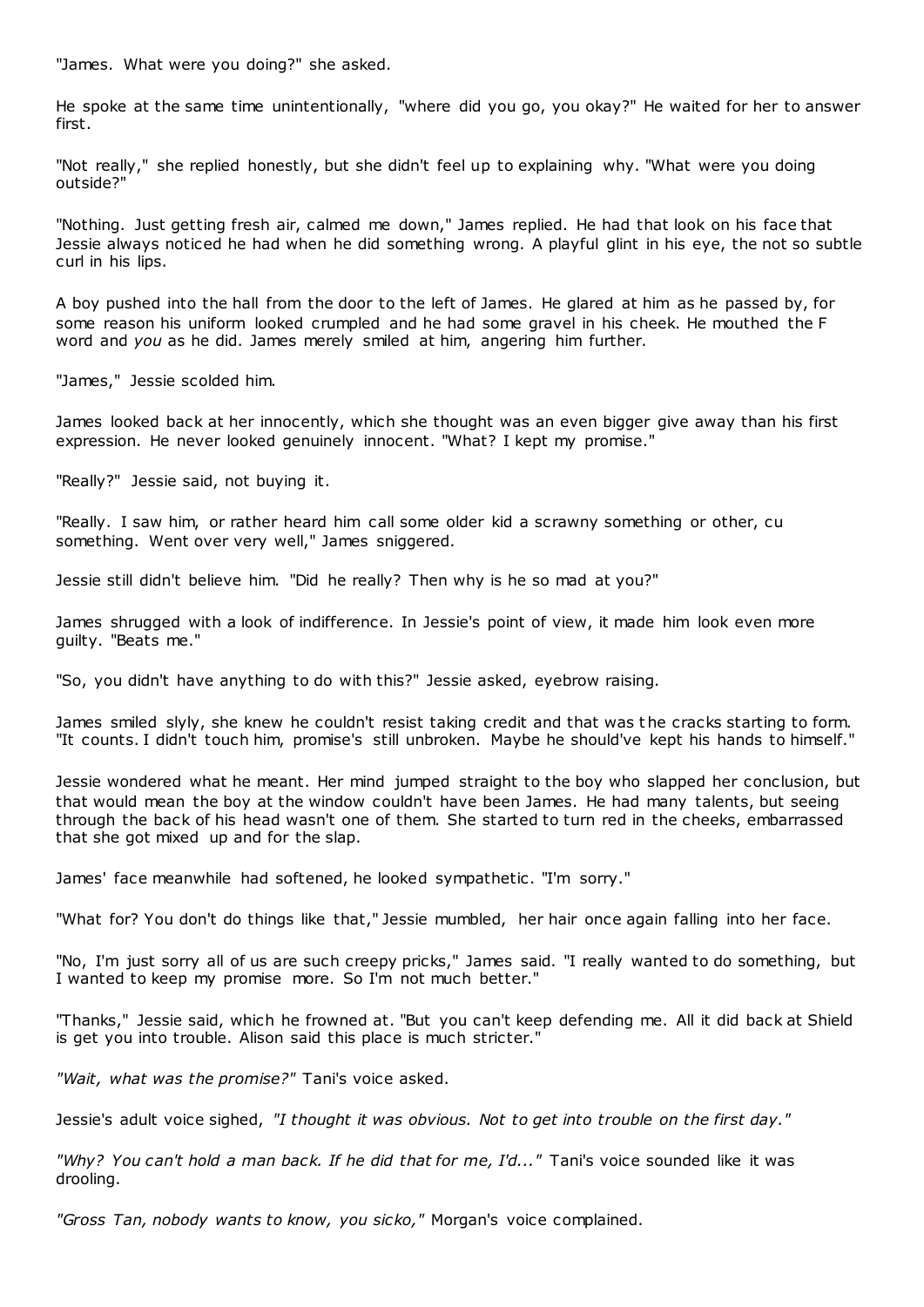*"It didn't matter anyway,"* Jessie's voice said tiredly. *"They'd pick on me for being so old and ugly, even when I tried my best not to look like that. Or they'd pick on him, and James would always... and I mean always, say or do something in retaliation. I didn't blame him, I guess. I wanted to have his confidence, I felt like such a coward compared to him. But, all it really did was draw attention to the strange not a couple being best friends."*

Kids poured into the small dining hall. Some sat down straight away to tuck into their packed lunches. The rest wished they could do the same, as they joined the long queue for the replicators. James had reached the front and so he went to the free unit closest to the window. A few boys on a nearby table spotted him, they started to laugh and elbow each other.

"Oy Taylor. Has she put out yet?" one shouted to start it off.

James ignored him for the time being, so he could order his dinner without distraction.

"Duh, she's put out all sorts of hints. Have you seen all that makeup she slaps on?" one boy said to his friends, loud enough for him to hear. "James ain't wanting any of that."

James rolled his eyes as he collected his food. He walked away, and unfortunately he would have to pass their table.

"Yeah you're right. Has she taught you how to put mascara on yet, I bet you'd look much better with red slapper lipstick on," one boy taunted him.

"Keep dreaming," James muttered as he walked by.

The boy's friends laughed at him, he meanwhile turned beetroot red and jumped to his feet. "Hey, don't think you're so hot, you gay tosser!"

James acted as if he didn't hear him. He headed for a table not far away, which Jessie was already sitting at, wincing at the situation playing out. She was a little impressed James was seemingly ignoring them. He was about to sit down when the boy approached and tried to pull his arm back, while he was still putting his tray down. It was obvious to her he was trying to get him to drop it. It didn't work as he planned, James put it down without even batting an eye.

"What did you get today?" James asked casually.

Jessie though did blink, many times. She couldn't believe it. This wasn't like him. "Uh, I fancied fish and chips."

"Oh, wish I got that now," James said, putting on a fake sulk. He sat down while the boy still fumed behind him.

The rest of the boys approached as well, they surrounded him. Jessie tensed, her nerves were already dangerously high. James though acted as if they weren't even there.

"What's the matter Taylor? Have you finally found the blind and stupid boy of your dreams? Good for you, hope you left him alive afterwards," one boy laughed.

"Yeah, probably left him for dead in the hoffel somewhere," another sniggered.

"Shh, not in front of Jessie. She's still under the delusion that he'll grab her and snog her someday," the boy who tried to grab the tray said, while pointing a wink Jessie's way. She looked down before they noticed her flushing cheeks. It was too late they roared in laughter at her. "Ooooh, I told you!" he howled.

"Aaaw, poor girl. If James ain't interested, what hope does she have?" the first boy said with fake sympathy.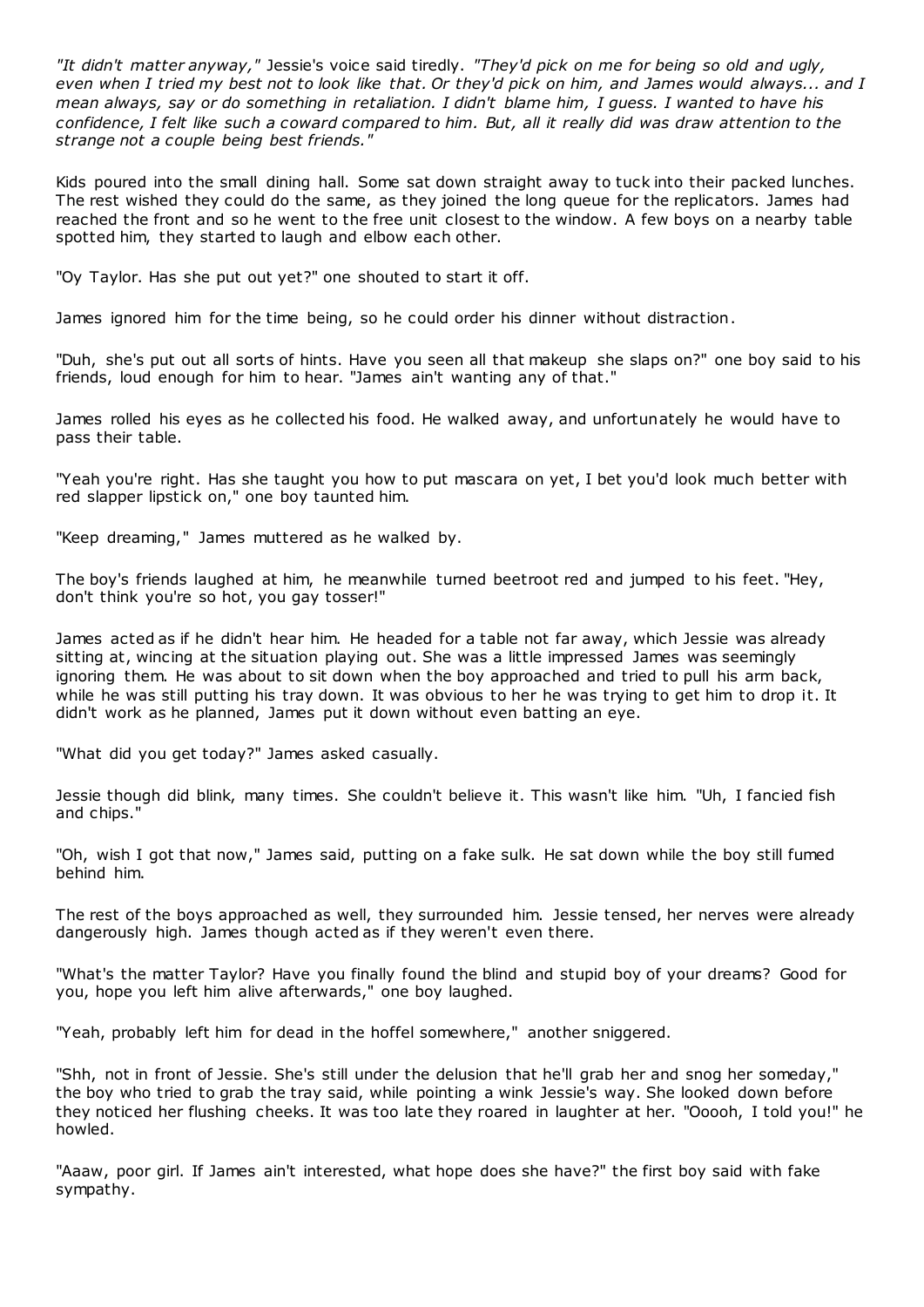If Jessie was still looking straight ahead, she would've noticed James' patience beginning to crack under the strain. His eyebrow twitched, hands and jaw clenching.

The same boy walked around to Jessie's side. She instinctively moved a little to the right. "It's okay, sweetie. I'll give you a pity kiss. How 'bout it?"

She shook her head, mouthing no. Still he put his arm around her and laughed, his friends too.

James shot to his feet. The boys all readied themselves for something, anything. All he did though was walk over to Jessie's other side, then point somewhere else. "There's another table over there."

She nodded and collected her tray. She hurried off, the boy near her tried to follow with a smirk on his face. James blocked him at every turn, then he followed her after collecting his own dinner. The boys laughed to themselves, thinking they secured a victory for once.

As soon as they sat down Jessie had to ask, "what's... who are you, where's James?"

James sighed while finally picking up his fork so he could eat. "I got pulled into the Head's office today. They say one more thing and I'll be expelled." Jessie's jaw dropped. "Yeah, so I'll probably be out by the end of the day."

"I dunno, you managed there," Jessie said.

"Sure, but three more years of this? I've got more chance of growing another head than keeping my cool for three years," James said, downcast while poking his food with the fork.

"Worst case you'll end up at the other school up in the town," Jessie said to try and cheer him up. Though she hated the idea herself.

It didn't work though, James stared at her as if he had already been expelled. His head hung again. "The nearest school that'll take a troublemaker like me is half way down the country. They said the social services are considering relocating me to another family."

Jessie felt the blood drain from her face. She started to shake as well. "But... you were only defending yourself, us."

"They don't care 'bout that," James said. "It's okay. I want to stay here and that should encourage me to keep out of trouble. I hope."

Jessie nodded, she tried to force a smile onto her face to show she wasn't worried. Her lips merely twitched, stubbornly trying to stay in the frown instead.

*"Let me guess. One week,"* Craig's voice said.

*"You know it's funny. James really did try,"* Jessie's voice said sadly. *"There was one incident during PE, but the teacher there saw they started it and let him off. But he really did try. It didn't matter in the end. I don't think James knew that social services already had a new home for him in the pipeline, regardless of what he did."*

"What?" Jessie stuttered in a panic. It was loud enough for the nearby groups of kids hanging around nearby to hear. They glanced over briefly.

James tensed, he looked angry, tired, defeated all at the same time. "I have no choice," he said eventually. "My mum's wanted custody of me for years. Apparently with all the crap happening lately, they finally approved her. Fresh starts and father figure sealed the deal, it's rubbish."

"Father figure?" Jessie said, her confusion temporarily masking the fear for the moment.

"She remarried. My old doc from way back then," James answered reluctantly. "Their idea of a father figure is a nice reminder of my real one. Better than none though," he said in a mocking tone.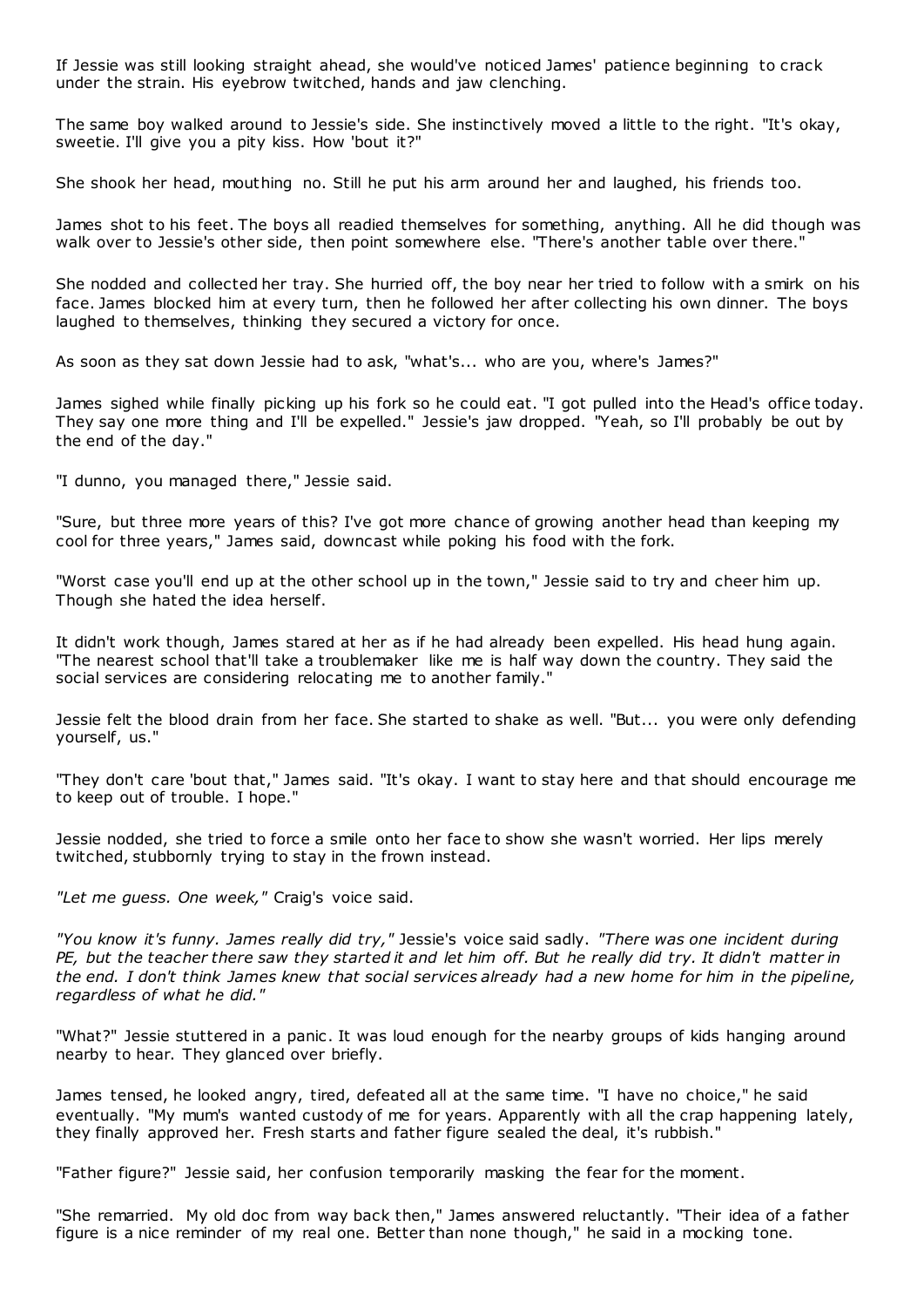"But, you're my best friend. What am I supposed to do without you?" Jessie asked, her throat started to throb.

James looked apologetic , it did nothing to calm him down though. "No, you'll be fine without me provoking everyone."

"Don't be an idiot!" Jessie snapped even though it hurt the lump in her throat. He was taken aback clearly. "They can't take you away. You're not expelled. Can't they find somewhere to live here?"

"I tried. They say it's for the best. All my baggage is here, in this town, the village, this school," James grumbled. He sighed in a vain attempt to calm himself. "That's my mum talking, I know it."

"But..." Jessie said, she tried to hold back brimming tears but it was pointless. One escaped onto her cheek. "Does that mean you can't come back here? Will I see you again?"

James looked like he was struggling too. He took in a deep breath in through his nose, his shoulders raised high, doing so held his off a little longer. "I... I dunno. I hope so. She said we're never coming back, but when I'm older, I can do what I want."

"You do what you want now," Jessie laughed painfully through more escaping tears.

"Yeah, that's the problem. If I hadn't..." James said regrettably. He rolled his eyes, she could tell with that his anger was more for himself than anyone else. "You were right. Ignoring them was better. I'm sorry."

*"It all happened so fast. Days later he was packing boxes and bags, his mother and stepdad wait ing outside for him in their shuttle to take him away, seemingly forever."*

A man with a medium build, dark hair and beard picked up the last of the boxes to carry it into the open shuttle. James watched him over his shoulder until he was out of sight. He t urned back to Jessie standing in front of him. The woman who had watched over him for almost ten years kept back, by the front door with a grim expression and tightly folded arms.

Since it was the weekend, they could hear the sound of children playing nearby, laughter from teenagers hanging around with nothing else to do. The sun shone brightly, even though it was early winter, its warmth could be felt a little in between light gusts of wind. It felt like a punch in the gut to Jessie. Everywhere else people were happy, taking full advantage of this oddly warm Saturday, while she suffered in so much pain.

When it was time for him to go, he stepped forward for one last hug. It almost didn't happen. James had originally turned to leave with his head down. She knew he'd do it. It'd be easier to part if he did something to upset her, make her mad at him. Jessie wasn't going to let him. Her courage plucked, she grabbed his arm to stop him.

"Is this your way of saying goodbye?" she asked angrily. He stared at her for a few seconds before going in for the hug he should've gave her from the start.

She clutched onto him tightly for as long as she could get away with. Her foster mother she saw in the corner of her eye approached, she could see her frown. Jessie didn't care one bit. She knew as soon as they let go, her best friend would disappear out of her life for at least a very long time.

When the shuttle later rose into the sky and took off into the distance, Jessie crumbled onto the floor in tears. Both her chest and throat ached at her to stop.

"You're only fourteen, Jess," Alison had told her once it faded to sniffles. "You've got plenty of time to meet someone new in the meantime. When you're old enough..." She didn't get a chance to finish. Sobs overlapped her and drowned her words out.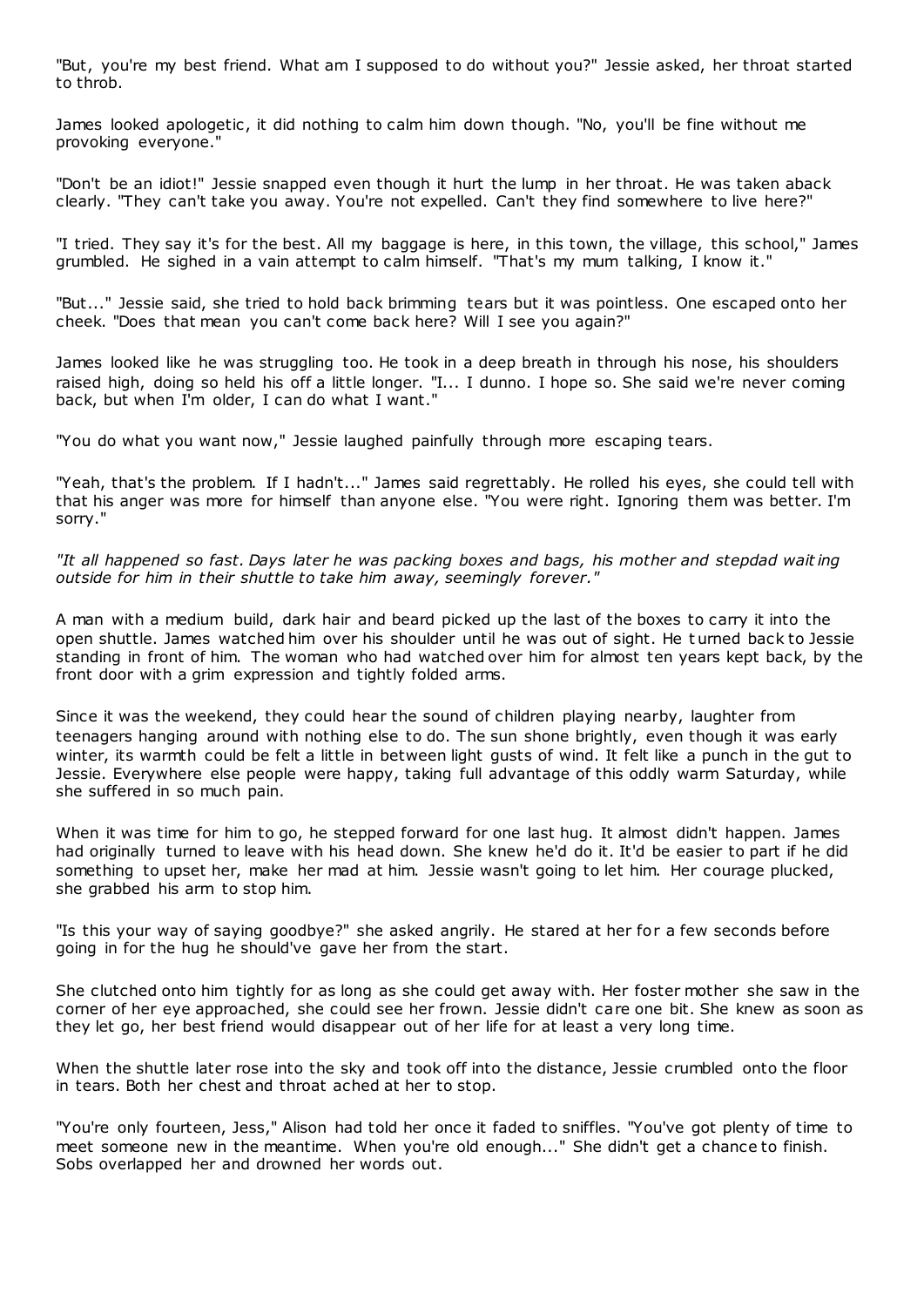Once she finished talking, the whole camp was silent. They could hear the trees rustling in the wind, despite not feeling it themselves. Distant voices speaking an alien language. Someone in a close by camp dropped something light.

Jessie forced herself to laugh a little to lighten the mood. "Come on. If you're bummed, don't be, you know we met up again. If it's a silent judgement thing where you laugh behind my back, just laugh now, cos I know I was a big drama queen. Sue me."

"Damn. Ruined it now," Tani said lightly, prompting an elbow from her friend. "Joking, sheesh."

Triah sighed sadly, "I think I get it. Why you snapped I mean. Things are always easier with a friend on your side. On your own... must've been tough."

Jessie smiled weakly and nodded. "Got it in one. I don't need to tell the rest."

Morgan pouted, disappointed for some reason. "Oh, I was waiting for the big finish with you beating the stuffing out of someone."

"Yeah," Kiara chimed in with a chirpy grin. "You hitting Tom is funny, want some of that."

Jessie laughed genuinely this time. "I could go get him, if you want."

Kiara shook her head, "maybe later. Those bullies were nasty. Want to hear about their ass kicking. All the details."

Craig smirked in her direction, "from the mouths of babes."

"Eeew," Tani complained, he frowned at her. "And they're calling me and James creepy. She's a baby, sicko."

"It's a saying, back when babes meant kids," Craig groaned, his cheeks turning very red from the embarrassment. He looked to his sister to make sure, she nodded.

"Well, you can't refuse a cute but pottymouthed face," Morgan smiled.

"Nope," Jessie said. "I really can't."

Jessie looked around twice. She was tempted to try a third time. There were no empty tables in the school canteen. Only a handful of empty seats remained, most of which were at tables she wouldn't dare walk by, let alone sit at.

People were starting to stare at her. She picked the least terrible table; a group of girls, one of which was a new girl who started at the beginning of the final school year.

As soon as she sat down, the new girl instantly started talking to her. "Are you that girl from Shield Row who was called Jesse James?" she asked.

"No," Jessie grunted in response as she kept her head down.

"Oh silly," the girl looked embarrassed "I'm right about the Jessie part, I'm sure. James was..."

Jessie cringed. That name was still able to make her throat throb and the tears threaten to come back. "Please, I don't want to talk about that."

"Well I'm Chloe," the girl said. She pulled a face as Jessie lowered her head even further to hide any showing signs of pain on her face. "You don't remember me? We were in the same class at Infants and Juniors. Whatever happened to your boyfriend, James?"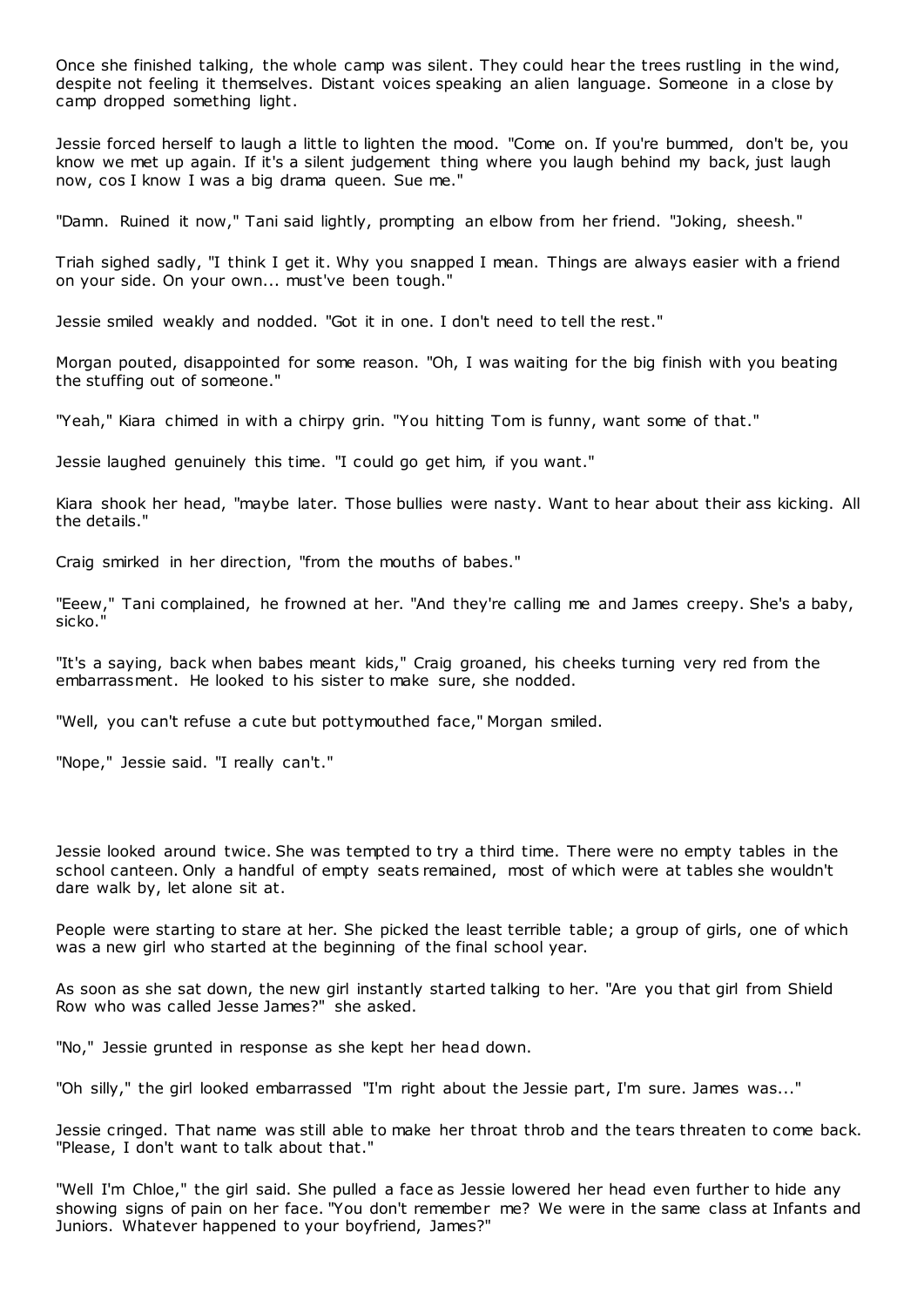The girls at the table burst into giggles before she finished saying his name. She joined in, telling Jessie that Chloe's new friends put her up to this before she had even sat down. *Ignore them*, she tried to tell herself. The laughter though, it crawled at her skin, it prodded at her over and over.

"Caused quite a scene when he left, I heard," Chloe taunted her. "One of your rejects saw some canoodling before he dumped you to go live with his mummy." The words flicked a switch in her psyche, it made her shiver, her jaw clench.

"What did you say?" Jessie asked coldly.

All of the girls continued to laugh. Chloe though leaned on the table to get a closer look at her face. "I said, where's James? You know that little gay freak with daddy issues you used to hang out with."

Jessie swung around to shove the girl with both hands, she fell onto the cold hard floor. The kids that saw it all burst into laughter.

"Keep your big mouth shut or you'll regret it soon enough," Jessie snarled as she stood over the downed girl.

By now everyone had turned around to watch, for once there were no teachers in the hall to stop it.

Chloe stood up, "oooh, what are you gonna do? Set your big sister on me like you did with that Jill girl?"

The girls at the table howled even more when Chloe reached out to tug on one of Jessie's stray strands of hair. Jessie shoved the chair Chloe had been sitting on into her knee, and down she went again. It must've hurt, but Chloe pulled herself up using the table and laughed at her some more.

"Is that all you got? No wonder you always had that weirdo hanging off your arm. Must've sucked when you got him expelled, huh?" she snickered.

Jessie didn't even think about it. Her hand reached for whatever was closest on the table next to her and swung it at the girl's hand still resting on it. She didn't know until Chloe screamed that it was a knife.

By this point a teacher had arrived and hurried over to the scene, while the entire canteen started the usual *fight* chants over and over.

"You bitch!" Chloe shouted back. Her friends looked on in shock, frozen by it on the spot. She tried to hit her with her good hand, but Jessie merely shoved her out of her way and stormed off.

The usual group of boys saw her coming their way, they couldn't resist, they clearly wanted to be involved in the big finish, after all their *hard work* over the years. The worst of them took the lead and stood in her way, while the others began to circle her.

Jessie barely gave them a second glance. She grabbed the closest chair and threw it into the leader. He went flying to the ground, taking two of his friends with him. The teacher took the opportunity to grab her arm, but she pulled it right back and kept on marching away.

Before she could reach the exit to the canteen, three more teachers hurried through the doors to stop her. The one she resisted before caught back up.

"Jessie! What in hell do you think you're doing!" he yelled.

"Shove it! Keep your big nose out of it!" Jessie yelled back. Of course that amused the entire canteen even further. The laughter prodded at her over and over. She danced out of every teacher's attempt to block her, still she managed to slip through a gap and slam the door in one of their faces.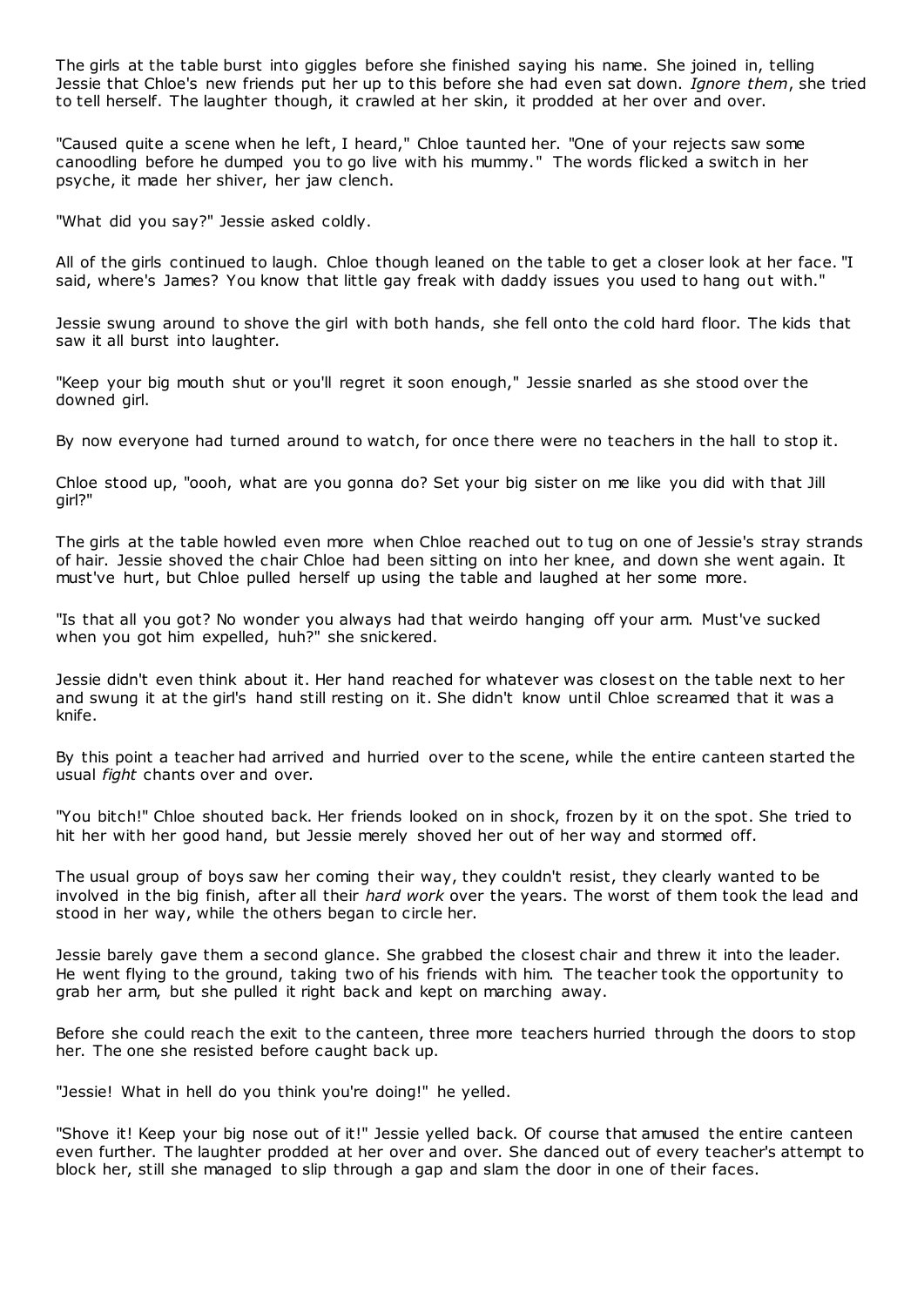"Wow," Craig said, he hadn't blinked in a good thirty seconds and his eyes were watering slightly.

Morgan's grin looked painted on, she had no intention of wiping it away anytime soon. "That was awesome, can we hear it again?"

Tani scrunched up her nose, "why? After all the stories about these bully boys, it's a random girl who kicks crazy Jessie off. That's like a program hinting that these two people are gonna get together for ages, and then at the last minute at the end, the bloke runs off with some bimbo he didn't care about before."

"Who'd do something like that? That's poor writing," Triah said, rolling her eyes.

"Maybe I didn't tell it right, but I'm not as bad as *that*," Jessie said with some offense. "I was sixteen. I was picked on for twelve years about the same god damn thing. Those boys from Juniors and Comprehensive did fuel it, but I think what did it in the end was that it seemed like everyone was jumping on the bandwagon. Even the new girl I didn't know wanted to hurt me."

"Don't sweat it. I got it, I understand," Craig said sheepishly. Jessie glanced over, a relieved look on her face. "You already felt like you were alone. That's bad enough without everyone turning on you."

"Thank you," Jessie smiled. "But it was more than that."

"James," Morgan said.

Jessie nodded, "I didn't like how they talked about him. He wasn't there to defend himself. Maybe I wanted to repay the favour for all those times he did it for me."

The headteacher sat face to face, with only his desk in between them, with a stone cold faced Jessie, glaring in his general direction with her arms folded. He tried to concentrate on the PADD he was reading, though her stare was oddly unnerving to him.

"I could overlook some pushing and shoving, but Jessie, you stabbed a girl in the hand with a fork," he said.

"Knife," Jessie corrected him sharply, without even blinking.

He was taken aback, "um, that doesn't change anything. I can't turn a blind eye to something like this, even if your record has been exemplary. What made you do it?"

"Typical isn't it," Jessie said, partly rolling her eyes and looking toward the window to his relief. "Ever since I was four years old, James and I were picked on for every stupid little thing the prats could think of. I was shoved over, demeaned, ass grabbed, the works. James was beaten up, but no, that doesn't count cos it was slightly off school grounds..."

"Jessie," the headteacher tried to interrupt.

*"Wait, what? Did I doze off and miss that bit?"* Tani's voice asked frantically. The others shushed her.

"Then I finally get my own back, I'm the one hauled in here," Jessie said. Her eyes were back on him, they seemed colder to him. "Funny you guys are only around when the defending ourselves starts happening."

"Nobody has ever reported this, why didn't you?" the headteacher asked.

Jessie smirked at him, but it wasn't because she was amused. It was all she had to not lose her temper again. "Oh it was. You don't care, that's why you keep letting the bullies do whatever the hell they want."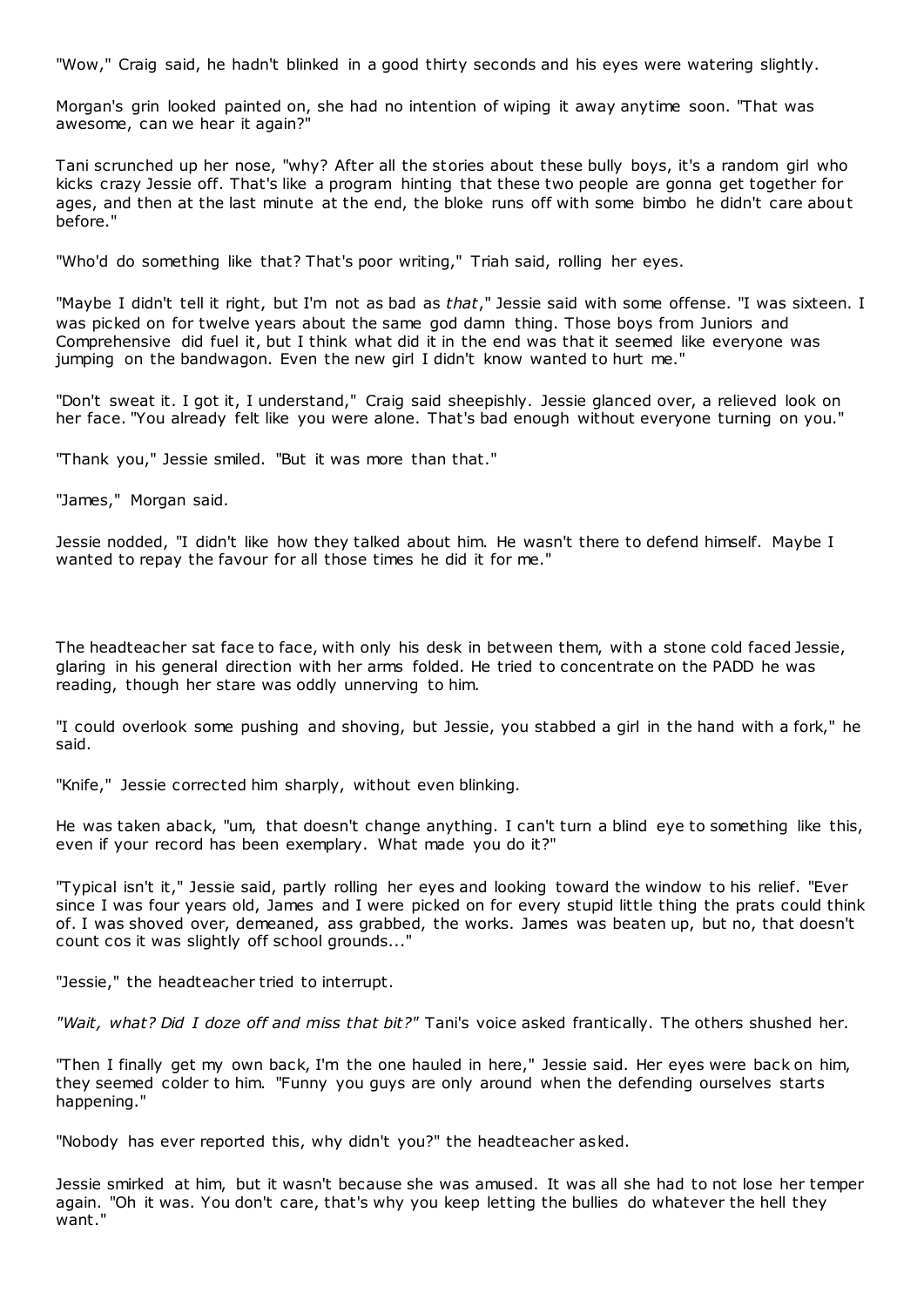"That's not true," the headteacher said.

"Yeah right. A boy once pinned me to the wall and tried to kiss me. But hey, I'm sure putting James in detention sorted that one out," Jessie grumbled. "You see, we couldn't count on you to help us. You were always one step behind."

"Jessie, you do realise that your actions have left me with no choice but to expel you?" the headteacher questioned gently.

"Good," Jessie said plainly. "I might be actually safe now, away from those bast..."

"Watch your language," the headteacher barked.

"I can't see it so how can I watch it?" Jessie said.

The headteacher shook his head in quiet dismay. "You don't understand the seriousness of this. James did, and that's why his behaviour improved. He knew it's not as simple as getting kicked out of school. You're an adopted child. Your foster mother will be investigated because of this, and..."

"She'll kick me out into the streets like she did with Alison, I know," Jessie said with little care.

"That's not what happens," the headteacher said.

Jessie laughed bitterly, "so naive. I don't think anyone's lining up to adopt a sixteen year old girl. Mum knew that, social services knew that. They won't bother, but mum will."

"I think you misunderstood. I can't let you off with this regardless," the headteacher said. He climbed to his feet, "excuse me. I have a few calls to make."

While he was in her sight still, Jessie kept up with the angry and cold staring. Once he was gone it all dropped away, only fear was left over.

"I had nowhere to go, he knew that. No one would take me, my mum would've disowned me. What choice did I have?" Jessie said through a lump in her throat. The rest of the group stared with a mixture of confusion and dismay. "I think after what I said about Alison, he took pity on me. He said he knew what it was like to be hounded like I did, and..."

James cleared his throat nearby. Jessie turned red and laughed nervously. Everyone else took a few seconds to really react to it and turn their heads towards where they heard his voice. He stepped out from in between a couple of trees to rejoin them, holding a few more slightly larger pieces of fruit in his arms.

"Really Jess?" he said.

"It wasn't the exact same story," Jessie said with a wry smile pointed at him.

"Mmm hmm," was all she got. He placed the food down near the remains of the campfire. "Allow me. The headteacher said he was going that way, so he offered to give me a lift to Manchester, where I instantly ran into James and everything was cool."

"Now that's poor writing," Tani said. Triah nodded in full agreement.

Jessie's eyes narrowed while she pursued her lips. "Remind me again why I missed you," she said.

James only laughed in response, he walked over to sit beside her. "You got me."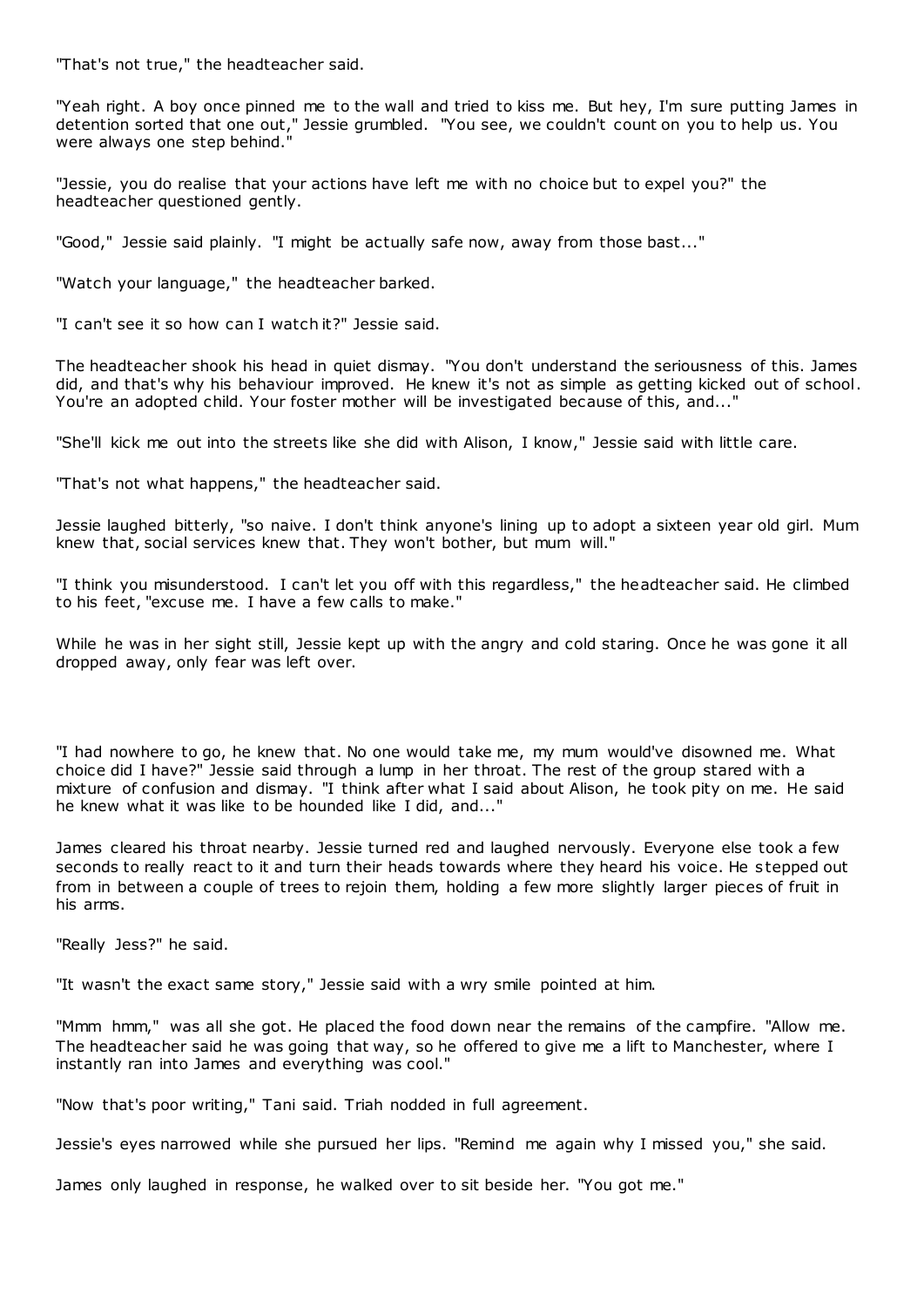"Hmm, then we'll never know," Jessie said. Her angry facade slipped into a smirk as she playfully bumped into his arm with her own.

"The end," Tani muttered whilst seething in jealousy.

"No, what did happen?" Morgan asked. Tani scowled at her. "Yeah, yeah, don't care," she waved her off.

"Why? The story was about her snapping. She's told you that," James asked.

Morgan pulled a face, "yeah but, how did you meet up again?"

"No way. It's one of you guys' turn," Jessie protested.

As they both expected the rest of their group didn't look like they were going to volunteer immediately. Craig quickly ate something, only to chew on it for quite a while. Morgan kept getting up and sitting down, mumbling about water or food, only to remember James had only just come back from collecting both. Triah avoided eye contact, occasionally dusting her clothes and arms now and then. Only Tani seemed like she'd be interested in chiming in, either that or her thinking face was because she was imagining getting Jessie out of the way.

Chakotay kept a close eye straight ahead of him, even while removing the first layer of grey he wore under his uniform. Most of the group had already stripped down to the tank tops, which wasn't anywhere near enough to cool them down. Of course Tom was the first to do this, while commenting on showing some guns. Tuvok interrogated him for two hours for hiding that he had managed to acquire weapons without telling anyone, which Tom flatly denied while trying to flex his skinny biceps. Chakotay knew exactly what Tom was talking about, but he decided to keep quiet and let it happen. Entertainment in the prison was hard to come by.

For the time being, Chakotay was only interested in one thing. One of the alien encampments had been ripe with activity the last couple of days. At first he had been worried when he spotted them moving to the foliage area, where he knew his daughters were. All they seemed to do was occasionally send a few people to forage in the trees for food, or collect handfuls of water. He knew Kiara and Morgan were fine, since their group were doing the same at different times.

It was only in the last few hours, not long after the rain fall, that their behaviour was worth keeping an eye on. Their patrols had increased in number. They no longer delved into the trees where they couldn't be seen. Instead they patrolled the edges, some picking whatever they could find and t aking that back, while others guarded their backs for some reason. The ones in the camp were doing the same thing as he was, watching the Voyager camps with keen interest.

"They're afraid of the *woods*," Tom said, catching Chakotay's attention. He looked down at the helmsman sitting at the bottom of the hill. "Probably ran into Jessie."

The Commander rolled his eyes. "I doubt it. If they were as stupid as you, they'd be going in more often, not less."

Tom chuckled through his chirpy grin. "Or they know something we don't."

"Mr Paris is partially correct. Their increased party members indicate a higher threat level," Tuvok said. Tom nodded, his grin reduced to a small smile. "However, I do not believe they did this to secure their safety during foraging. Otherwise they would have repeated their earlier behaviour."

"Why ramp up security if you're not gonna use it?" Chakotay said.

"Precisely. I can surmise from their collective behaviour that they see us as a potential threat. The additions to their supply team merely a front for a border defence. They will know we have people sheltered in the foliage," Tuvok explained.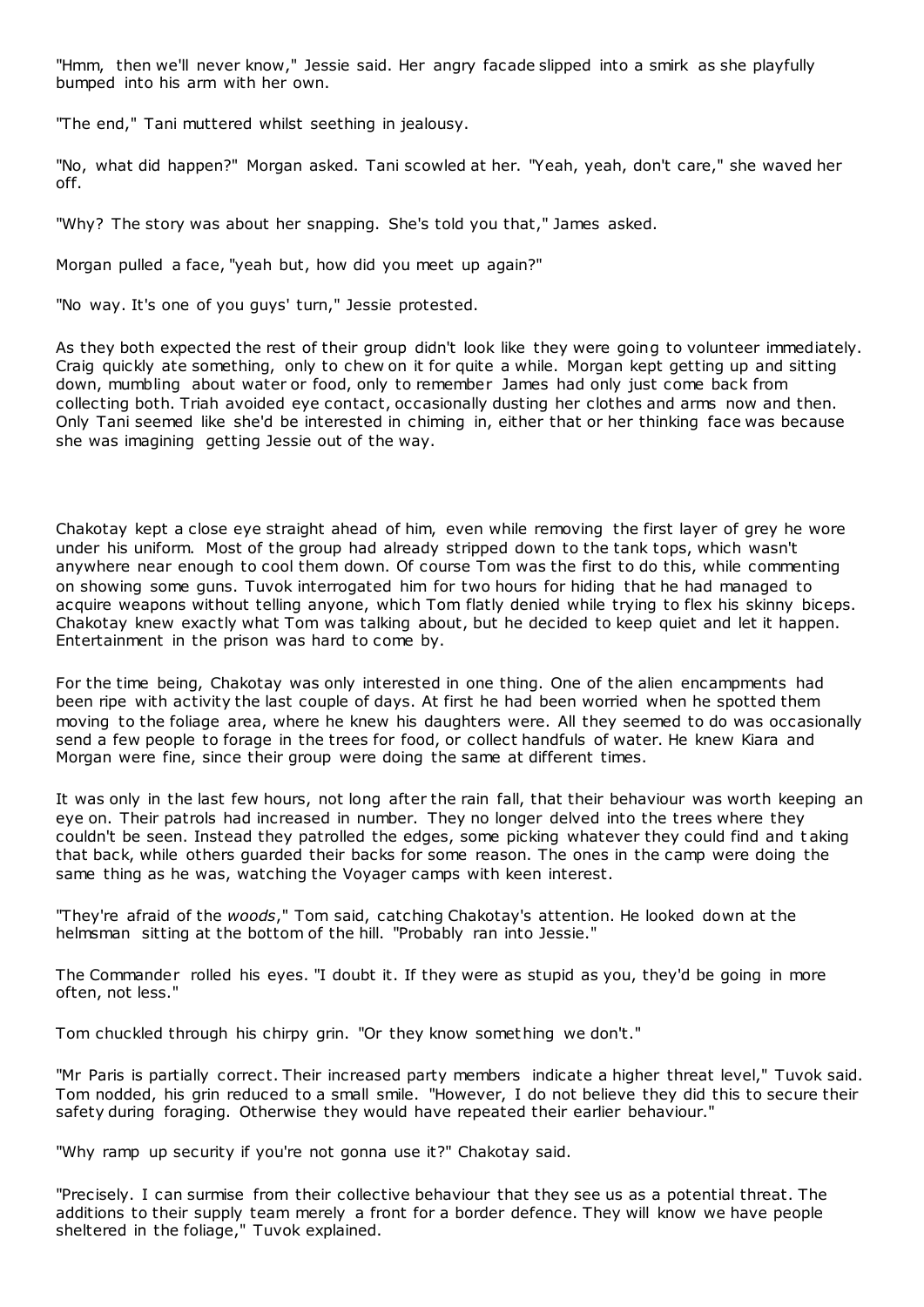Tom scoffed himself into a smirk, "they're trying to split us up into two. That's why they moved there. It's..."

"Stupid," Chakotay said. "They've effectively boxed themselves in, with us on either side of them. We're either protection from another group, or they're scouting the edges of the woods to find a stealthy attack position."

"Or our sheltered buds are bait. Whatever it is, it's bad, we gotta get out of here soon," Tom sighed.

Phaser like blasts echoed down into the valley from above. It got everyone's attention and nerves up. People looked around the entire crater to see who or what had set the guards off, if it was that at all.

The only hint of movement some saw was Neelix dashing sideways across and slightly down a nearby hill, with armfuls of brown and grey balls of various sizes. He dropped a few in his hurry. Blue energy beams struck ahead in his path, forcing him to change his course so he was running in the opposite direction to before. This kept going, forcing him into a zig zagged course down to the bottom. Even still, it was clear he was heading for Chakotay's group.

They all heard a faint, "Commander," almost drowned out by another phaser blast. "Mr Vulcan," he spluttered in between that and the next one. Two more zig zags later everyone in the group, and ones in between them, heard the dreaded words, "I have fresh veggies. Now I can make a nice barbecue salad."

It was instinctual. The group looked away and pretended they didn't see anything.

Now alien guards were visible, charging down the hill in a straight line. They caught up quickly, shouting in a language the crew didn't understand.

"Help! No, I was only foraging for food," Neelix protested as he was grabbed.

Chakotay felt bad for delaying to move, but he couldn't risk the safety of the group. Also making the aliens think they were rebellious wouldn't be such a good idea either. It was too late though. The two aliens dragged Neelix towards them, grunting words and pointing back and forth.

Tom tried to act nonchalant. "Ohno, we don't know him."

"Yes you do," Neelix puffed out his cheeks. "I'm Neelix."

"Sorry man. I don't know any Nelix's," Tom smiled good naturedly.

"This isn't time for your jokes, Mr Paris," Neelix huffed further. "I picked these for the group. I've done nothing wrong," he said, gesturing to the balls in his arms. Which now that they were up close looked sludgy and smelled bad.

The aliens looked on in disgust at what he had left. They forced his arms back so he'd drop them all. He cried out as all that remained now were the zig zagged trails he left.

"Excuse us. We're going to go back a bit and continue starving to death," Chakotay said, gesturing behind him. Then he couldn't help but pinch his nose. He knew before he did it, it wouldn't be enough to stave off the smell.

"Commander. No, my veggies," Neelix cried once the aliens let him go roughly. They stepped back a bit and turned to walk away. Neelix wiped his finger along a small smudge on his arm, which he licked before anyone could stop him. Seconds later he fell face first onto the ground.

"Oh... brother," Tom groaned. He and Tuvok hurried to his aid. All they could do was roll him over, using the hill to keep his body and his head mostly upright.

The aliens then looked over their shoulders toward them, muttering something to each other before walking back to where they were. "Neelix?" one said, pointing to his own mouth.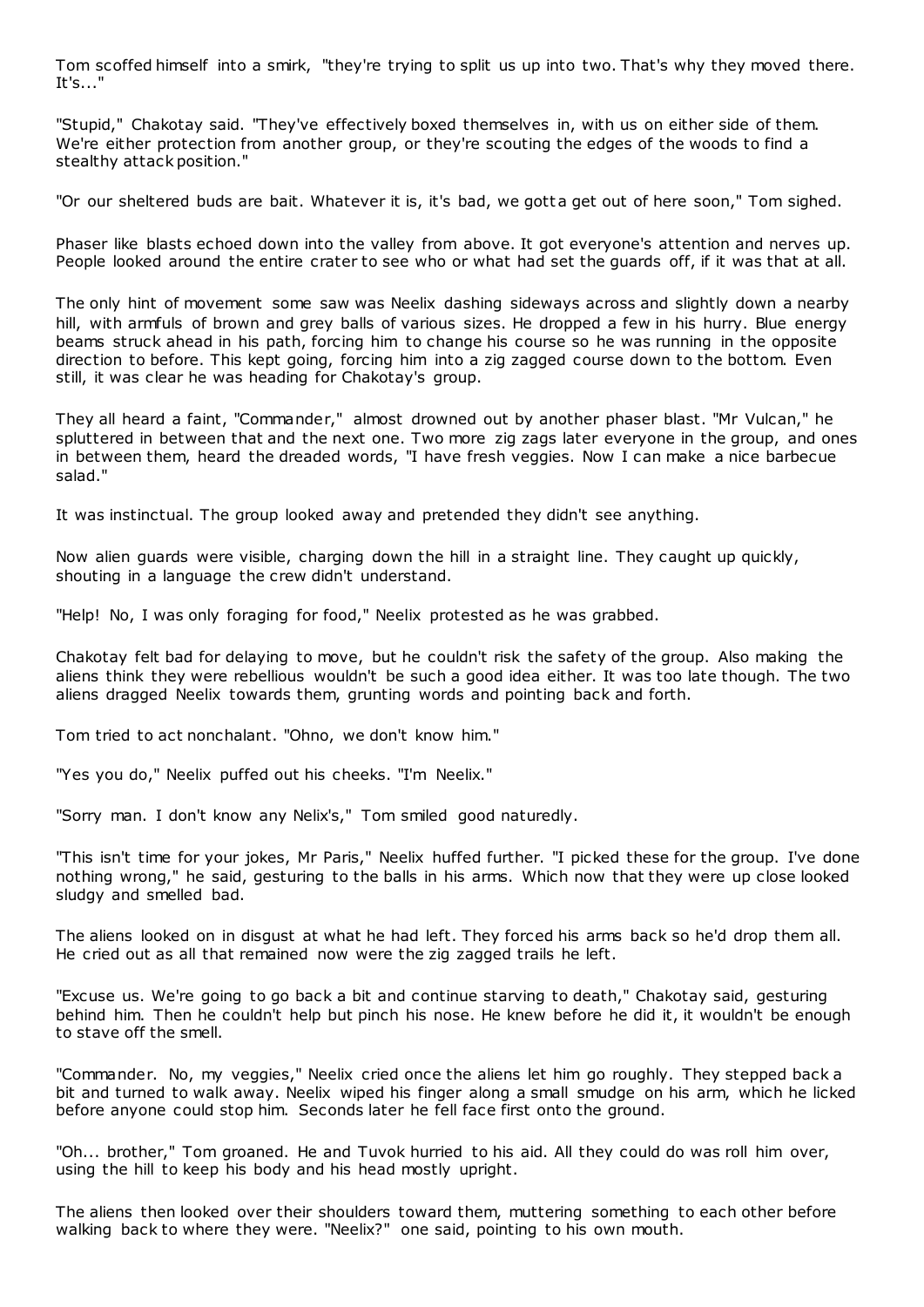Tuvok nodded, "yes."

They both groaned. One looked ready to throw up at any moment. The other said a few words while knocking on his forehead.

"Yeah, he is," Tom said.

The aliens glanced at one another, nodding. The first one who spoke gestured to the top of the hill behind Chakotay. They all looked up to see why. There they could just make out a few large animals grazing on some grass.

"No," Tom gagged at the image in his head. He pointed at his own butt. At that point Tuvok's eyebrow shot into orbit. The aliens waved their hands in front of them, one looked at Tom like he was an idiot while the other shook his head. "Oh thank god."

The relief was short lived. Alien 1 pointed to his belly, then gestured pulling something from it. Tom heaved at where he thought this was going. They meanwhile pointed back at the animals whilst pretending to chew.

"Ok, they didn't look like guts, so I'll remain optimistic ," Tom said.

Tuvok sighed, "they're a different species, Mr Paris. They could be gesturing to another organ. I doubt they harvest them out of their own people to feed their livestock either."

"Or us, hopefully," another crewmember whispered nervously.

The aliens seemed bemused. Alien 2 held out his hand like he was holding something, then wriggled his five fingers in a walking motion. "Chutah," he said whilst raising his other hand above his head, then standing on his toes to make it even higher. "Shen nap," he said shuddering.

Tom felt even more eager to leave this prison after seeing that. "I hope that was my imagination running wild again, because I just pictured a five legged beast..."

"Two point six metres tall, yes Lieutenant," Tuvok said.

"Eep," Tom squeaked and hurried up onto the hill, behind Chakotay.

Both aliens chuckled at his reaction. Alien 2 pointed at the only water while still laughing.

"It's a marine creature. You need its organs to fatten your livestock, who you then eat yourselves," Tuvok said. They both nodded, pleased that he understood them.

Chakotay couldn't help but smile, "I do apologise for our comrade stealing your dinner's dinner. However we..."

"You're apologising to the prison guards?" Tom stuttered.

Chakotay ignored him and walked across to stand with Tuvok. "However we do not have any other option here. Perhaps, we could negotiate with a team leader, a captain, sergeant."

"Nah shat. Nada, intine," alien 1 said while drawing a circle in the air. His other fist punched through the middle.

Chakotay understood, or he hoped he did. "We are strangers to this quadrant. We did not know of your borders. We would never intrude on purpose. We only seek a path home, but we'll gladly go around if that's what you wish."

The two aliens frowned at one another. Alien 1 raised his hand flatly before they both walked away back up the hill.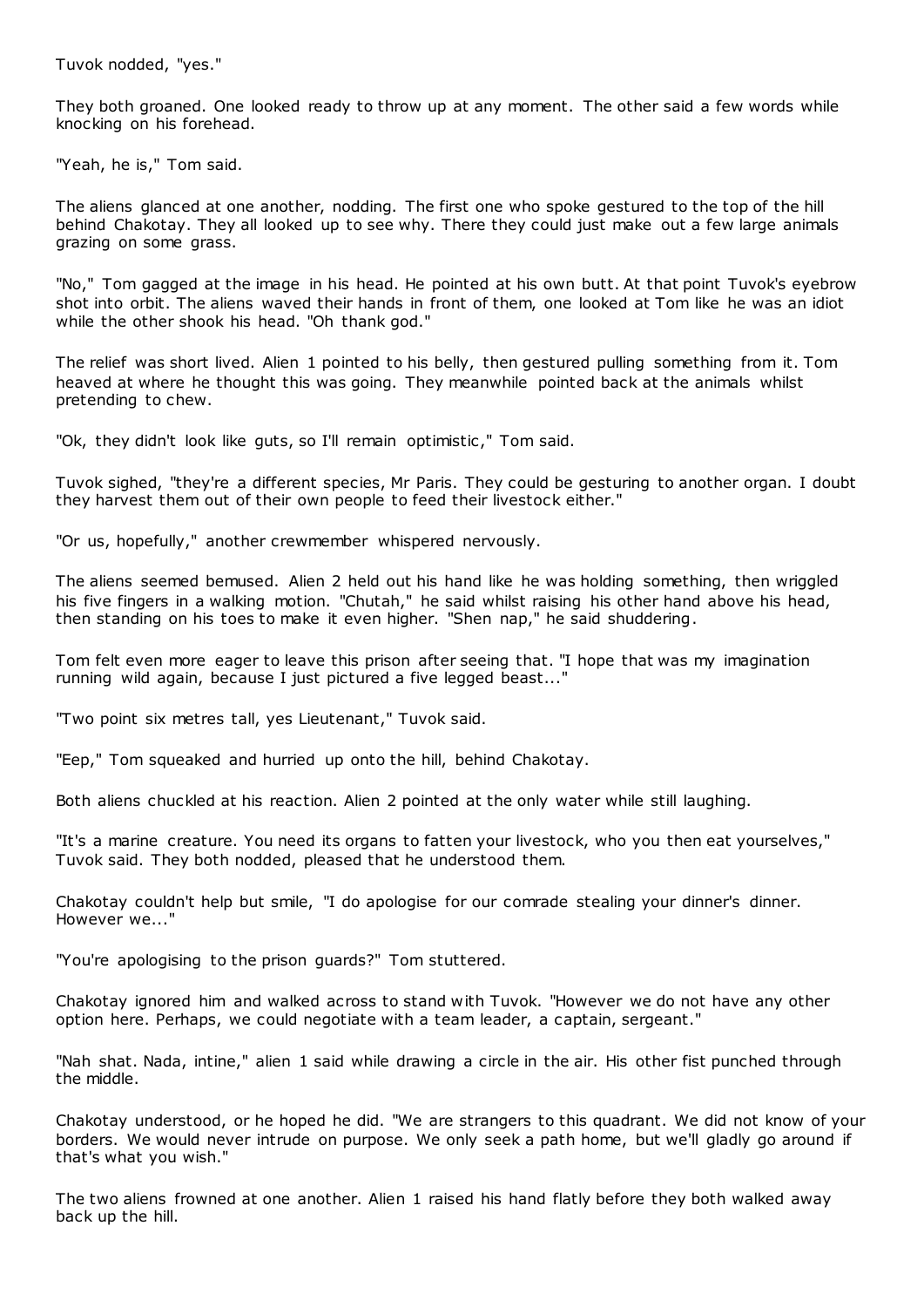"I'm assuming that was wait here," Chakotay said.

Tuvok agreed, "it seems they have their own universal translators far superior to ours. If we were to negotiate, we would have to request temporary use of one."

"Good plan. It seems like this was a huge misunderstanding. Neelix's octopus bladder theft may have saved us," Chakotay said. Tuvok almost looked amused to his surprise. "Never tell him."

"Regarding your bladder theory or him helping?" Tuvok questioned.

"I'd say both, but we can't risk him foraging something worse in the future," Chakotay replied. "We may be able to talk our way out of this mess yet."

#### **Voyager:**

"What? No I didn't. There's no signs, no ships, no energy signs and walls. Just a bloody invisible mine field. I don't understand what you're saying," Kathryn rambled at the viewscreen.

"Captain," Seven warned her.

Kathryn swung around and roared, "what?"

Seven didn't even flinch. "Their territory markers are subtle. I detect outposts in orbit around various planets, that form a vast circular parametre which..."

"That's nice but I don't want to hear about your bra shopping right now. Assuming you wear one at all," Kathryn snapped.

The Doctor looked on in not so quiet dismay, "she's correct, Captain. That would imply we breached their territory long before we touched the minefield."

"I know that!" Kathryn shouted. "It doesn't give them the right to steal escape pods, while the mother ship sits upside down with a warp core about to blow."

A woman on the screen with the same alien features as the one in the prison sneered at her. "Voyager, noosh tact. Relectable."

"I'm sorry, I didn't quite catch that. Did you say please punch me in the throat?" Kathryn sneered back at her.

The Doctor hurried forward, temporarily abandoning the Opps station. "She said; *Voyager, you're not welcome. Savages*." He saw the steam starting to rise. "Might I suggest..."

Kathryn stomped over to confront him, making him hurry backwards back to where he was with a childlike whimper. "You understand this language? Why didn't you say so before?"

"I tried. You told me to stick my fantasies up my backside," he stuttered.

Kathryn visibly twitched, "these people took my children and crew. I'm in no mood for smart asses."

The Doctor quickly maneuvered around her to escape Opps and get to the centre of the bridge. "Try to understand. We meant you no harm. Our trespassing was an accident. I'm sure you understand our Captain's anger. Please reconsider."

The woman's face softened. "Heren a nos lavill'c ." The Doctor frowned in confusion. "Ve na nata tulsni."

"What?" Kathryn asked calmly this time.

"She says *she*, which is you, *is as vile as her sister. We cannot forgive the insult*," the Doctor replied.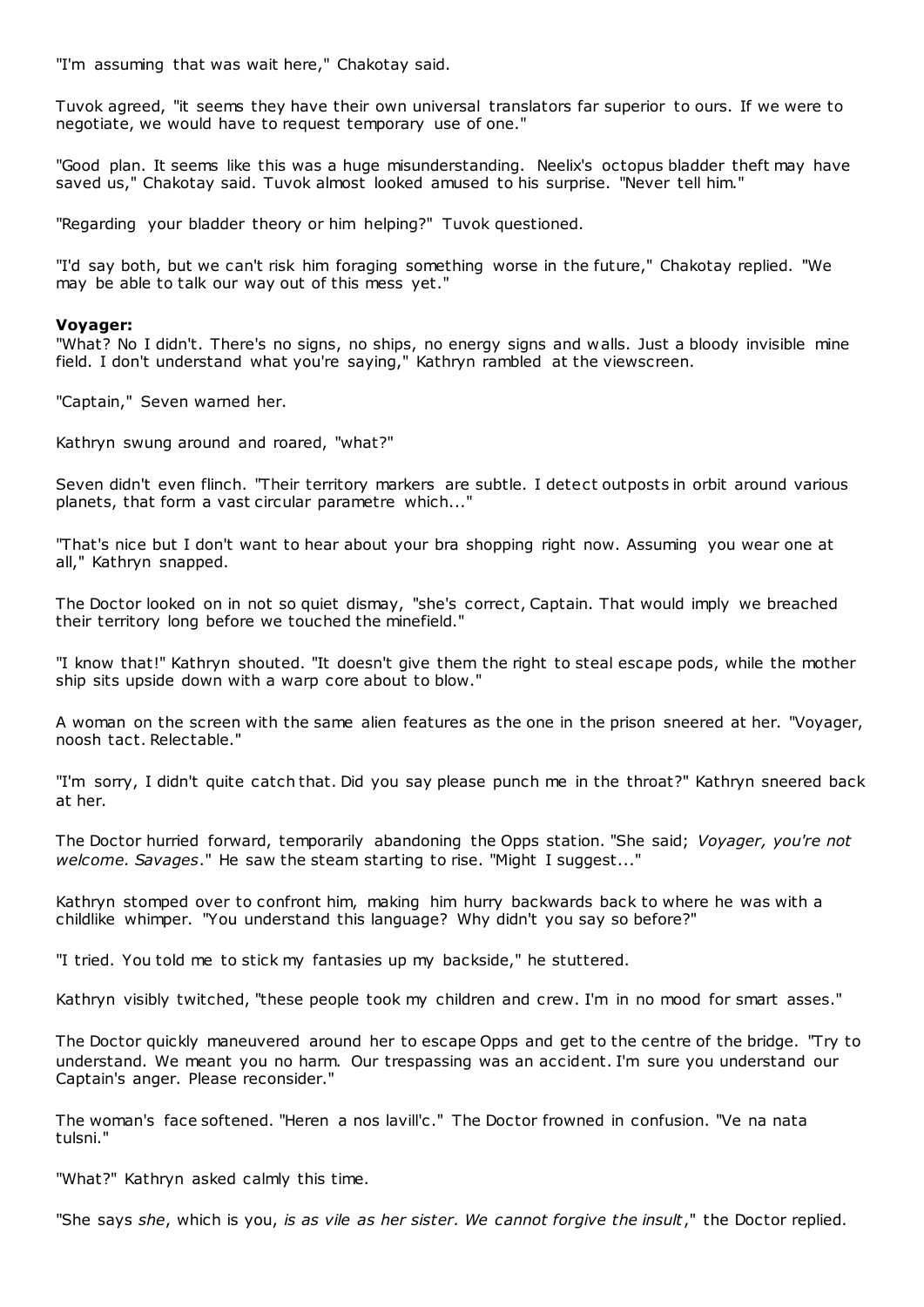"My sister?" Kathryn said with a blank stare. It then hit her, making her groan into her hand. Meanwhile Seven raised both eyebrows. Even with her face covered Kathryn still pointed at her, "put those down."

"Apologies," Seven said sarcastically.

Kathryn growled quietly. "Another Voyager stopped by here, huh? Borg technology all over its hull. Stupid hair do's on everyone. Stupid all around?"

"Iynar," the woman replied.

"Yes," the Doctor translated.

Kathryn sighed, moving her hand down to brush it against Opps. "Figured. Scan our vessel again. The first Voyager you saw with my sister on is a fake. It does not belong in this dimension."

The woman looked away, her eyes scanning something. The bridge could hear strange bleeps coming from off screen, as well as a few faint voices. Finally she responded with a dubious look on her face. "Iynar. Ewe llash nukshar de na Flyer Delta."

The entire bridge stared with draining faces. "What about the Delta Flyer?" Kathryn asked.

The Doctor couldn't quite believe it. He stuttered a bit before answering, "er she says *we shall verify your story with the Delta Flyer.*"

"You found our missing shuttle?" Kathryn asked. "Were there two people on it?"

"Denara te sancturium da Voyager Seven," the woman answered.

"Seven!" Kathryn barked at the drone, this time frightening the life out of her. "I knew it, this was your fault." She looked to the Doctor for confirmation.

He winced. "The Larain do not use numbers for ranking purposes, they seem to use letters, so Seventh would've gotten lost in translation. It's no surprise they thought we were the same ship if that's the only distinction between the two of us."

"How could you possibly know that?" Kathryn groaned.

"They referred to us as Tre Voyager earlier, and tre is how they say their T's. But you're right, it's only guesswork," the Doctor replied nervously.

"Senar, erij ha," the woman said.

The Doctor's face brightened. "Oh, I was close," he said chirpily. "Either way, unless Seven made first contact, you can't blame her."

"I can, but what can you do?" Kathryn smiled. Seven rolled her eyes. "So does sancturium mean what I think it does?"

"Yes sanctuary," the Doctor answered. The woman on the screen spoke to him eagerly, he nodded now and then. "I see. In their culture they learn a word from an ally's language and insert it into their own. A mark of respect. If that respect is dishonoured by say war, betrayal, theft, it becomes a slur..."

"That's fascinating, really," Kathryn said and seemed to mean it, but her voice was tired. "Can we get our crew and shuttle back first, now that's cleared up?"

"Nooch nah hiran," the woman answered, the viewscreen turned back to default immediately.

The Doctor didn't look worried at the abruptness, he only smiled. "They must confirm, I assume with the Delta Flyer's crew."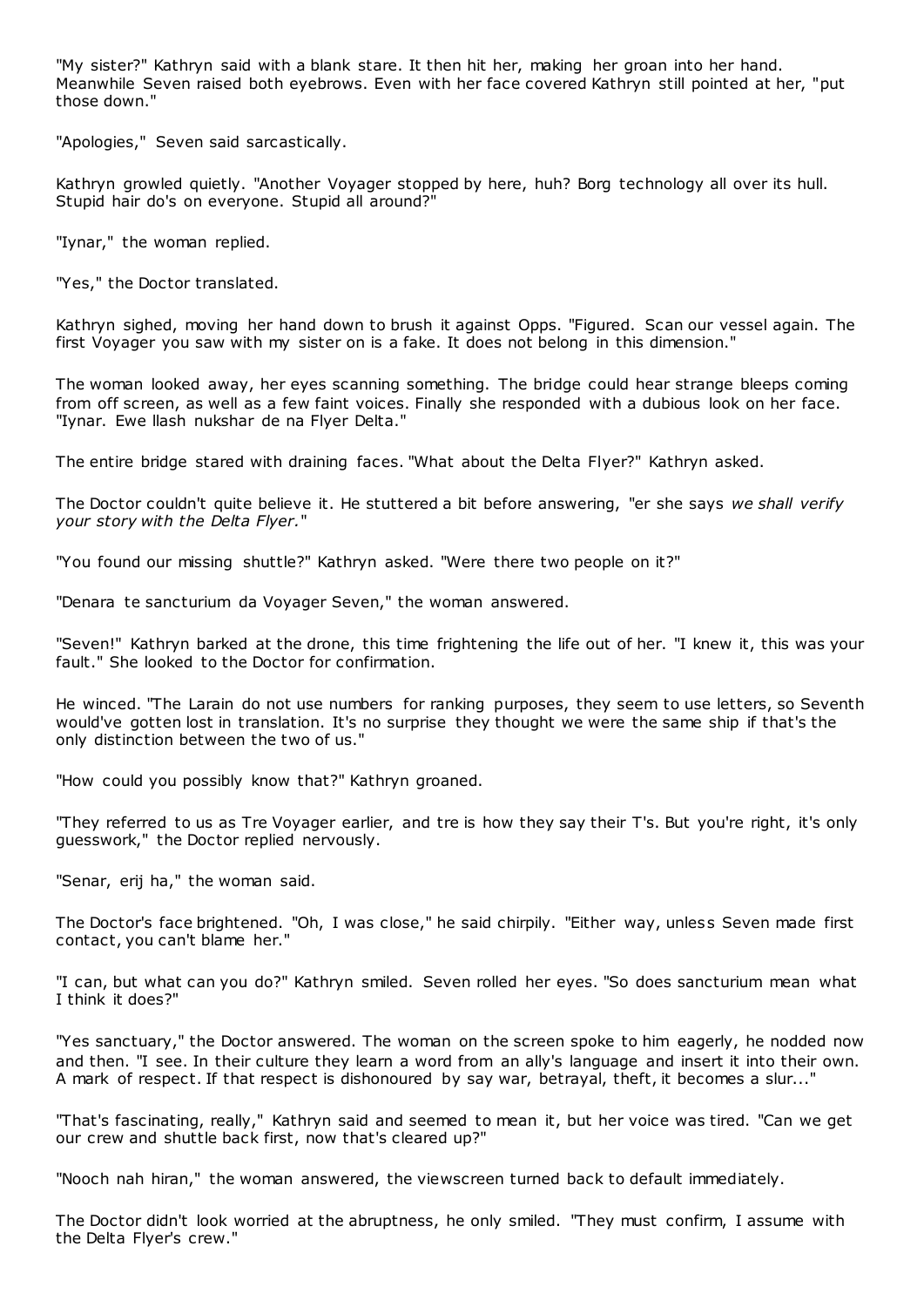"Great. While it's quiet I'll continue scanning for human life. I need a plan two," Kat hryn said whilst going into the Opps booth itself.

"The Seventh Voyager. Did it follow the Delta Flyer here?" Seven asked toward the Doctor.

"Seems that way. What insult they made to the Larain remains to be seen, but yes they're protecting our shuttle from them. They mistakenly thought we were here to harm them and so they armed the mines," the Doctor replied.

Kathryn grit her teeth while she absentmindedly drummed the panel beside her. "They still didn't say where they took our crew though, and why. There's many differences between us and Seventh, their ship alone looks like a Borg reject. How can anyone mistake us for those idiots?"

"You forget, our first and only encounter with them was a year ago. They were damaged during our first meeting, and not by us. Chances are they've made repairs since then," Seven said.

"And let their roots grow out, their bridge was a rainbow assault on the eyes," Kathryn said. "Fine, it still doesn't explain why our people didn't think to tell their protectors that there were two Voyagers, and maybe check which one it is before throwing a crap load of mines in their faces. They better have a good explanation."

Harry kicked his feet up onto the helm while he lounged back into the chair, sliding it side to side a little. "We hid there for days, listening to the console's weapon discharge warnings over and over. Then!" he said overdramatically. His eyes drifted to his audience, expecting her to have jumped from the sudden raise in his voice. She merely looked bored, and not even at him. "The shuttle shakes. Not once, but five times. We take off and head straight for the cavern opening. It's moving, it's jagged. We slip out in the nick of time..."

"Of course," B'Elanna mumbled.

He didn't hear, he kept going. "I looked back out of the window the best I could and I see the asteroid we were in as we flee. It wasn't an asteroid. That thing was a beast, and we were almost its dinner."

"Harry stop," B'Elanna had enough. This time he heard her, he looked on in shock. "Enough stories. They're ridiculous, I dunno how you expect anyone to believe they really happened. You certainly put Tom's crap to shame."

Harry's jaw dropped, his voice raised an octave higher as his offense took over. "You can't believe that I'd have a gay male roommate, who would be interested in a straight man like me? That's so, so... homophobic and ignorant."

B'Elanna laughed derisively at him. "No, I believe that one and maybe the ones with your mummy. But my suspension of disbelief flew out the window when you picked up the *hobo* and the whiny kid during your flight exam."

"Why, what's so unbelievable about that?" Harry asked huffily.

B'Elanna stared at him blankly. "That's the plot of Star Wars."

Harry knew the jig was up, his eyes darted around and he started to sweat. Still he tried to keep it cool and keep his offended face on. "I wouldn't call it a war. Just got a little mixed up in a situation, that's all."

"Harry, Tom drags me to those holonovels too," B'Elanna said. Harry's facade finally melted away. He internally kicked himself, he should've known that. "Oh and by the way, stop looking to be offended. The roommate story was over an hour ago. The fact that you jumped to that conclusion says it all about how you handled that."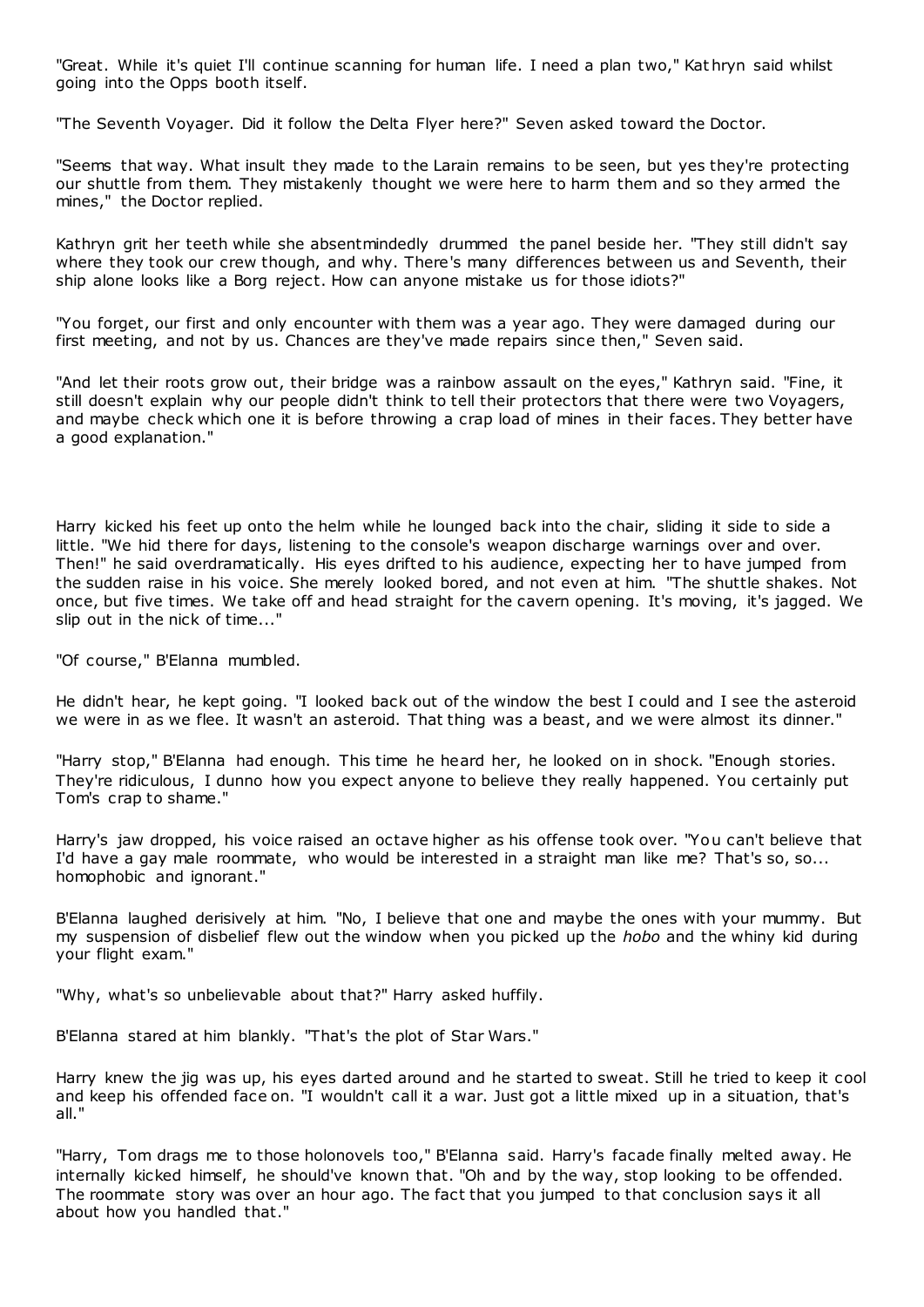"I handled it fine," Harry stuttered.

B'Elanna shook her head, "mmm hmm." Her station beeped at her to get her attention. "Saved by the hail. Delta Flyer here."

*"Voyager senar seven. Aichanta?*" the woman's voice said over the comm.

Harry quickly lowered his feet and got ready to use the helm. "Seventh Voyager's back?"

"I'm not so sure. They've piggybacked some sensor data on this hail," B'Elanna mumbled, getting straight to work on the data she received. A few taps brought an image of Voyager up on the small monitor. Relief flooded her face. "No, it's our Voyager." She raised her voice a little, "are you able to patch us through to it?"

*"Iynar,"* was the response.

"I still take that as a yes. Hope I'm right," Harry said.

B'Elanna watched the steady signal on the nearby status window. It glitched slightly. "Delta Flyer to Voyager?"

## **Voyager:**

"Finally," Kathryn sighed in relief. She opened her end of the channel. "B'Elanna, is Harry there with you? Are you all right?"

*"Yes Captain, we're both here and fine. We were captured by Seventh Voyager, we only escaped a month ago. They pursued us most of the way here. The Larains let us dock at one of their outposts, and so far have kept them at bay."*

"I see. I have one question so we can finally get out of this mess," Kathryn said.

*"What is it?"*

"Well, it's only a small one, easy to answer." Kathryn's smile sharpened slightly, she took in a deep breath through her nose. "Okay. Were you trying to piss me off? Oh I know, let's take the unfinished shuttle out for a joyride! What kind of airbrained idea was that? How come you didn't notice Harry on the way in? Why was Harry still in there? If you did notice him, why didn't you throw him out? Was he in on it? What kind of name is the Delta Flyer anyway?" she rambled furiously, her voice getting louder with every question. Thankfully she stopped for a second to catch her breath.

"What were you drinking when you thought flying after a ship hopping into slipstream was a good idea? Do you have any idea how whiny Tom is without his girlfriends? More than usual anyway. And what the hell is up with the sulky arc you had before you left, I don't remember you getting a sodding letter. Plus you were fine for a while in between the letters from Starfleet and shuttle nap. So what the hell? What did you think would happen? Did you think I'd be happy to see you, all is forgiven? Why didn't you tell the aliens there was a possibility of another Voyager showing up, before we almost blew up and had the crew taken away? Do you have any idea what I've had to put up with you gone, Seven in bloody Engineering that's what!" Kathryn was full fledged shouting by the end, her face a bright red. "And what the hell do I have to do to get a coffee around here!" she finally screeched.

The Doctor panicked and ran into the Ready Room once the screaming was over and the Captain was getting her breath back. An awkward silence floated around the Bridge and over the comm. They could almost hear Harry tugging on his collar to get some air.

"That's multiple questions," Seven pointed out. She got an intimidating growl and death glare in response. Seven retreated into her shoulders and vowed to keep quiet for the rest of the day.

*"I changed my mind. I want to go back to Seventh Voyager ,"* Harry's voice whimpered.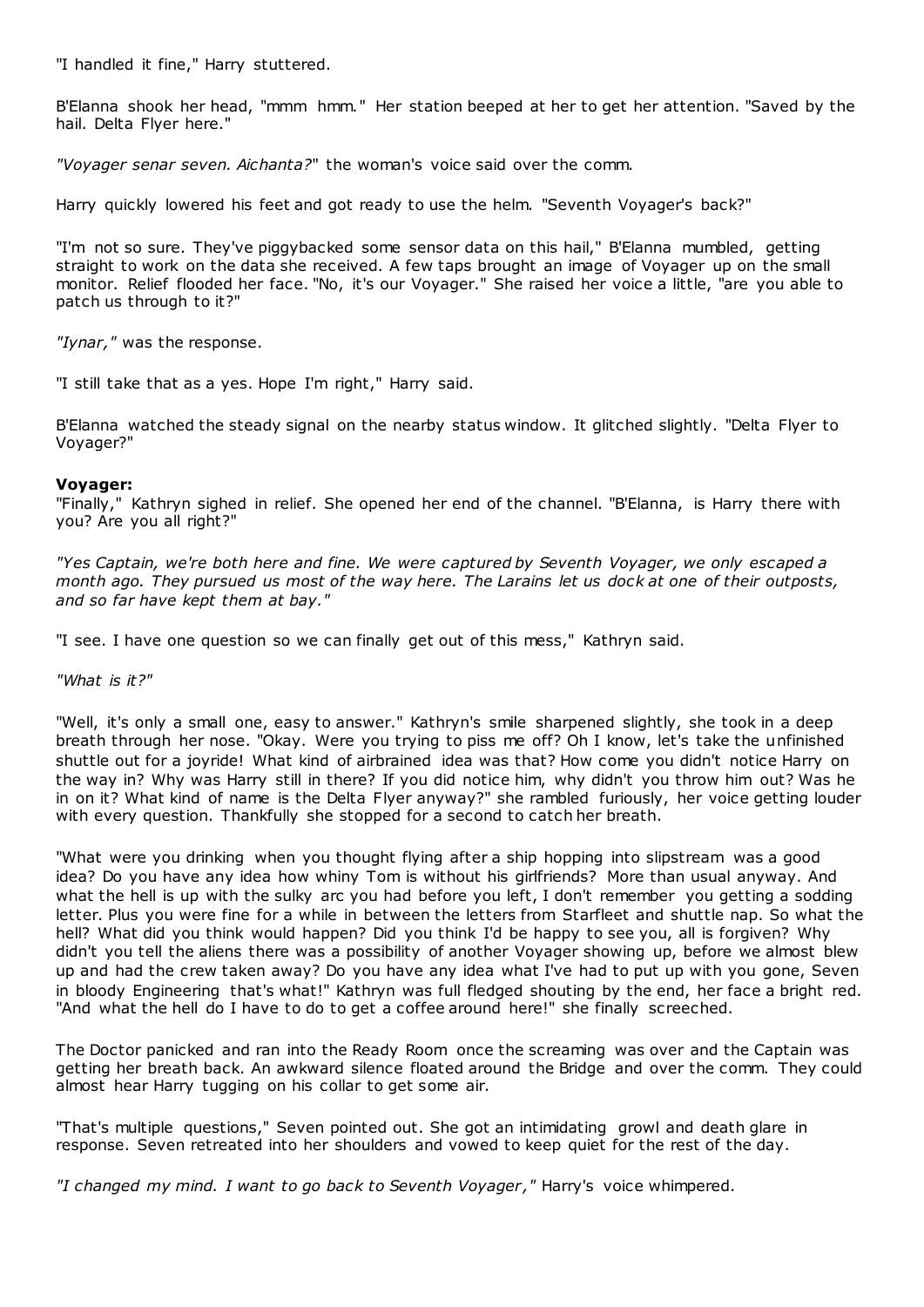B'Elanna's sighed, even she sounded nervous. *"Relax, I'm the one that's gonna be hung, drawn and quartered."*

"You wish it would be that quick," Kathryn muttered.

The Doctor returned holding a huge cup of coffee, "here's your coffee ma..."

She snatched it away without even looking at either of them with a loud "hmph!" She took a very long sip while her eyes very slowly glided over in the Doctor's direction, narrowing as they went. He quickly hurried away before she could finish and bite his head off.

"So er, what happened anyway? All we know is that the shuttle got caught in Arturis' slipstream and you were thrown out of it during one of his course changes," the Doctor asked in a much squeakier tone than usual.

*"Oh well, that's a long story,"* Harry's voice said.

*"Ohno,"* B'Elanna's voice groaned.

Triah couldn't help but worry a little. Her brother had gone to stretch his legs, so he said, and he did so by leaving the camp for what felt like ten minutes. So she wandered away herself to look for him. It didn't take long to find him. Craig had only walked two trees away and was standing against one, hidden from the group.

"You've been awfully quiet for a while now," she said to get his attention.

"I'm fine," Craig mumbled.

Triah smiled warmly as she made her way over to stand with him. "That was almost you. I remember."

"Huh?" Craig frowned.

"Jessie's story was a little too familiar," Triah answered gently. Craig looked down at the ground. "It's stupid. The bullies were the ones being cruel and you're the one that had to leave. I never got that."

Craig sighed and turned his head away, "it wasn't." He heard a small *hmm.* "Familiar. I wasn't picked on for my looks or who I befriended, or called a dog, groped."

"No, but they made fun of our *strange* family dynamic too. Our dad's surname. You were shy and had difficulty making friends, you had to put up with it alone," Triah said.

"So?" Craig said, rolling his eyes before looking back at her. "What's your point?"

"Sorry," Triah said genuinely. "I... I'm just glad that you won in the end. If you weren't kicked out of school, neither of us would be out here exploring the Delta Quadrant. You wouldn't have your friends. And I find it nice that you befriended someone similar, when I originally thought you went out of your way to find the most opposite people you could find."

Craig pulled his back away from the tree, grimacing and his eyebrow raising. "Hey, I've changed, I'm not like that anymore."

"Yeah," Triah drew the word out for quite a while, not sounding convinced. "No. You're still Craig, the only difference is you let people meet him now."

"Nuh uh," Craig shook his head.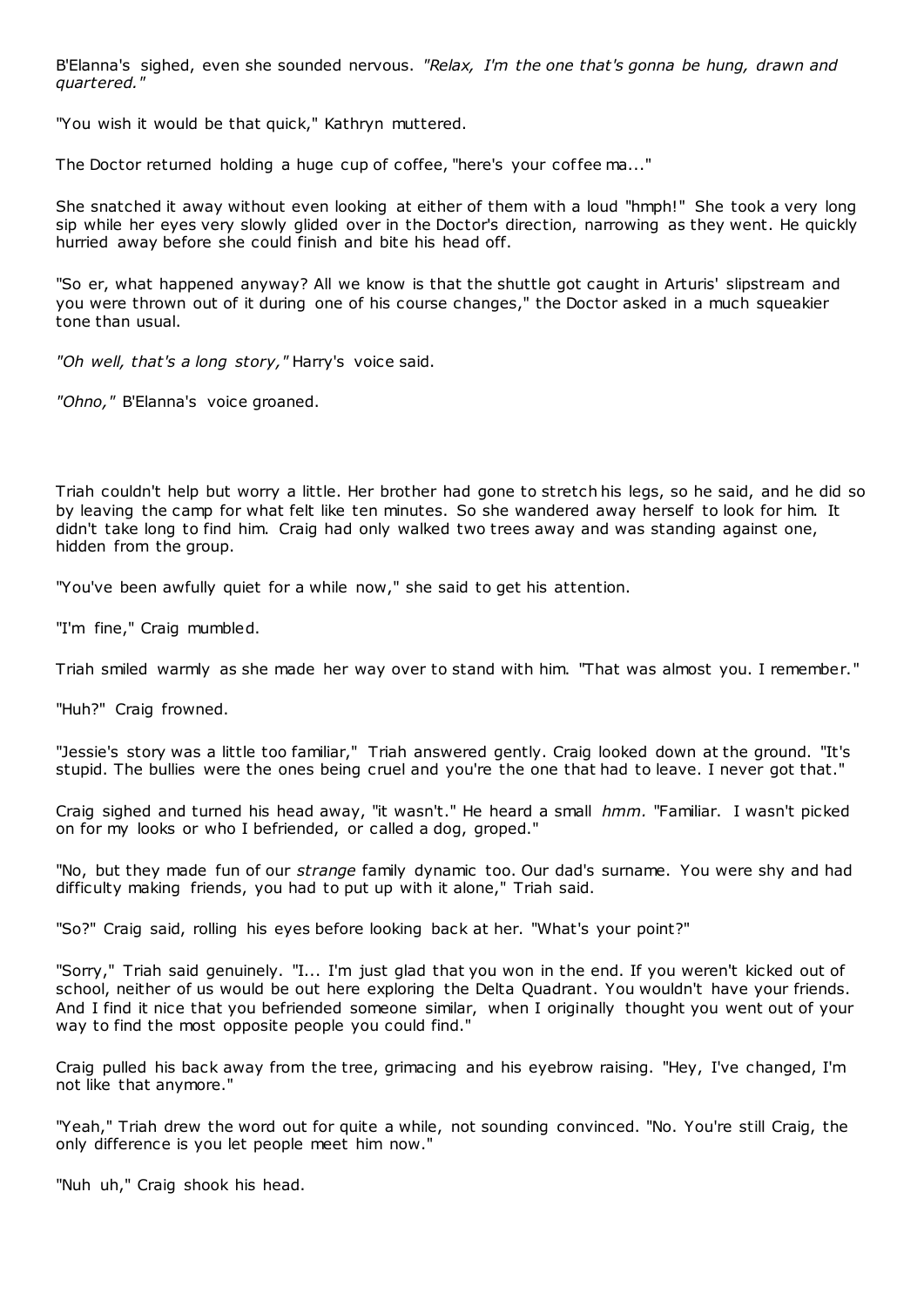"Yeah huh," Triah teased, a playful glint in her eye appeared. "Remember the trip to Disney Land, the girls at the log flume ride?"

Barely over two feet tall, little Craig seemed to disappear in the crowded queue area. Somewhere along the way his hand had slipped from his big sister's. It was not like he could go very far, or even stop. He was more or less pushed along the path everytime the queue moved down.

When he got close to the front, he spotted the themed carriages. His eyes sparkled. "They look like big duckies."

A few people smiled down at him. The pair of ten year old girls standing behind him giggled. "Aaaw, he's so cute," one cooed.

"Yeah I know, bless him," the second sighed.

Craig's cheeks flushed bright red, his eyes opened very wide. Standing right behind the two girls, Triah could see the warning signs but could do nothing about it. Off he went through the slight gaps in the fence. She quickly tried to hop over the fence to follow him. On the fifth attempt she made it, but he was already dashing around a distant corner.

"Oh Craig," she sighed before chasing after him.

The only things there were the hot dog stall, which he was deathly afraid of thanks to his taking everything literally, and a ride he was too small to get on. "How did I lose him?" Triah stuttered. "Excuse me. Have you seen a little boy, this high, ashy brown hair?" she resorted to asking the people in the ride queue.

Then she heard him. He sounded so far away, above her, from the sky. "Mummy! Sissy!" She looked up even though it couldn't be possible, but there he was. Sitting front row in a carriage about to go down a steep incline, twenty feet up. Kids and adults behind him looked miffed. She heard the ride controllers telling another off for stopping it there and not sooner.

"How did he get through the height checks?" the one in trouble stammered. "Jesus."

Triah sighed to try and calm her nerves. She knew. Her little brother could get into someone's house and join them at the dinner table and they'd never notice he was there. So tiny and so quiet, until someone spoke to or about him anyway.

"Nope, don't remember that," Craig replied quickly with a straight face. As soon as he turned away his lip quivered and his eyes started to water. Triah watched him knowingly, she patted him on the shoulder.

"That day I learned transporters have trouble grabbing a squirming kid hiding in a metal box," she laughed.

Craig's eyes shifted side to side. "What? Dunno what you're..."

"No more theme park family trips for the Andersons. Scarred for life," Triah said.

"Shut up," Craig huffed.

Triah giggled, "oh come on. You were so cute, gotta admit. Could fit you in my pocket. Plus you were two, it's a harmless story." She turned to leave.

Craig panicked, "no, don't you dare tell them." He chased after her and got in the way. "Please."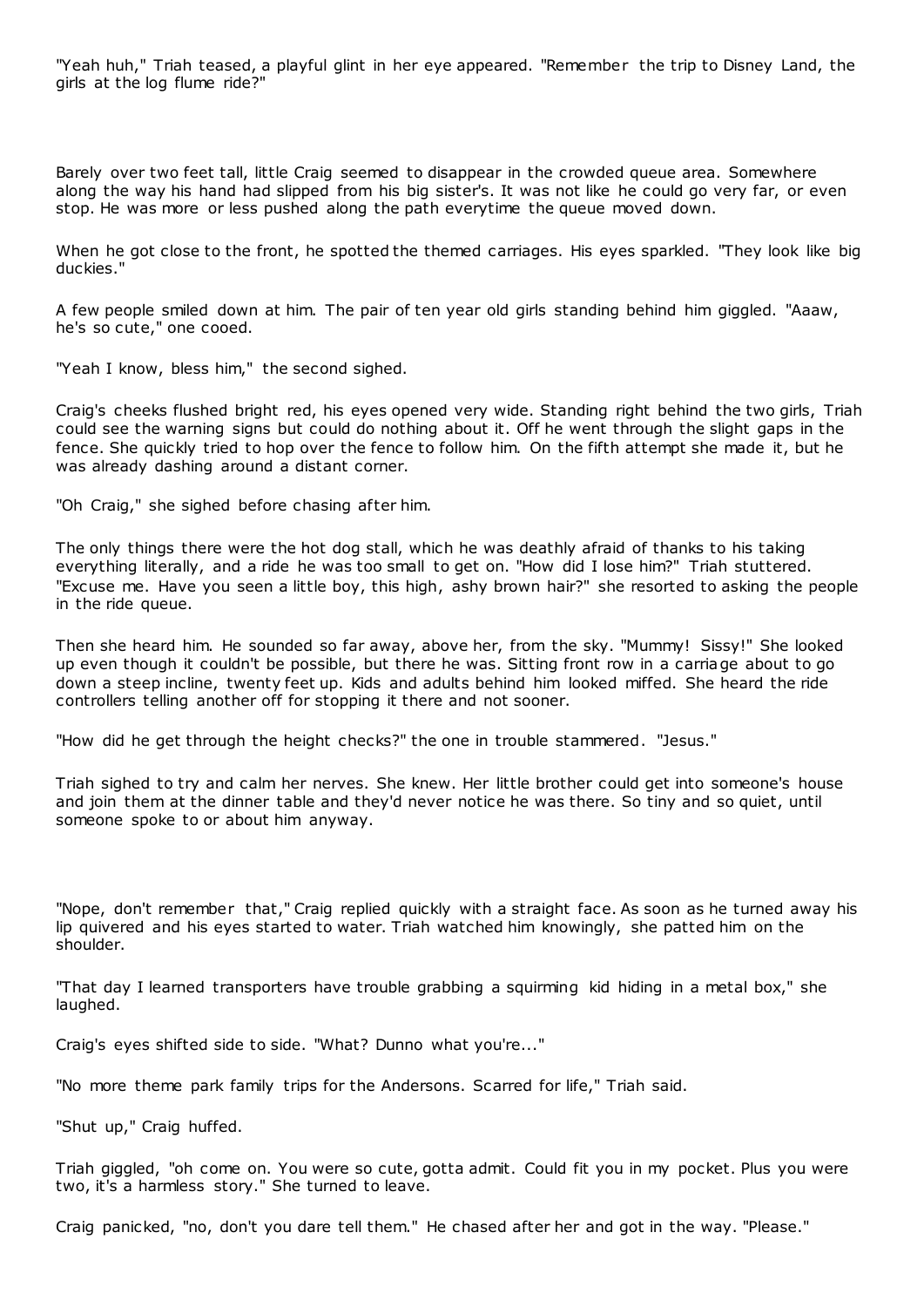"Hmm what's in it for me little bro?" Triah winked at him.

"Little?" he whined while gesturing at the top of his head. He lowered it quite a bit to do the same to her. "You're like a foot smaller than me now."

"Yeah? And, I can still put you in my pocket," Triah laughed.

Craig blinked furiously, the rest of his face blank. "What?"

"You're still wouldn't hurt a fly, shy, little Craig. Because you got a few friends now, doesn't mean you have to hide that to fit in. You've got nothing to be ashamed of," Triah said.

Craig's face remained the same. "I don't get it. You're still not telling them that story. If you do, I'll..."

"Do what?" Triah teased.

"I'll tell them the story of your old bedroom in our Kyoto home," Craig smiled. Triah's face turned a shade or two paler in a matter of seconds. Craig's smile started to get a little smug. "Oh yeah. You weren't always so... clean, were you?"

Triah laughed off her worry, or at least she tried to. "They wouldn't care. It's not interesting." Her brother shrugged, miming the word okay as he turned to leave. She quickly grabbed his arm to get him to stop. "Ok, ok. You win... this round."

"I know," Craig smirked.

The pair returned to their group to find James telling the two little kids a story they found amusing. Morgan only looked on in disbelief and a little impatiently. From Tani's blank expression, both Craig and Triah assumed she was imagining something else involving him. At first Craig thought Jessie was missing. His attention darted around until he spotted her lying on her jacket and the long sleeved grey top, with her back to everyone.

"Then she said *does anyone fancy a kebab?* I'm gonna assume I said yes, since I woke up on the floor a few hours later to the sound of the floor cleaner mum was intentionally bumping into me," James said. He had to pause for a bit until the two kids stopped their giggling. Naomi did so far longer, Kiara looked confused.

"What's a kebab?" she asked.

James smirked at her, "the theory is sometime in the future, Neelix perfects the most disgusting meal he can come up with. Decides that the tiny crew of Voyager is too little a crowd to be eating such perfection. He then takes it to the Borg, who then become strangely eager to travel back in time to Earth to destroy the species who brought Neelix to them. It backfires though. All it does instead is inspire Humanity to invent warp travel so they can hunt down the evil person who created this fake and rubber tasting meat thing that only drunks can stand, and destroy him once and for all. A perfect loop."

"Wow, you're so smart," Tani said.

Morgan stared blankly at her, then at the two kids still believing everything James was saying. "That's it." She got up to walk away, "I'm gonna go pick a fight with our neighbours. Later!"

"She's... she's not serious, is she?" Craig asked in a worried voice.

"No," everyone but Tani and Naomi answered. Tani smiled knowingly and shrugged.

Naomi shushed them, "then what happened?"

"Ah, mum demanded that Jess leave our house, saying she was a bad influence on me," James tried not to laugh. He noticed Jessie look back over her shoulder briefly. Even though no one could see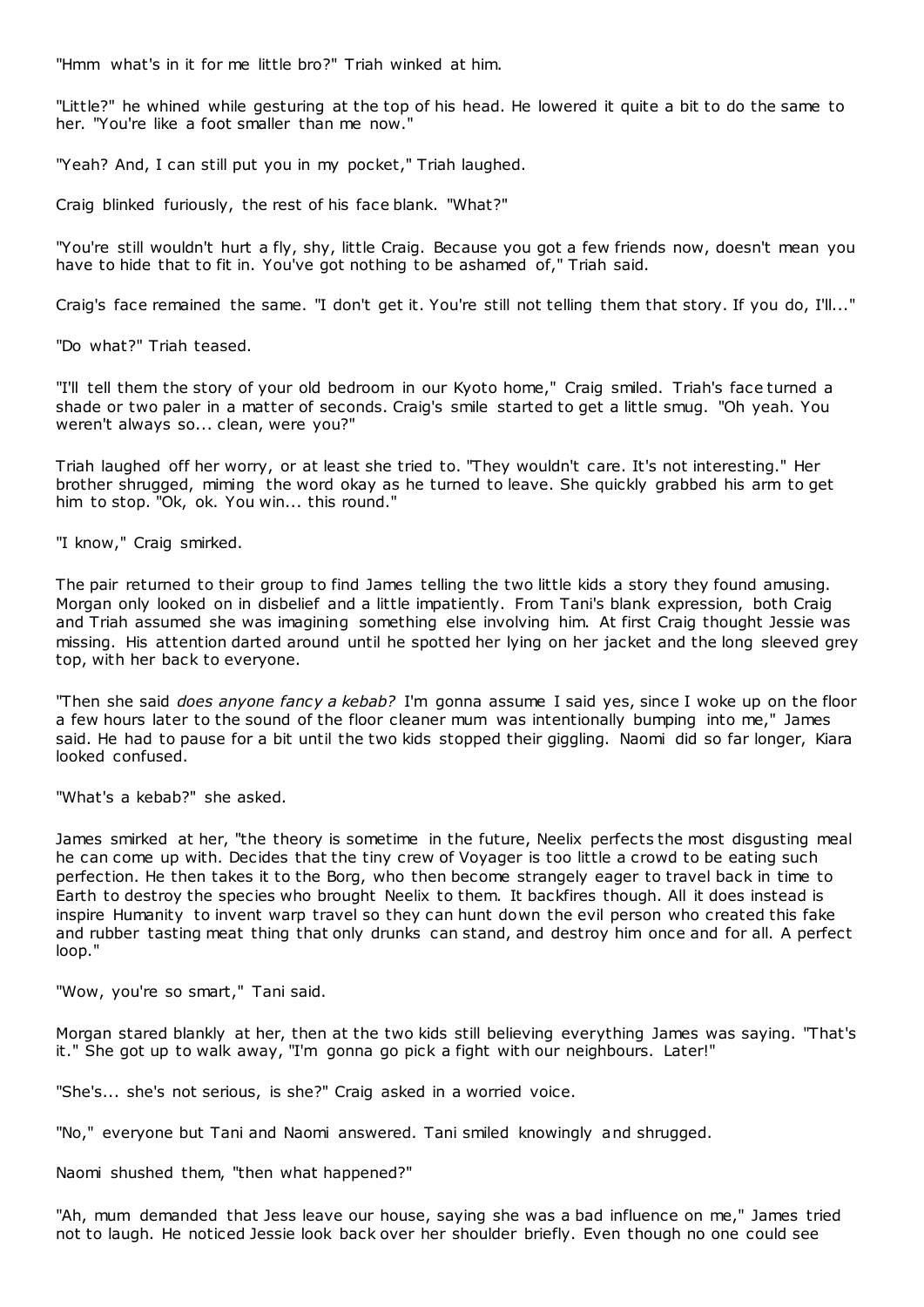much of her face, he saw her eyebrow raise a little. That made him laugh anyway. "I assume she joined the Marquis not long after that. I decided to do the same later, and luckily I was assigned to the same ship. The rest you know."

"But... what about Dannielle?" Kiara asked.

James glanced at her nervously, he tried to hide it away with a cough or two. "Well..."

"Who? What did we miss?" Triah asked.

She heard Morgan's voice huff from not far away. The teen hovered at the edge of the camp, stretching her joined hands above her head, cracking the knuckles a bit. "Nothing much. This second half of the story went downhill, fast. Whatever downhill means, other than down," Morgan said, looking puzzled. Her eyes rolled, then she swung around to walk off muttering something.

"I thought it would be obvious," Jessie mumbled as she rolled over onto her other side. Now everyone could see her properly.

"I'd better keep an eye on her. If she's anything like her mum, big trouble," James chuckled as he climbed to his feet too.

"But!" Naomi protested.

"To be continued," James said to her.

He hurried off after Morgan, leaving both kids and Tani pouting in disappointment. They then looked at Jessie expectantly. She regretted turning over. "It got called off. The end."

"What did?" Craig asked.

"Aaaw, but why?" Kiara whined.

Jessie groaned and sat up. "I wasn't there, sorry. Now, can we get at least a preview of someone else's life story? Craig, Triah?"

Triah and Craig exchanged glances, he dared her to say anything with a smirk, she twitc hed as if the roller coaster story was a matter of life and death. Finally they looked away from each other and back at Jessie. "No," they said in unison.

"Then story time is definitely over," Jessie said, glaring at the two siblings. She wasn't the only one after that, Kiara and Naomi were very disappointed.

"You have tested your plan then?"

Harry's face fell at the question, "no. I thought that maybe since I did you a favour, you could help me do that."

"Harry, I'm the only dude here building a shuttlecraft from scratch," Tom protested. Even though he sounded like he was complaining, his eyes told Harry a completely different story. His arms outstretched, his proud gaze at the really impressive cockpit of the brand new Delta Flyer. Tom wanted it this way, then it would be only his. His baby.

"Yeah, but it's not like we're in a hurry for it anymore. And it looks almost done anyway," Harry argued with a wry smile.

Tom groaned and face palmed into both of his hands. "Of course it is, I'm just that good."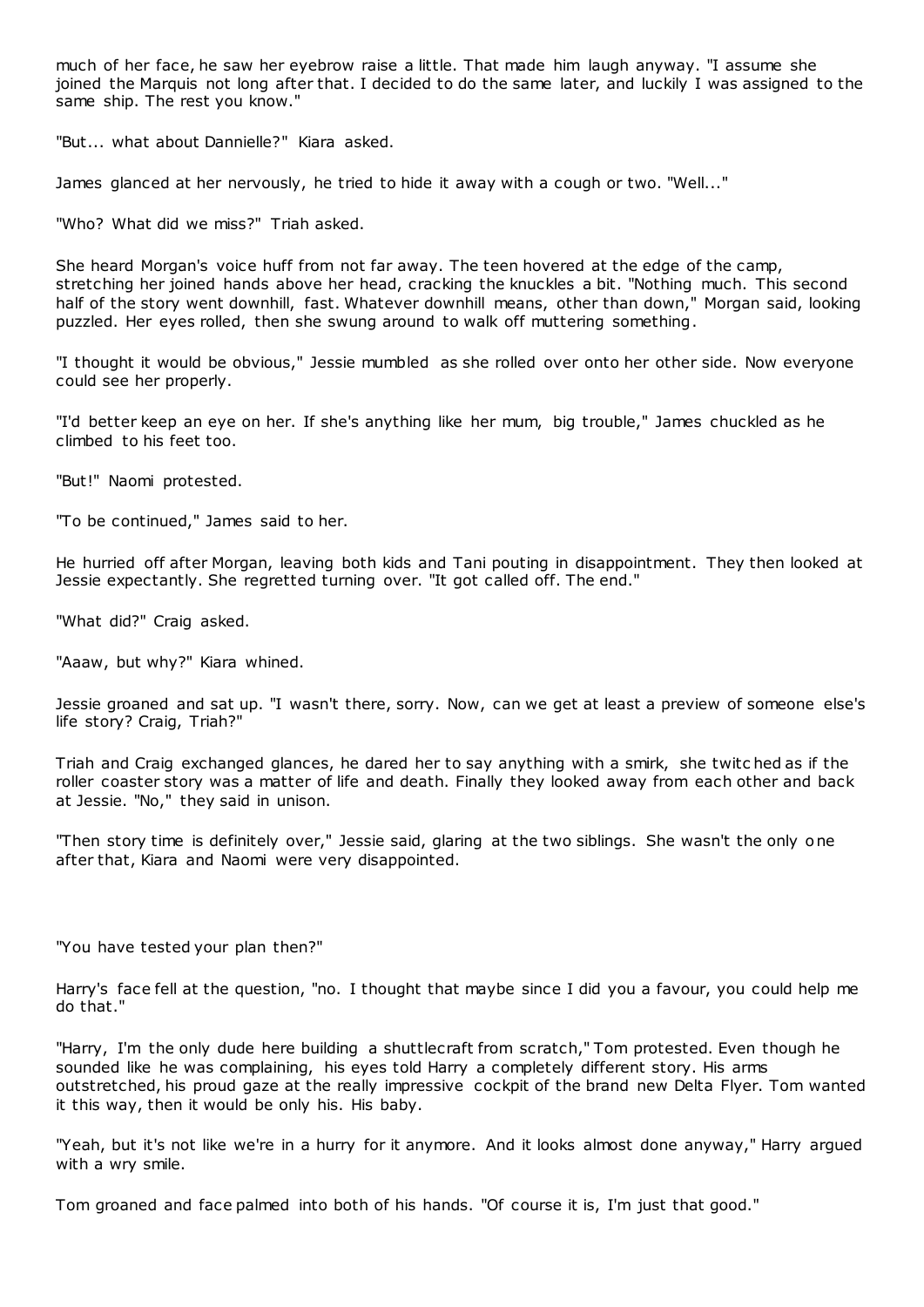"Yeah, yeah. I'll buy you a beer in my local when we get home," Harry said.

*"This went on a while. Tom wouldn't leave his pet project alone for anything. I was so certain that with a tiny bit of work, we'd be home in a few months and all we'd have to do was follow Arturis' ship closely. He was as stubborn as I was. In the end, I decided to spare the five minutes needed to help him install the new emitter, knowing full damn well what would happen if I did."*

"Oh, hang on. The dilithium gauge needs resetting," Tom said as he crouched under the conn. Not long after he got to work on it, he pointed backwards. "Check the antimatter injectors."

Harry sighed impatiently. The antimatter injectors lead to a microfacture on the hull. The hull repair lead to a panel reconfiguration. That lead to a chair being too high and needing readjustment.

Before Harry knew it, he had been in the shuttle for a good hour or maybe two.

Then Kathryn's voice screamed at them over the comm, "*Bridge to Paris. Get here, now*!"

It didn't matter how much Tom loved his new toy and wanted to live in it forever. The thought of what she'd do to him if he didn't comply made Tom run out of it faster than he's ever ran.

Harry kicked himself for not putting his foot down sooner. He decided to head into the rear room of the shuttle to see if Tom still had some snacks hidden in the cage.

He was relieved to see he did. A few bags of crisps and some chocolate bars in one box. Harry promptly helped himself. Doing so, he missed someone enter the shuttle and head straight up to the cockpit. He didn't even hear the door so close to him open and close. The crisps he chose were very crispy.

He only noticed something was amiss when the shuttle began to rock slightly. He stopped munching to hear the sound of the engines roaring. "Tom? You can't be ready to test this bucket already?" He ran out of the cage to get to the cockpit, only to find the door wouldn't open for him. He tapped the panel.

#### *Access denied* it told him.

Harry kept trying until finally it opened. Curiosity was getting the better of him. When he got into the next room, he couldn't believe his eyes. Shimmering streaks of blue beamed through the brand new shuttle windows. He stumbled forward toward the helm in a panic, his forehead sweating briskly. "What the hell are you doing?" he demanded, not to Tom as he expected, but what he thought looked like B'Elanna at the helm.

"Voyager's back in normal space," B'Elanna's voice said, uninterested. From what he could see, she was doing little more than watching the helm controls.

"What? What are you talking about?" Harry asked.

"We're caught in Dauntless' slipstream," B'Elanna said plainly. She looked over her shoulder toward him. "It was your idea, wasn't it? Follow and be pulled along with it. Somethings need to be tested."

Harry's eyes widened in horror. He ran forward to tamper with them. "Alter our slipstream course! We've got to go back." At the last second she grabbed his wrist harshly.

The shuttle jolted, pulling the pair backwards violently. Harry tumbled to the ground while B'Elanna slammed into the back of the chair and bounced from it onto the console. The last thing she saw before she passed out was a blurry warning at the right of her. "Power overload. Relay emitter failure."

*One hand attempted to wipe away the snow from a particular spot. After a few inches were brushed aside, silver metal could be seen beneath it. The edge of what appeared to be the number seven painted or engraved on it, stood out far more.*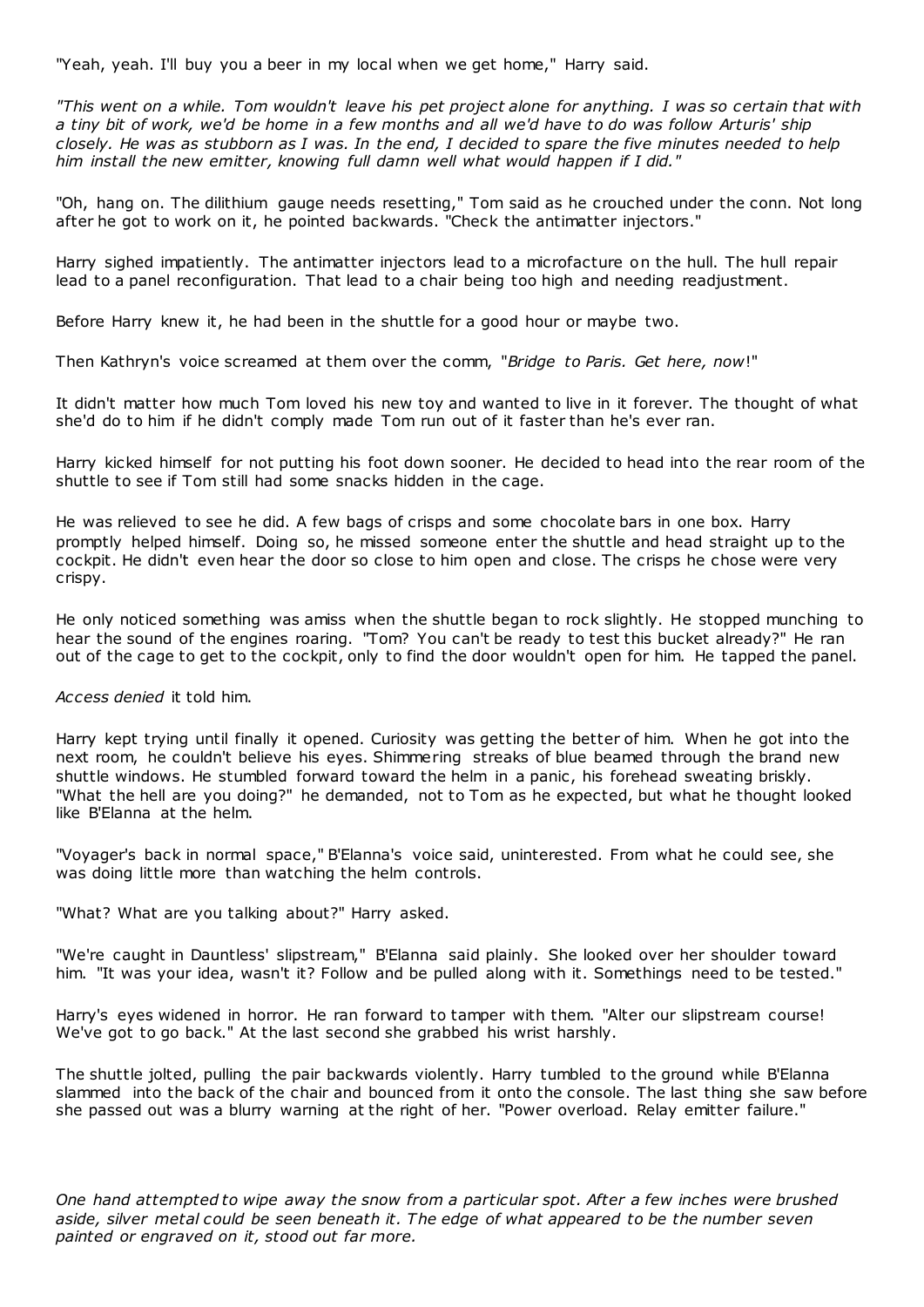*"We found it," a younger woman's voice sighed. "Voyager."*

*"How is she?" Harry asked. He slammed his fist into a dead, icy wall panel. "Come on!"*

*"They'll have hit the ice at full impulse. The shock of it, it would have been instant," B'Elanna said.*

*"Instant," the girl said grimly. "So he never felt it?"*

*The Doctor rushed over, his eyes wide. "Lieutenant? What's happened here?"*

*Harry walked carefully over to his old station, there he saw Seven of Nine's form lying partly out of it, perfectly preserved for fifteen years. He shivered not from the horror of it all, but from hope. It was almost time, and yet he had the strangest feeling of doing this already.*

*"The crew?" the Doctor was afraid to ask.*

*"Except for us... dead," Harry replied. "You've been buried inside a glacier ever since."*

*The Doctor paced forward, "you two were here, on the Delta Flyer, ahead of Voyager. You made it home."*

*"You remember, Doc? I was in charge of giving Voyager the phase corrections so they could stay within the slipstream threshold," Harry said.*

*"We can send the message to Voyager through time, to before the accident," B'Elanna explained.*

*"I know mom, I'm sorry too," the girl said with a smile.*

*B'Elanna chuckled. "This is Miral, my daughter."*

*The Doctor had to laugh, if only briefly, "I didn't think she would bother you so. She's exactly like..."*

*"Tom, yeah," Harry said.*

*"It doesn't matter. In a few hours we won't remember any of this. Everything will undone, fixed to the way it should've been," B'Elanna said while getting right back to work.*

*Sinister laughter echoed all around them, still they acted as if they never heard anything.*

*"This isn't just about you though. Countless people are going to be affected by this. Fifteen years of history will be changed," the Doctor argued.*

*Harry hurried over to the wall computer to continue his work. "Now to upload the new phase corrections." His mind drifted to Voyager hurtling through space, toward a white planet. "It's when I failed fifteen years ago. Today, I fix my mistake." He envisioned Voyager slamming into a huge plain of ice. The deafening bang, the screech of metal being ripped apart and crushed, Harry clenched everything except the finger he needed to stop it.*

*"We're still here. Why are we still here? That should've fixed it," Harry's voice cracked when nothing happened.*

The next thing he saw were blue lips coming from his own, belonging to a familiar women but paler and dead eyes. They both screamed.

Kathryn struggled not to laugh, she kept her bottom lip buried in her mouth. "Okay, I get the picture."

"Oh crap," Harry said nervously. "That wasn't real either."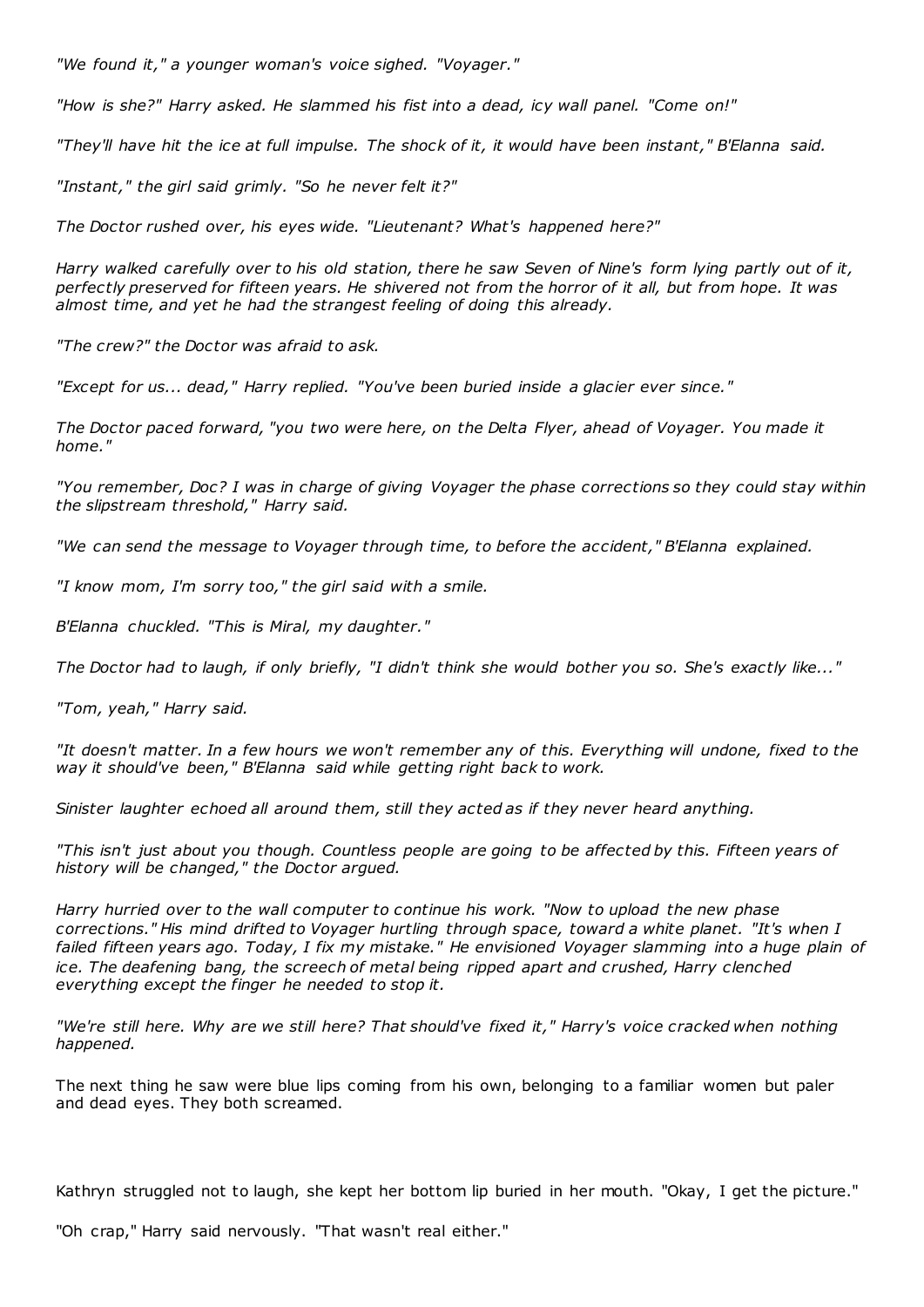"Oh I believe you," Kathryn sniggered.

The Doctor stared forward curiously, "I wonder..." Kathryn and Seven turned to him. "You have vague memories of a second slipstream trip, a one which destroyed Voyager and got you home."

"Yeah, and?" B'Elanna questioned. Harry meanwhile flinched at the still lingering and detailed memory of that fake experience; Voyager's vicious crash landing.

Kathryn leaned across the Conference Room table with interest. "We wouldn't have gotten here without jumping into slipstream again. Phase variances caused us a number of problems." Harry and B'Elanna's faces lost most of their colour, Harry felt a lump growing in his throat. "How the hell did Seventh Voyager know enough about this to make this fake disaster for you two?"

The room fell silent for a while.

"Seventh Voyager. Arturis and the Dauntless. This rumoured Boss persona. They're all connected," the Doctor said.

Kathryn closed her eyes, nodding twice. "We fell right into their trap. Maybe not Arturis and the Sevens, but this creep hiding in the shadows pulling the strings, he's dangerous. We don't know what he wants with us, not yet, but we mustn't underestimate him. For all we know, he planned everything from the Flyer's capture and escape, to this species kidnapping the crew. We have to watch our step very carefully."

"Senar, yak ni chei tan!" the alien woman spat on Voyager's viewscreen.

This time though she wasn't arguing with Kathryn, but the hooded man with his computerised deep voice. "Well ah hokey dabby bull crap to you too. Now, get out of the way of Voyager the E before I get all itchy triggery finger, capiche nuh crapity." His crew sniggered behind him, Tom though was in front and had to hold it back for now.

"Profah, yu nah defien rabbita!" the woman snarled. The viewscreen then switched back off.

"What was that about rabbits?" the Boss asked genuinely.

Tuvok rolled his eyes at his now complaining station. "Their ship's spitting out little things. They're coming for us."

The Boss chuckled, "excellent. They're panicking, crapping themselves to my devious and traumatising aura. Destroy every little bitty thing, then push our way through to Voyager. It is empty. This is the moment to take it and be rid of you useless twats at last!"

"I take offense at that, and so does my console," Harry huffed. He caressed the opps station lovingly, "don't you shnookie?"

"I'm so glad I already have a Harry to replace you, again," the Boss grunted. "Now fire!"

Tiny pods floated around the Voyager with still an odd few Borg like patches on its hull. It powered up its phaser banks and fired. The first one it struck exploded instantly far too close to them, the blast knocked the ship backwards into a spin. The alien ship turned around to leave them be. It didn't take them long to re-find the true Voyager lurking behind a space station, mostly obscured by it at the angle the other Voyager would've been looking at it.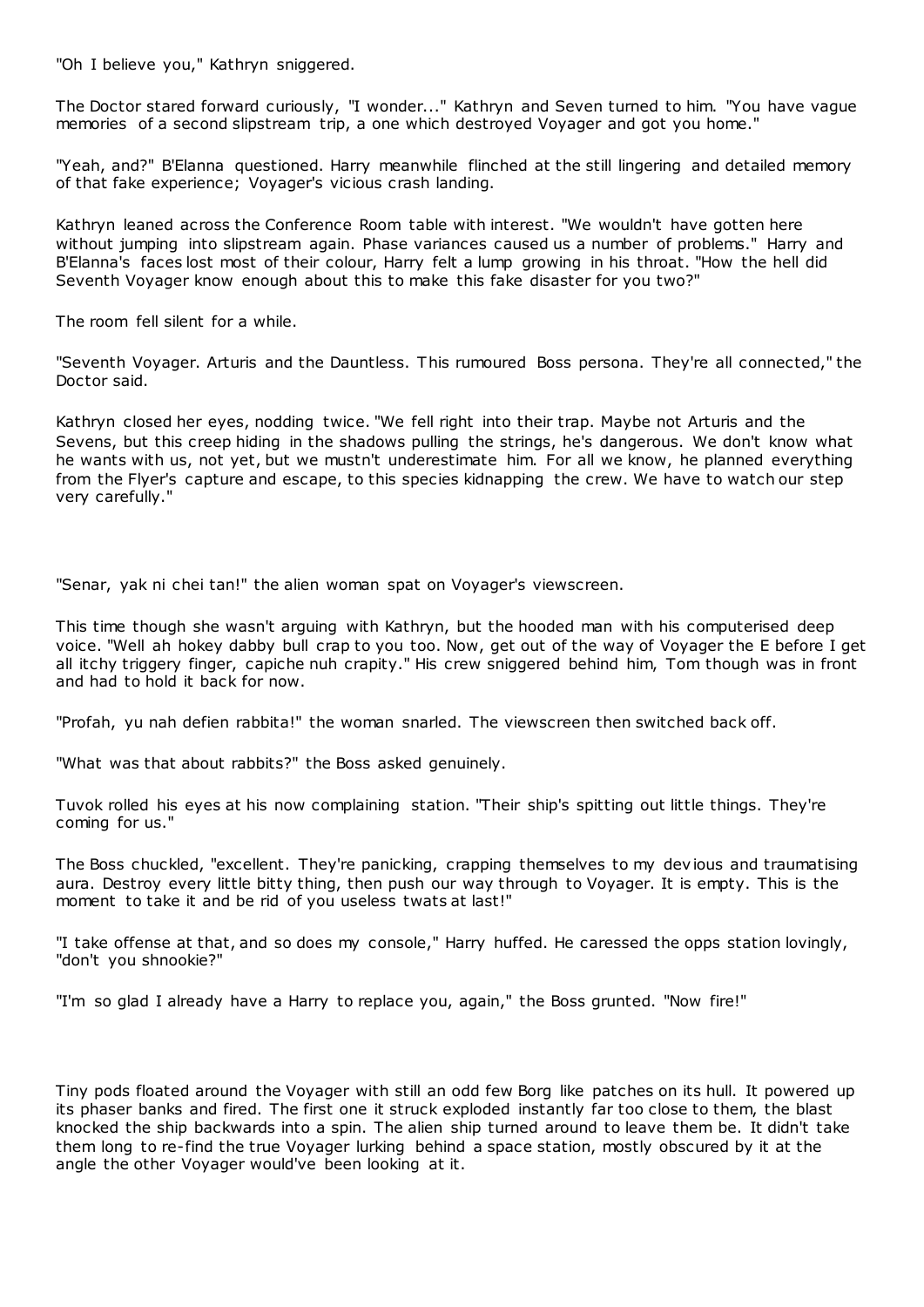"Ishnan michrate Voyager, Flyer Delta," the woman greeted the Bridge. "Trinah il."

"Threat neutralised. Follow us," the Doctor translated.

Harry returned to his old station, replacing him. "That's pretty cool Doc , how did you figure their language out?"

"Oh I'm so glad you asked," the Doctor beamed while taking Seven's usual spot behind the command chairs. He missed the subtle hint that Kathryn was feeling grouchy again; shoulders tensing and steam rising. "My program can find patterns when..."

"Magic, plot convenience, pixies. Who cares. Let's go," Kathryn snapped while taking the helm. Everyone clung onto something just in case she took her anger out on the helm controls. "I'd like to get my kids back sometime this year."

"Oh, Kiara was one of the evacuees," B'Elanna said whilst taking the Engineering station. "That explains... wait, kids? Plural?"

Harry noticed at the same time she did, he looked extra worried and much paler. "How long have we been gone?"

The Doctor chuckled nervously. Seven struggled to maintain an indifferent expression, only an eyebrow raised. "That's a long story," the Doctor finally decided to say instead of answer.

"Ohno," B'Elanna groaned again.

*Captain's Log Supplemental: The Larain have allowed Voyager to enter orbit around their prison moon so we can transport our people back to the ship. We'll leave as soon as repairs to the ship are complete. And maybe after I ask why they were dumped in the 'cell' assigned for violent criminals. Fortunately it seems our greater number helped put off any potential attackers...*

"But mum," Morgan complained.

*I told you sweetie, I can't put that in the log. Still proud of you though munchkin.*

"Eew," Morgan muttered.

*Yeah so no criminal tried to pickpocket berries from a fifteen year old girl, though I have it on good authority that a fifteen year old showed up a grown man. Damn it, I got it the wrong way around. Nobody beat up the very mean berry pickpocket. We were all well behaved. There, better. I'll edit that later.*

"Wait, that's why the other group were scared of us?" Chakotay asked.

"Nuh uh, wasn't me. Honest. I did that much later before we were beamed," Morgan said sheepishly.

*Last but...*

"Then why?" Chakotay wondered. Morgan shrugged.

*God, one day I'll do one of these things without getting interrupted. Lastly, we've lost track of Seventh Voyager after the Larain dealt with them. I doubt we've seen the last of those weirdos.*

Tom's eyes lit up, a grin took over most of his face. "You're back!" He ran with his arms outstretched. He threw his arms around his lost love tightly.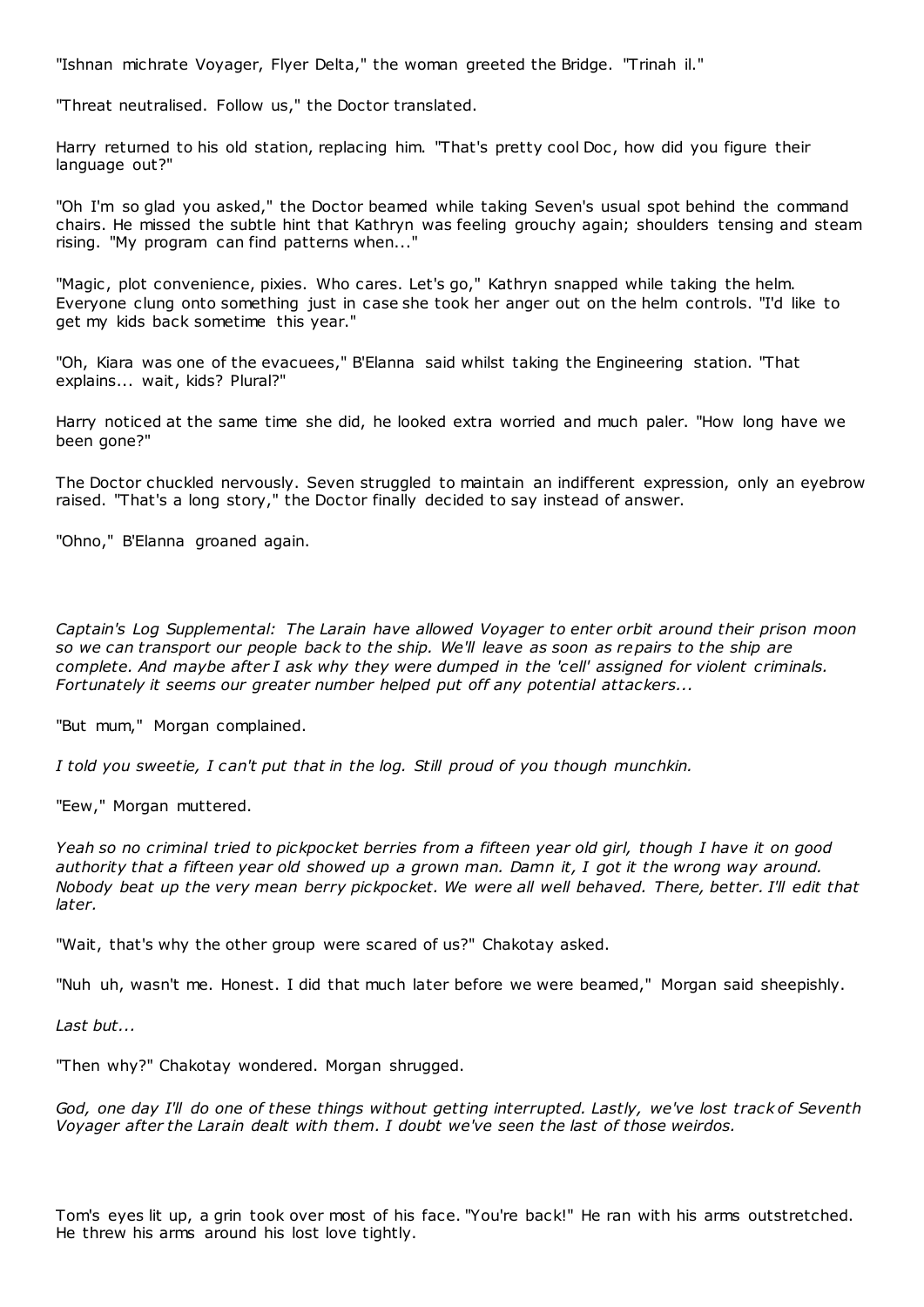"Ahem," B'Elanna cleared her throat beside them.

Tom pried his arms away from the Delta Flyer looking sheepish. He didn't dare look her in the eye. "Oh, didn't see you there."

"No, I'm not surprised," Harry commented. Tom gasped at him, he was next for the hugathon to his surprise but not to B'Elanna's. "Tom, air!"

"It's nice to know I'm third," B'Elanna said once they separated. She armed her own death glare, "I am, right?"

Tom laughed so nervously he was starting to hyperventilate. "Best till last hug?" he asked innocently with his arms gestured outward.

"Whatever. I did cause everyone a lot of trouble so," B'Elanna said. Finally she got her welcome home hug from him.

"That's not true. Are you... are you feeling better?" Tom dared to ask with a friendly smile.

"The fake futures opened my eyes a little. My Marquis family may be gone, but I have a new one. That I was only running away from everything, I..." B'Elanna replied. Tom's confused stare put her off. "I'll tell you about it later. It's a long story."

Harry smirked at her, "ohno."

"Don't worry. There's a lot of that going around. I can't wait to hear it," Tom said.

"Good. Then you can tell me your story in return. I hear it was an eye opener," B'Elanna smiled.

Tom jittered a bit, his face turned red. "What? Who told you about that... it's not true. I was a stud. You can't prove anything!" He hurried out of the shuttle bay in a panic.

Harry and B'Elanna stared at each other with a confused frown.

Tuvok and Chakotay paced down the corridor, the latter tensed with concern.

"Are you sure?" he asked.

"Entirely. The general said three of their guards on the closest watchtower witnessed several incidents," Tuvok answered.

Chakotay nodded grimly, "I can't believe one of our own would or could fend off a group of criminals. I mean, it is good that they did. It might not have been as *innocent* as fighting over food or water. But still."

"Indeed. It is unfortunate that the trees and the distance stopped us from getting a detailed description of the perpetrator. We will likely never know who stopped these attempted attacks on our people," Tuvok said.

"We all came back in one piece. The Larain are not complaining about it, quite the opposite in fact. Perhaps we should leave it as unsolved, not top priority at least," Chakotay said.

"I disagree. It warrants an investigation. With your permission, I will look into it immediately," Tuvok said.

Chakotay tensed as he saw his daughter approach from the corner, chatting to James. He tried to shake off what she told him earlier. Her word alone was enough to convince him anyway.